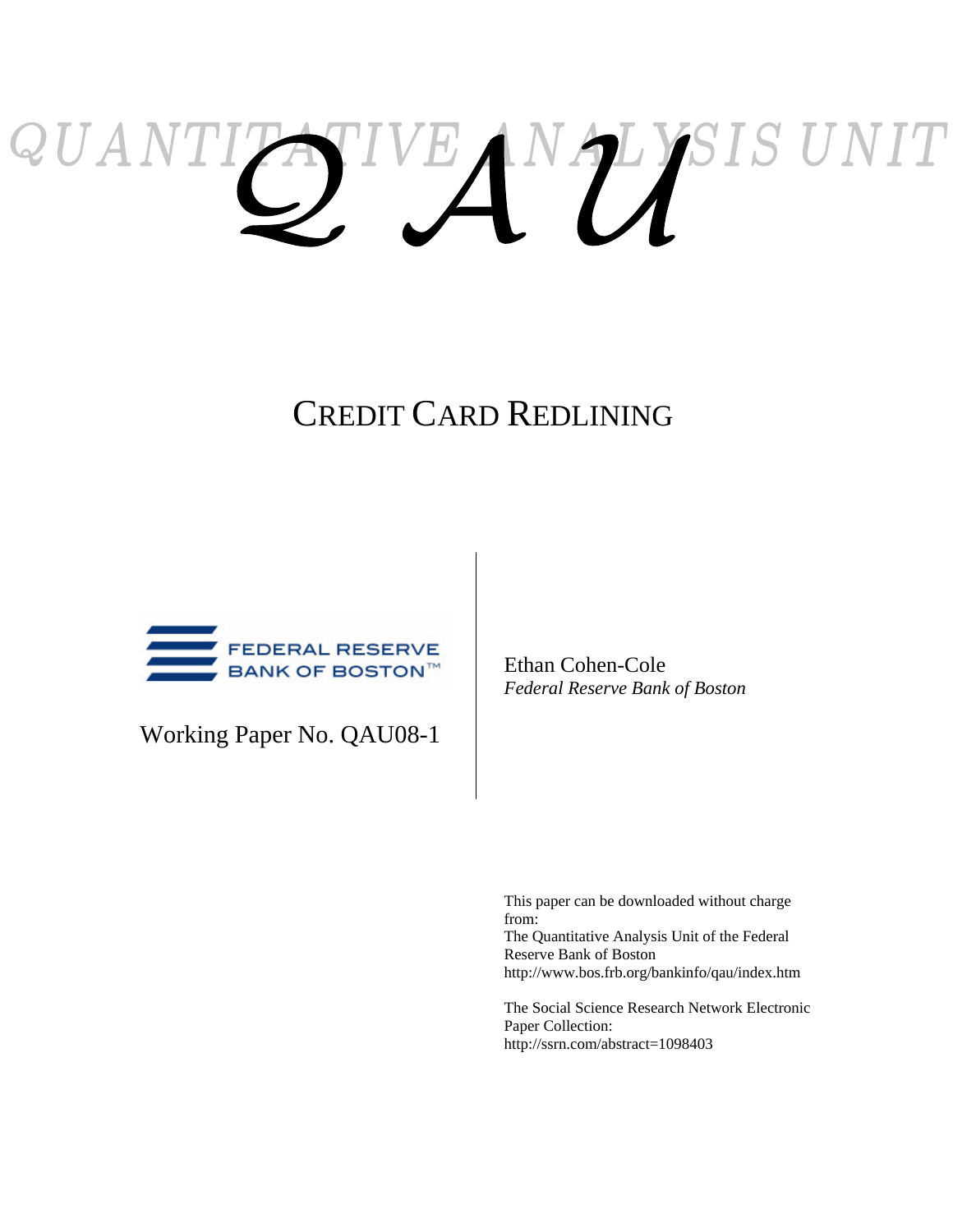



# Credit Card Redlining

Ethan Cohen-Cole

February 26, 2008

#### Abstract

This paper evaluates the presence of racial disparities in the issuance of consumer credit. Using a unique and proprietary database of credit histories from a major credit bureau, this paper links locationbased information on race with individual credit files. After controlling for the influence of such other place-specific factors as crime, housing vacancy rates, and general population demographics, the paper finds qualitatively large differences in the amount of credit offered to similarly qualified applicants living in Black versus White areas. An instrumental variables approach allows the paper to distinguish between issuer-provided credit (supply) and utilization of credit (demand), where instruments for demand are derived from social theory à la Veblen (i.e., 'keeping up with the Joneses'). The results suggest that the observed differences in credit lines by racial composition of neighborhood are largely driven by issuer decisions rather than by demand.

JEL codes: J15, G21

Keywords: Credit cards, racial disparities, access to credit, keeping up with the Joneses, African American, redlining

Cohen-Cole: Federal Reserve Bank of Boston, 600 Atlantic Avenue Boston, MA 02210. (617) 973-3294; email: ethan.cohencole@bos.frb.org. Nick Kraninger, Jonathan Larson, and Jonathan Morse provided outstanding research assistance. Bob Avery, Glenn Canner, Yuliya Demyanyk, John Duca, Wendy Edelberg, Robin Lumsdaine, Geoff Tootell, Larry Wall, and seminar participants at the Federal Reserve Bank of Boston, Federal Reserve Board, and the Federal Reserve System Committee on Financial Structure and Regulation provided useful comments. Consumer Credit data has been generously provided by a large credit bureau. Additional thanks are due Glenn Canner for assistance in facilitating this project. The views expressed in this paper are solely those of the author and do not reflect official positions of the Federal Reserve Bank of Boston or the Federal Reserve System.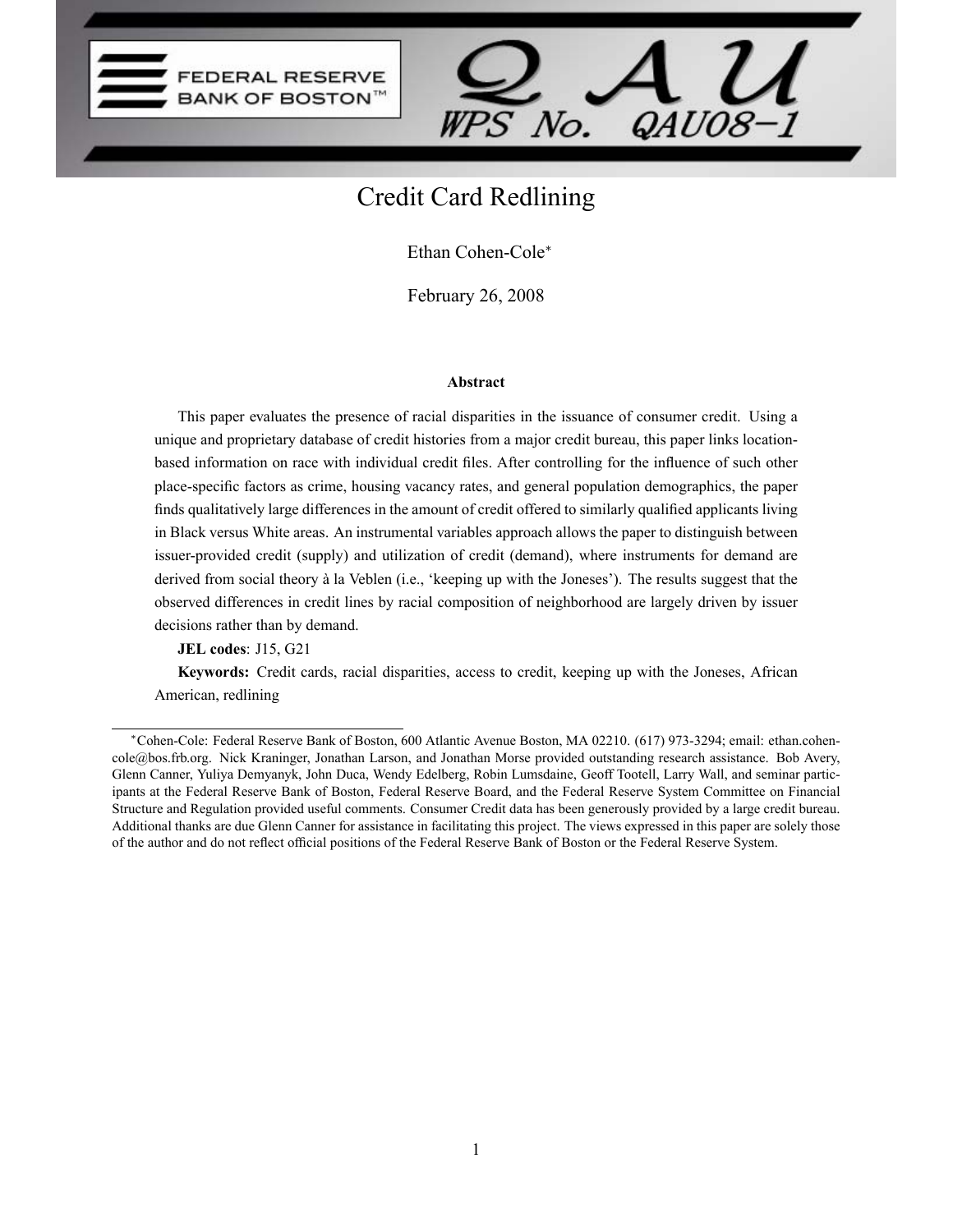# 1 Introduction

This paper evaluates the presence of racial disparities in the supply of revolving consumer credit. Disparities in access to such consumer credit as credit cards are critical to assess because this form of credit is generally the first form of credit accessed by consumers. In order to qualify for a mortgage, one typically has to "build" a credit history. This marks a significant change that has taken place over the past few decades. In the 1960s, borrowing was predominantly related to home purchases. However, households now have more access to personal loans, auto loans, educational loans, and, significantly, credit cards; building credit involves using one or more of these products to incur debt and successfully repay it. As a result, disparities in access at this stage will be magnified when consumers seek access to such products as mortgages.

To frame the research for this paper, it is useful to consider a couple of borrowers. Consider two individuals, each of whom is the same age and earns a similar salary. Our two individuals have similar credit histories in the sense that they have both obtained and used credit with similar patterns of delinquency and repayment. Thus, the two have identical credit scores. The only characteristic that will distinguish our borrowers is the racial composition of the neighborhood in which they live. Individual A lives in a predominantly White neighborhood and individual B lives in a majority Black one.<sup>1</sup>

This paper's principal observation is that remarkably, in spite of identical scores and identical community characteristics, our individual in the Black neighborhood receives less consumer credit (e.g. fewer scredit cards) than the individual in the White area. That is, in spite of the fact that both have been assessed to have similar risks of nonpayment, as determined by the credit score, the person living in the Black area has less ability to access credit. Notice here that the example does not identify the race of the individuals, only the neighborhoods in which they live.

As is well known, there are large correlations between racial compositions and other socioeconomic factors that may be related to an individual's ability to repay debt. For example, high vacancy rates may impact home equity appreciation rates, and thus in areas with low growth, individuals may not be able to subsidize consumer spending with equity financing. Many factors indeed show a correlation between credit quality and neighborhood racial composition. For example, Panel A of Table 1 shows the results of a series of univariate regressions of "months since last delinquency" on a handful of demographic characteristics.<sup>2</sup> Notice that, given the results of this table, the process of an issuer implementing some simple marketing differentiation by such location-based characteristics as crime rates could appear to an outsider as racebased outcome differences even when race is explicitly excluded from consideration.<sup>3</sup> That is, the stylized fact above that individual B received less credit may simply be due to issuers avoiding lending in areas with

<sup>&</sup>lt;sup>1</sup>This paper uses Black throughout to refer to the self-reported race from the U.S. Census 2000 Summary File.

 ${}^{2}$ Li and Rosenblatt (1997) find no relationship between nine census variables and home prices. If one believes that the causal relationship between the use of location-based demographics and credit quality is collateral values, this study is strong evidence of the implausibility of the argument. However, it seems that environmental factors such as neighborhood crime can have an inuence on the ability to repay debt without a causal chain that passes through housing collateral values.

<sup>&</sup>lt;sup>3</sup>The legal term for the appearance of outcome differences is "disparate impact." This paper goes to great length to avoid taking a legal stand on this topic; in fact, it is not clear from existing legal precendent how the results of this paper should be treated. Some discussion is available below.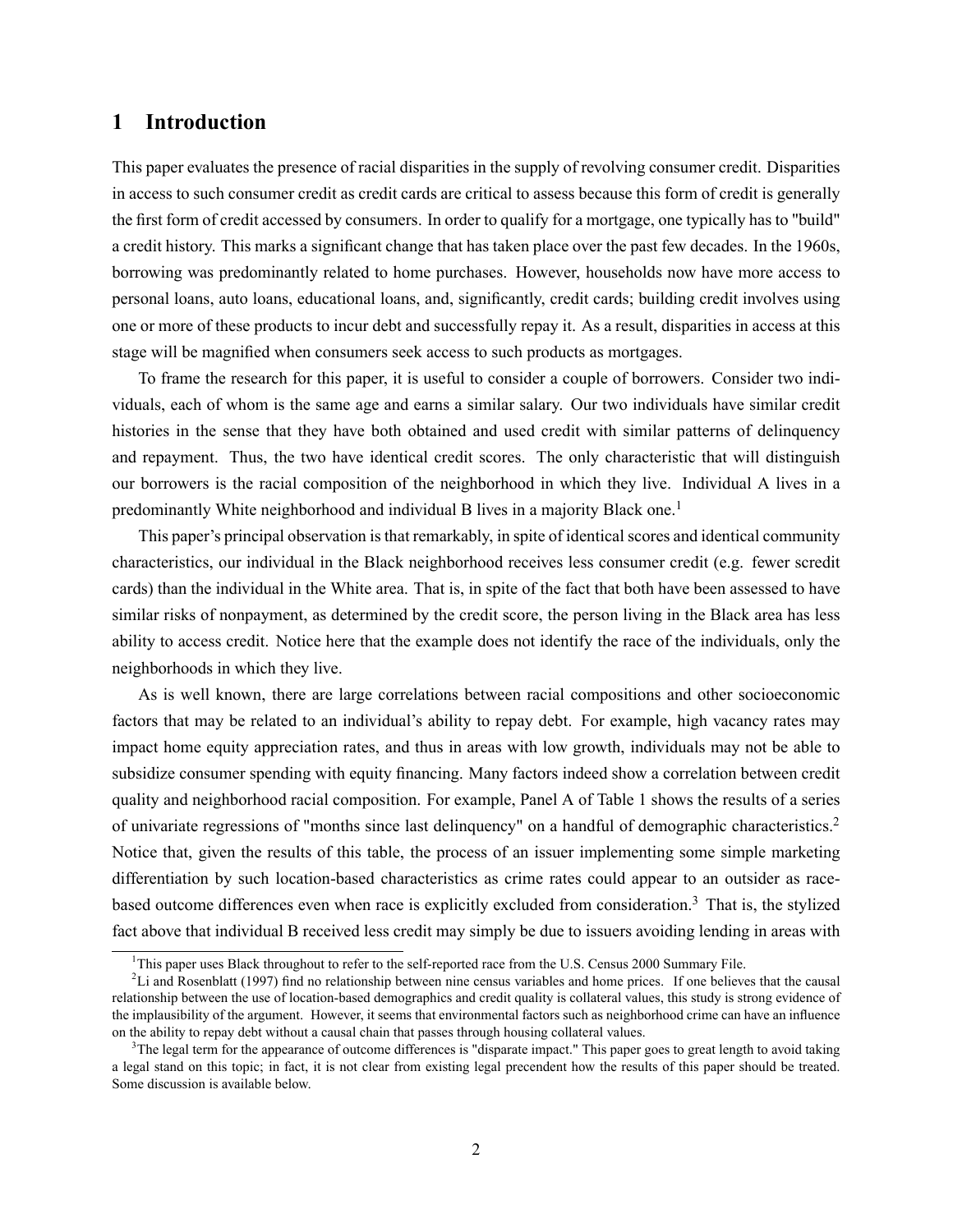endemic crime, vacancy, etc. That is, an issuer could argue that using race, or one of a number of other factors correlated with race and delinquency, provides information related to profitability: those living in communities with more African Americans appear to have higher default and delinquency rates than those outside. To support this type of argument, panel B of the same table shows a correlation matrix of these variables with the percentage of African Americans in a census block.

This takes us to the second stylized fact: the disparity in credit access persists even after one accounts for the socioeconomic characteristics that one might suspect are correlated with ability repay debt. In fact, it appears to survive the inclusion of numerous demographic and socioeconomic variables available in the census report.

The broad goal of this paper is to distinguish between the two stylized facts above. The first found that there are race-based differences in access at an average level, conditional on credit score. The latter found race-based differences even after conditioning on additional information potentially useful in a credit decision. That is, one wants to know whether race-based differences in credit issuance are present, even after conditioning on non-race-based profitability measures.

To answer the broad question of the presence of a location-based race coefficient, this paper uses a set of data that has not previously been applied to this topic: that is, data from a nationwide representative sample of credit reports. Used in conjunction with publicly available census and crime information, this data gives one a potential window into the methods of issuers. The paper accomplishes this in three ways. One, the data used are new to this literature and provide a number of advantages: (i) the data include individual-level credit reports for a nationally representative and very large sample of individuals; (ii) the reports include information on total credit available and on credit used; and (iii) credit limits provide a logical proxy for supply, while the amount of credit used offers a clear interpretation for demand. This allows one to avoid the simultaneity questions that have confronted some of the mortgage literature. Two, though the quality of the supply proxy is very good and the reduced form may be sufficient for inference, the paper also uses an instrumental variables approach to account for the simultaneous determination of credit limits and utilization. And three, the instruments chosen are based on phenomena related to the correlation of consumer behavior (demand for credit) across individuals in social proximity.

Drawing on these methods, the paper finds evidence of race-based differences in the availability of credit. Though issuers' marketing and underwriting decisions are not fully known, it appears likely that a race variable is included somewhere in the determination of credit availability.

The remainder of this paper is organized as follows. Section 2 provides a review of related methodology and concepts from the mortgage literature. Section 3 discusses the data and section 4 describes the methodology of this paper. The results are presented in section 5, a discussion of potential confounding issues are addressed in section 6, and a conclusion is provided in section 7.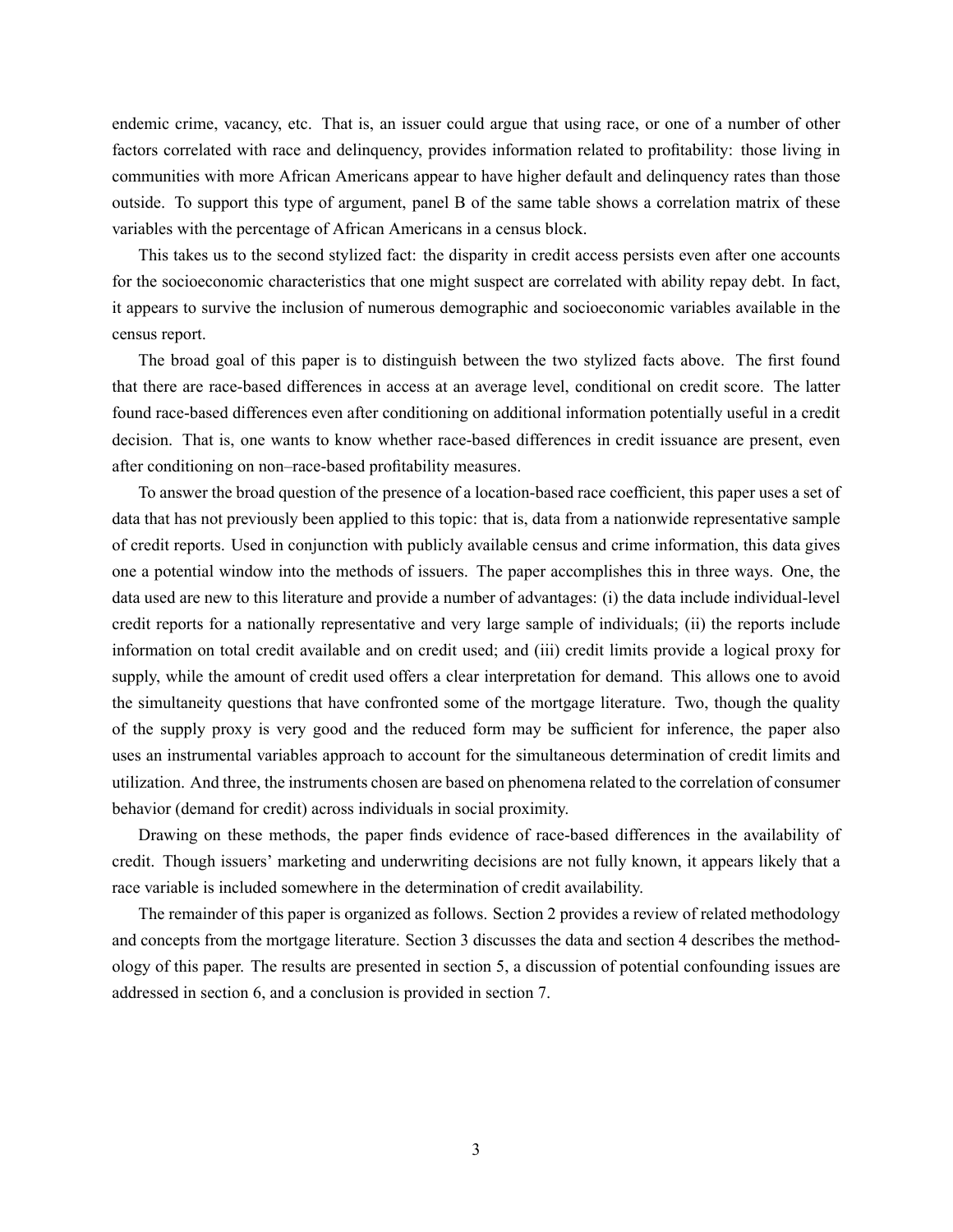# 2 Literature Review

The issue of race-based differences in access to credit has received ongoing national attention since it was highlighted decades ago when mortgage disparities were believed to have contributed to urban blight. More recently, Edelberg has found that minorities have systematically worse terms of credit (Edelberg 2007). Following the Second World War, many U.S. cities experienced dramatic disinvestment in urban areas, in part as a consequence of newly forming suburbs. As is well known, these now-poor urban areas are predominantly African American and characterized by low job growth, high crime, and other varieties of social and economic malaise. Among the contributing factors for this poverty was the differential access to credit; specifically, the practice of mortgage "redlining." Broadly speaking, this term refers to a process by which financial institutions avoid mortgage lending in specific geographic areas, typically minority ones. As individuals in these areas were denied loans to buy or build houses, a process of slow deterioration took root. The ensuing conceptual link between credit access and growth has fostered a large literature seeking to evaluate theoretically and empirically the presence of disparities in access to mortgage credit. Ross and Yinger (2002) and Hillier (2002) provide excellent overviews of this line of research.

To date, many empirical studies of supply differentiation have focused on estimating the coefficient of a race variable in a regression of individual mortgage approval decisions. While most studies of these have concentrated on mortgages, the methodological issues faced are instructive for this paper's focus on consumer credit. For example, one specifies:

$$
approval_i = \beta_0 + \beta_1 black_i + \beta_2X_i + \beta_3 percentblack_j + \beta_4Y_j + \varepsilon_i,
$$
\n(1)

where  $X_i$  is a vector of such individual characteristics as credit history and income, where i indexes individuals, and  $Y_j$  is a set of regional or local characteristics, with j an index of some geographic area. The variables  $black_i$  and  $percentblack_i$  refer to a variable indicating a Black applicant and a variable measuring the percentage of Black individuals in neighborhood  $j$ , respectively. Then, one typically evaluates the significance of the  $\beta_1$  or  $\beta_3$  coefficients. Probably the most prominent of these analyses, Munnell et al. (1996), later dubbed the "Boston Fed Study," found a negative coefficient on  $\beta_1$  that was robust to a myriad of specifications. This paper (as well as Tootell 1996) used individual-level transaction data from the Home Mortgage Disclosure Act (HMDA) along with census tract information and credit histories to show evidence of disparities in access to mortgages.<sup>4</sup> The study finds that, conditional on applying for a mortgage, the probability of receiving credit is lower for Blacks than for Whites.

Though the negative coefficient has often been viewed as evidence of discrimination, it has several other possible interpretations. The first is based on Becker's (1971) argument that some individuals have a "taste" for discrimination. In Becker's formulation, this is costly to the individual and is minimized by competition. The second is the argument that equilibrium phenomena (such as supply differences by group or location) may occur even with ex ante identical groups. Asymmetries can arise based on very minor differences in

 $4H$ olloway and Wyly (2001) use similar methods, and in a close antecedent to this paper, Duca and Rosenthal (1993) find evidence in the Survey of Consumer Finances of borrowing constraints that are tighter for minorities than for Whites.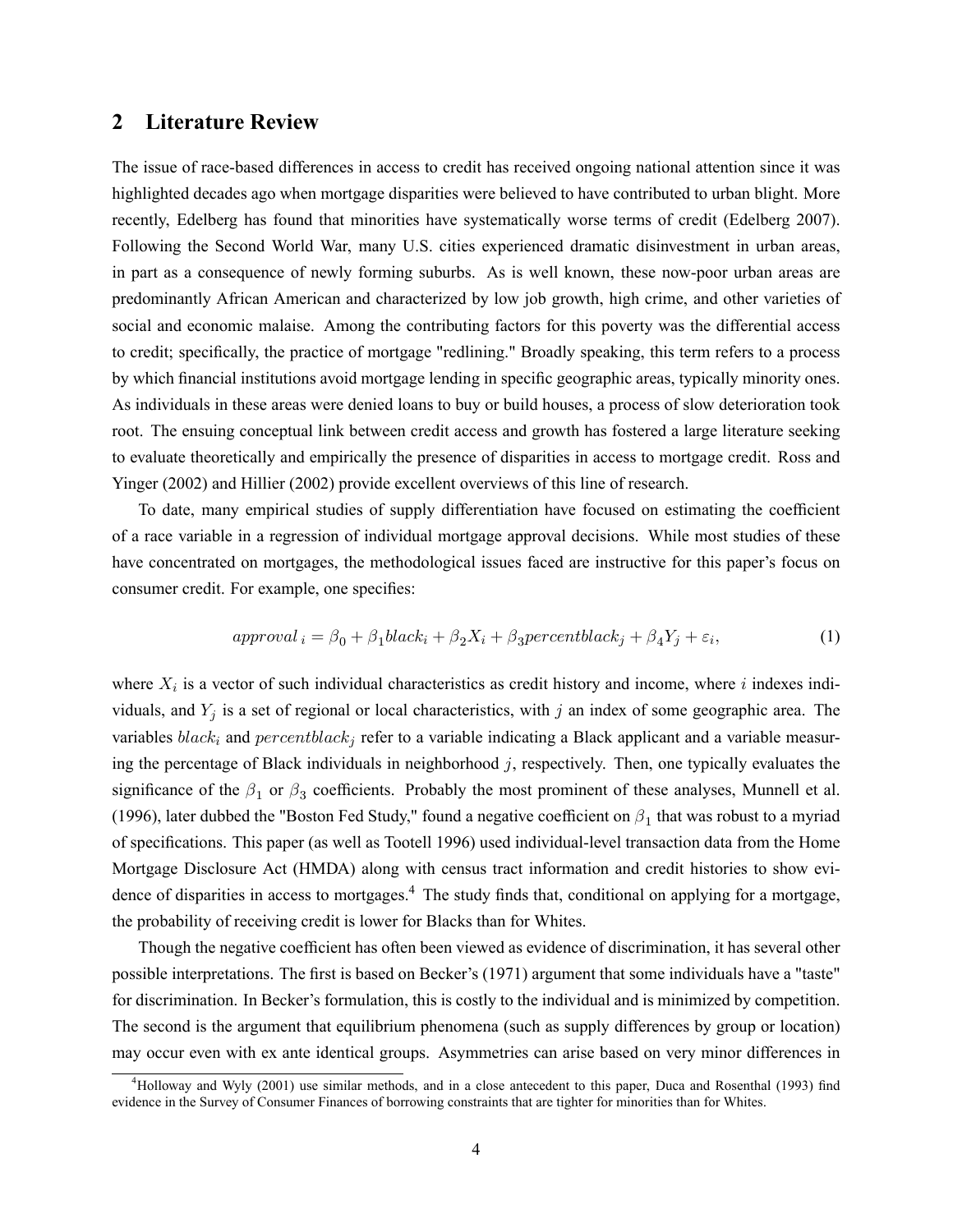preferences (Schelling 1972), based on incentives to specialize (Moro and Norman 2004, Coate and Loury 1993), or based on differences in information precision related to collateral valuation (Lang and Nakamura 1993). One can explain this type of phenomena in the mortgage context as follows: If applicant choices (e.g., whether to apply) are correlated with their own credit quality and with race, then this can lead to correlations in the lender's applicant pool between race and creditworthiness. Applicant actions serve as an informative signal to lenders that can then be used for credit decisions. As a result, one could observe disparities in approval rates across races even if each lending decision is unbiased with respect to race. Notice that this can occur even in the absence of an omitted variables problem.<sup>5</sup> These phenomena reflect the presence of profit-seeking-based statistical lending or marketing criteria that lead, ex-post, to differences in access by race.<sup>6</sup>

In addition to the possibility that the Boston Fed Study's results could be explained by equilibrium disparities arising from sources other than discrimination, Yezer et al. (1994) highlight another potential issue with the study. The authors argue that the loan-to-value ratio (LTV) of a house is simultaneously determined with the accept/reject decision of a lender.<sup>7</sup> Using simulation evidence, they show that their system, which also includes an equation for default, explains how single-equation models can lead to incorrect inference. Though they highlight an important issue with single-equation systems, it appears unlikely to be a problem in the mortgage case: the structure of mortgage loan decisions leads to the ability to ignore the loan-to-value ratio as a simultaneity issue since LTVs are known prior to the time of a credit decision.<sup>8</sup>

Despite the large volume of studies on access to mortgages, little has been researched on other forms of credit.<sup>9</sup> By looking at consumer credit, it's possible to evaluate a potentially unresolved issue in the mortgage literature, namely the determinants of credit quality at the time of a mortgage application. That is, existing mortgage studies take as given the quality of an individual's credit history at the time of the mortgage. If applicants have faced disparities in access to previous forms of credit, the assumption of similar performance conditional on credit history may be inaccurate. Failure to account for prior history would lead to attenuation bias in mortgage studies, strengthening claims of discrimination and calling into question findings of no discrimination. Detailed credit bureau data on individual credit histories allow one to explore the acquisition of credit that can contribute to, or hamper, the ability to obtain a mortgage.

Moreover, the nature of consumer credit allows one to side-step an additional issue in mortgage studies. By their nature, mortgage applications are binary events; agents apply for one (on occasion two or three) or none. Most individual-level studies have used information provided by HMDA, which reveals the loan

<sup>&</sup>lt;sup>5</sup>The common counter-argument to the signaling case is simply that a similar phenomena could be observed based on an omitted variable. The full argument is articulated in the mortgage case by Longhofer and Peters (2005).

<sup>6</sup>The literature on mortgage lending disparities is very long and a full review is beyond the scope of this paper. Some references on the use of statistical methods to ration supply include Zenou and Boccard (2000), Holloway and Wyly (2001), Ross and Tootell (2004), and Ferguson and Peters (1995). See Ross and Yinger (2002) for a comprehensive review.

 $<sup>7</sup>$ The situation suggested by Yezer et al. is that of a borrower with perfect foresight. This enables them to form expectations</sup> about the functional form of the lenders' accept/reject decision and essentially make an LTV decision simultaneously with an acceptance probability. Lenders are thus modeled as passive implementers of functional lending criteria.

<sup>&</sup>lt;sup>8</sup>Phillips-Patrick and Rossi (1996) point out a different endogeneity problem. They note that the credit supply-and-demand functions are simultaneously determined.

<sup>&</sup>lt;sup>9</sup>There have been studies on redlining in insurance markets. See Squires (1997) for a series of articles on the topic.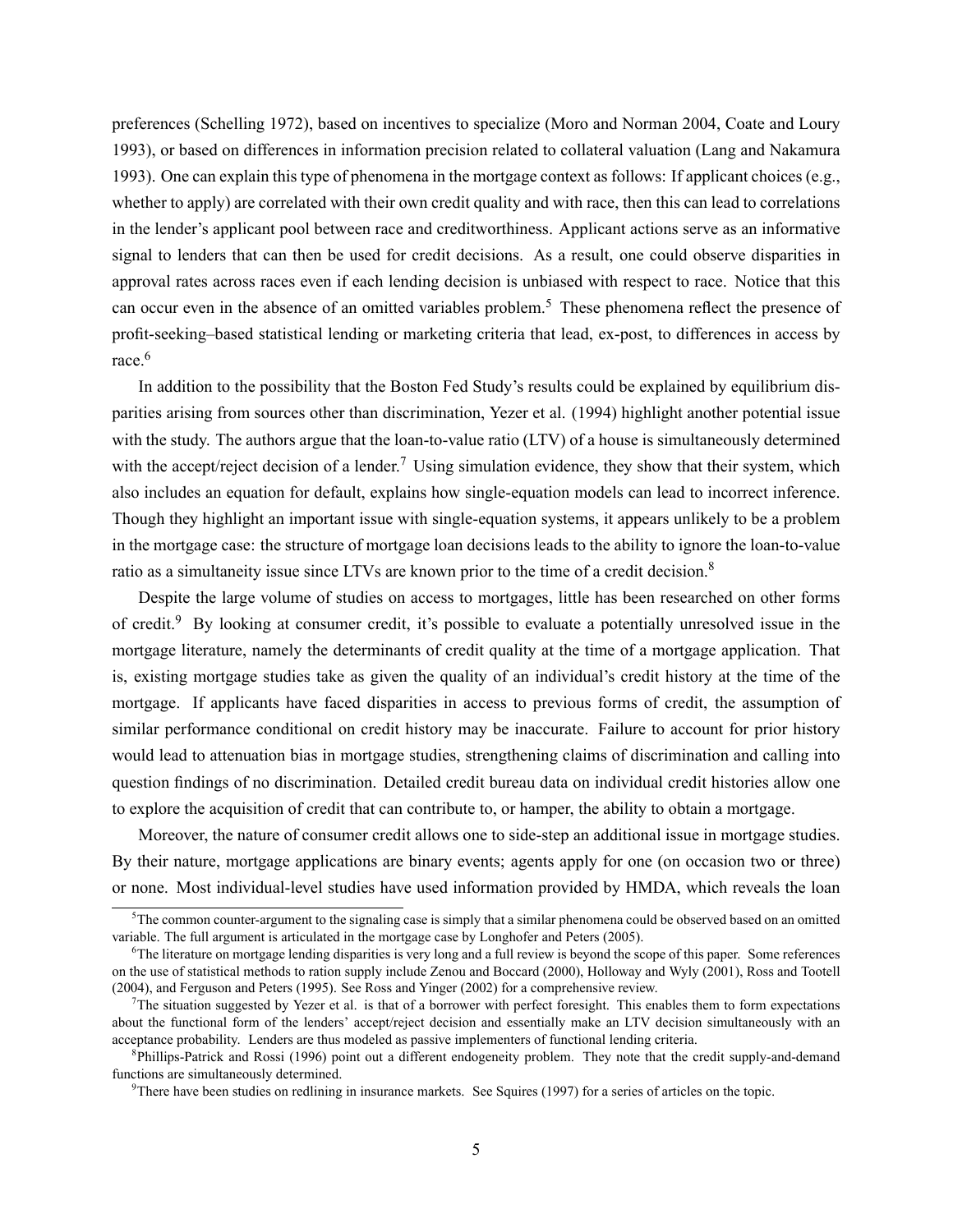approval decision for each application. It has been well acknowledged that this only allows insight into a portion of the possible avenues for disparities in access and does not capture the full supply/demand characteristics of the market. For example, a lender that is potentially willing to issue additional mortgages in an area to individuals of a specific race will not be fully revealed in the database, and individuals who may want a mortgage may thus be discouraged directly or indirectly from applying. Essentially, portions of the supply curve may be unidentified. Though using credit lines as a proxy brings some identification challenges, they provide (nearly) continuous information on credit availability in the form of credit lines.

#### 3 Data

The principal data for the study is drawn from a unique, proprietary panel dataset from one of the three major credit bureaus. It draws information from 285,780 individuals at two points in time (June 2003 and December 2004).<sup>10</sup> The data are from a geographically stratified random sample of individuals. The credit file has information on all data commonly available in a personal credit report. This includes such personal information as individual address up to the location of the census block group, age, and date of birth. It also includes such account information as the number of open accounts, defaulted accounts, etc. Each account file also includes such credit quality variables as current and past delinquencies, size of missed payments, etc. As well, information spans and itemizes account type from mortgages, bank cards, and installment loans to department store accounts. Finally, the credit bureau provides information on individuals' internal credit score.<sup>11</sup> Account files have been purged of names, social security numbers, and addresses to ensure individual confidentiality.

Of the original sample of 586,800 observations, a certain number cannot enter the analysis due to missing data. For example, the *availcredit* measure is missing in 135,355 observations, *percentblack* is missing in 48,065, and the credit score measure is missing in 90,865. Once these are removed, there are 401,009 observations.<sup>12</sup> As controls are added in the various tables below, sample sizes fall a bit more.

In order to draw inferences about location-based decision making of lenders, the study exploits the information from the credit file on the locations of residence of the borrowers. With an individual's geocoded census block group, one is able to link a wide variety of information on location characteristics. This paper draws on a set of four external data sources. The first of these is the publicly available U.S. Census 2000.

<sup>&</sup>lt;sup>10</sup>Specifically, there are 568,000 total observations, including  $300,992$  drawn in the second quarter of 2003 and 285,808 drawn in the fourth quarter of 2004. Of these, 285,780 overlap and have information available in both time periods.

 $11$ In order to protect the confidentiality of the data provider, we cannot provide much additional information on the construction of the score. Credit scores in general are inverse rankings of default probability for an individual. Thus, a system that grants one individual a score of 10 and another an 11 has found that the 11 poses a lower risk of nonpayment. To create a score, one regresses default probability on a variety of such credit characteristics as time since last delinquency, amount borrowed, number of accounts, etc. The coefficient of the regressors are then used as weights in determining a "score."

 $12$ Missing information on credit file information comes from gaps in the original data. Missing information from the demographic files is due to discrepancies between the geocodes from the credit bureau and the census. When a geocode from the credit bureau lies more than a mile from the closest census block group centroid from the census, the data point is excluded. One can also match these remaining points by associating the individual with the closest centroid and run the risk of connecting the individual with an incorrect neighborhood. Nonetheless, the key coefficients on a regression using this methodology are substantively unchanged from the baselines below.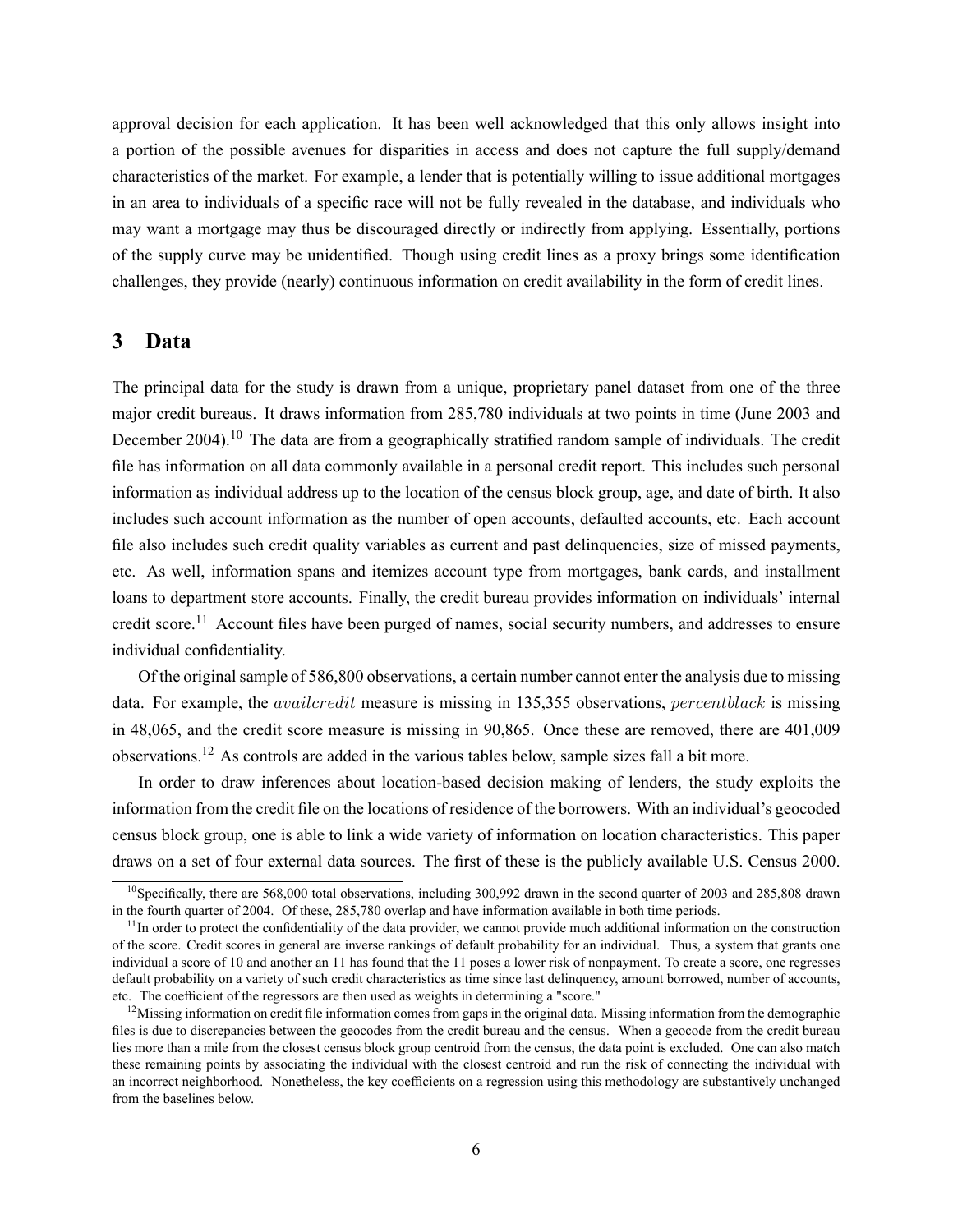Using the 2000 national summary files, one can link information on block- or tract-level averages of all information drawn from the census long form, including income decompositions, average education levels, country of origin, mobility rates, and more.

The second dataset is the Uniform Crime Reports (UCR) of the Federal Bureau of Investigation (FBI). This collects, according to a common standard, information on reported crimes in various categories at a county level. The information is collected on an annual basis, enabling the matching of two sets of crime data to the credit file. Both this and the census file enable one to control for community-level effects that might impact credit issuance decisions.

To capture the role of less regulated consumer credit providers, this study also incorporates information on the prevalence of payday lenders. The data includes geocoded information on the location of more than 25,000 payday lenders across the country. Geocoded files have been provided courtesy of Professor Steven Graves of California State University at Northridge.

The study will exploit a wide range of this information, including the census block group of residence of the card (or other debt) holder.<sup>13</sup> These data have a number of advantages that mirror other studies using individual-level credit card data (e.g., Gross and Souleles 2002). One, this paper can look at various features of borrowing behavior without concern for measurement error common in surveys. Two, it is possible to evaluate fixed effects at the consumer level. To distinguish the data from the Gross and Souleles data, this dataset also has individual location information that allows investigation of differences in credit availability based on local racial compositions.

The variety of data used is reflective of the effort taken to include as many potential location covariates as possible. This allows one to cover a wide range of hypothetical lender practices involving location-based evaluation other than race. Once these other factors are included, one can interpret the race coefficient in a regression with less concern.

To evaluate the issue, one needs both a set of information on individuals' credit and on the neighborhood in which they live. Facilitating this, the credit database includes individual level-geocodes for the census block group of residence. For each of the individuals, this paper matches census and other data based on the provided geocode. This allows one to integrate census block group-level information<sup>14</sup> on population characteristics to determine the racial composition of each of the borrowers' neighborhood. Using census-based geographic areas has some difficulties. For example, an individual who lives on the edge of a census block group may have more in common with the individuals "across the line" than those within the geographic area. Furthermore, a lender may use population characteristics that correspond to areas different than the census definition. The size of the cross section ensures that unless there are systematic tendencies to live at the edge of a census block group, these errors are equivalent to small, normally distributed measurement error, and as such will not impact inference.

 $13A$  census block group is a cluster of census blocks having the same first digit of their four-digit identifying numbers within a census tract. For example, block group 3 within a census tract includes all blocks numbered from 3000 to 3999. Block groups generally contain between 600 and 3,000 people, with an optimum size of 1,500 people. (Definition from www.census.gov)

 $<sup>14</sup>$ In some cases, census data are available only at the tract level. For those cases, we include data at the lower level.</sup>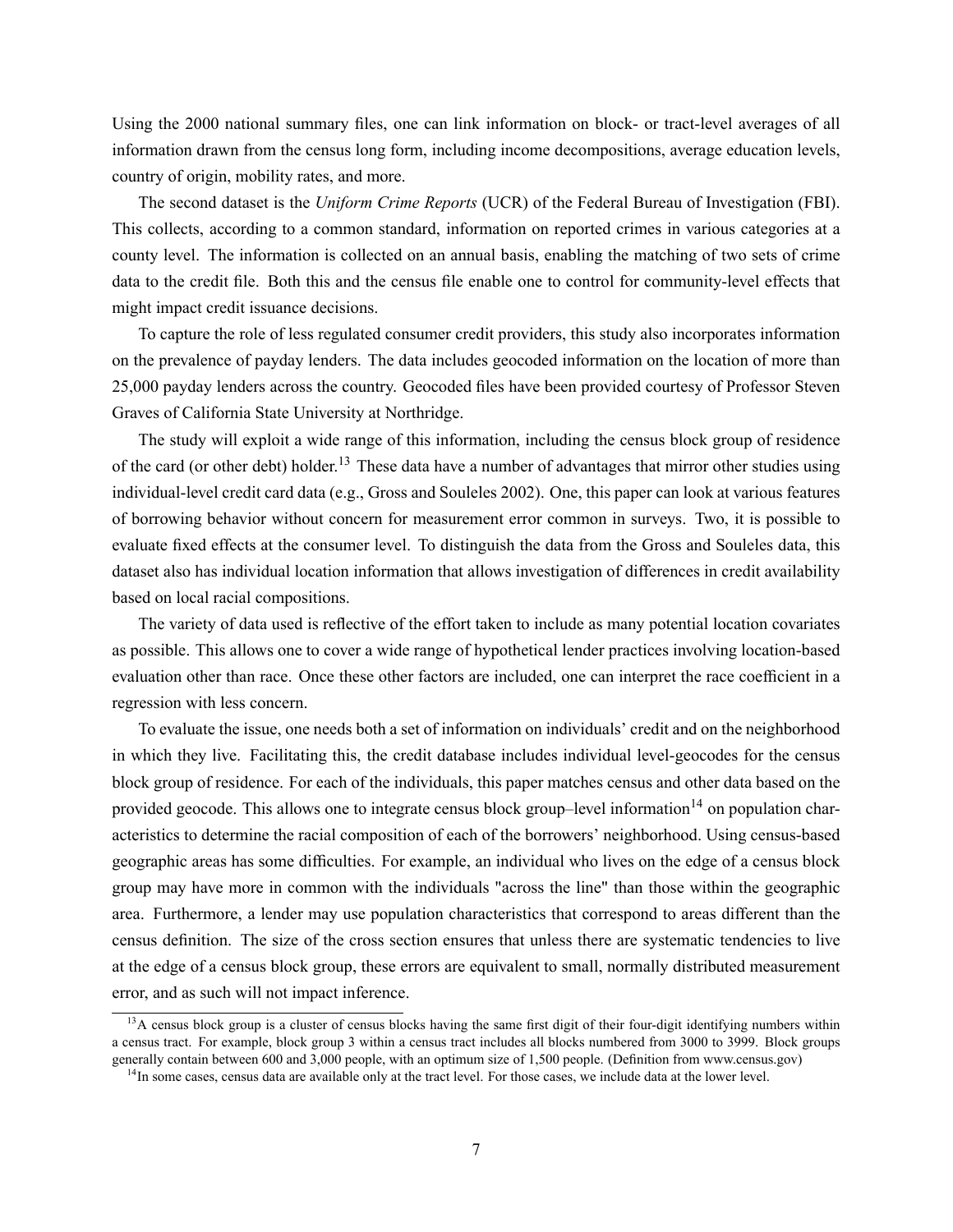# 4 Methodology

Since the study is focused on evaluating the role of location-based criteria in the provision of credit, this paper uses census, UCR, and payday lender information to include demographic and location-based information. The method is motivated both by the structure of the credit market and by the nature of the dataset. As most adults know, consumer credit has become increasingly easy to obtain. As a case in point, credit card issuance is commonly done via a (sometimes pre-approved) mail solicitation. Issuers typically use information from credit registries to pre-screen applicants and provide these offers. An example of a possible initial evaluation would be to use credit score alone as a tool for determining which individuals will receive offers for a card of a given type. Once information on the application is returned, issuers evaluate both the information provided on the form as well as the individual's credit history. The underlying question is whether community-level information, in particular on race, is used during either the pre-screen or the credit issuance decision.

What if lenders used information on a potential borrower's neighborhood as a way to determine lending, but used data other than racial composition? One wants to exploit information not only on the individual but also on the area itself. Essentially, the individual is the unit of observation, but acts as a control in the evaluation of an aggregate phenomenon. That is, one wants to understand whether credit issuance in a location (geographically defined) is impacted by race-based criteria. To do this, looking at average lending by demographic characteristics in a location would be inconclusive; a lender could simply provide excess funds to select individuals within a location such that the averages appear to be non-race-based. In this sense, the individual's data serve as a control; based on individual-level credit characteristics, one can evaluate whether lending varies based on the racial composition of a given location.

Notice that the relevance of distinguishing between mean and individual-level differences becomes important here. Consider as a case in point two specific regions. One is predominantly Black and the other predominantly White. These regions also exhibit distributions of socioeconomic characteristics that match current national levels. Thus, the Black area will be poorer and have lower credit quality on average. An issuer that uses mean characteristics to determine whether to market to the entire area could decide to exclude the Black area for purely financial reasons. Changing focus to address individuals, consider figure 1. Notice that the distribution of scores on the X-axis overlaps; there exist some individuals in each area that are nonrepresentative vis-a-vis the means used above. Thus, a purely financial incentive that leads to disparities in access at the community level may not be justifiable at the individual level. An issuer that used the mean criteria simply used profitability characteristics; but in this example it has treated the two individuals of similar characteristics differently based on the racial composition of where they live.<sup>15</sup>

Thus there are two questions. One, once the distributions in figure 1 have been conditioned on demographic characteristics, are there still distributional differences in performance based exclusively on the racial composition of the neighborhood?<sup>16</sup> Two, after accounting for possible individual-level performance

<sup>&</sup>lt;sup>15</sup>This point is similar in theme to Ferguson and Peters  $(1995)$ .

<sup>&</sup>lt;sup>16</sup>A recent Congressional report found systematic performance differences by race. Notably for this study, the report found that Black individuals, conditional on credit score, performed worse than others. Hence, without controls, one will continue to observe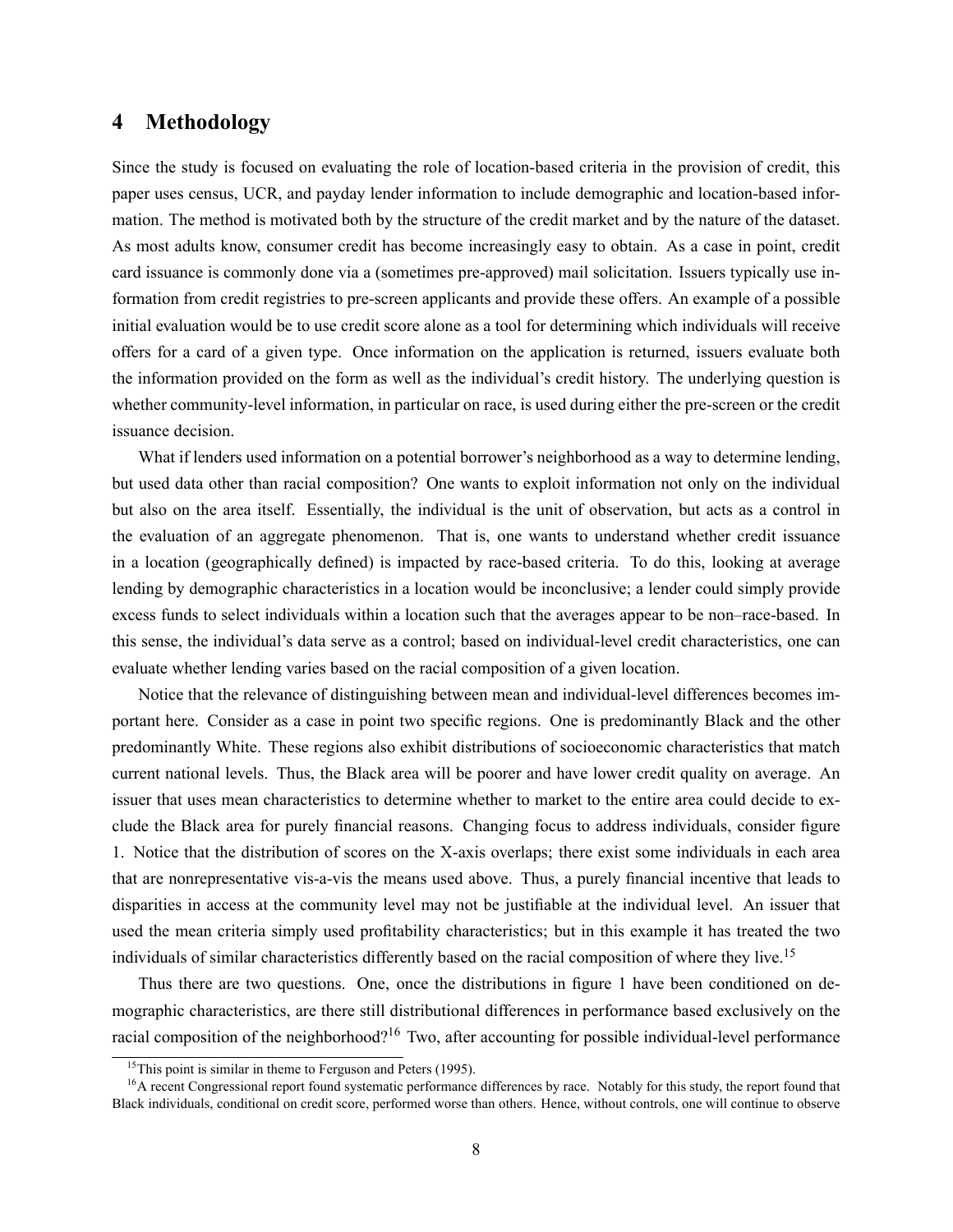differences, are there still individual-level access differences as illustrated in the figure?

#### 4.1 Single-Equation Systems and Credit Availability

Endogeneity is a well-known problem in the study of credit availability. As mentioned above, it has been a contentious issue in prior work on disparities in lending. In the case here, the problem emerges if issuers adjust credit lines when they expect utilization to change. Then a portion of the observed credit availability change could reflect underlying changes in utilization of credit. Evaluating this behavior can be handled both through use of a particularly rich dataset and through an appropriate instrument.

The data used in the study offer a particularly rare depth of variation in controls. The data section above discusses some of the exceptional information available. Local demographic information from marriage rates to education levels account for systematic differences in utilization driven by life-cycle concerns. Extensive information on local income levels, unemployment rates, and vacancy rates provides proxies for local utilization shocks.<sup>17</sup> Social-environmental factors such as property and violent crime account for additional variation in utilization. The methodology also controls for individual account risk using the credit registry's own measure of credit risk. If issuers attempt to match credit availability to utilization changes, this control strategy should be a strong check against endogeneity.

Although the data in the study provide ample detail, credit issuers themselves must trade off parsimony, essentially cost savings, for the benefit of using additional variables to determine availability. When credit applications are taken, using credit cards as an example, the issuer has direct information on the borrower's age, self-reported income, employment status, household location, and social security number, which is used to acquire credit agency information on the performance and quantity of other credits. In attempting to answer the question of whether issuers use a race variable, one should find evidence across the range of possible specification choices chosen by the issuer. The data available for this study include most of the information contained in the issuer information set,<sup>18</sup> enabling one to check whether racial composition coefficients vary across the range of possible specifications.

The supply proxy itself is potentially an issue. The mortgage literature has used individual accept/reject decisions (see equation 1, above) as its proxy for supply. Of course, this has left open questions regarding both unmeasured demand, in the form of potential applicants who never make it through an application, and unmeasured availability, in the form of willingness to provide loans that were never requested. Consumer revolving credit avoids many of these problems. For example, Gross and Souleles (2002) use the credit limit from individual card accounts as their supply proxy and the utilization on the account as the demand proxy. The basic argument is that these reflect both the willingness of the issuer to provide credit and the actual demand of the consumer. While in principal the issuer may be willing to provide additional credit

distributional differences by neighborhood. The Congressional report, however, did not directly evaluate the question in this paper, nor did it assess whether the distributional differences could be accounted for with non-race factors. The appendix to this paper includes an analysis of individual-level performance measures and finds no qualitative difference in results.

<sup>&</sup>lt;sup>17</sup>The appendix includes information on a range of additional proxies.

<sup>&</sup>lt;sup>18</sup>The data being used do not include individual-level information on employment status or income. In their place, block group level information on employment and income is used as a proxy.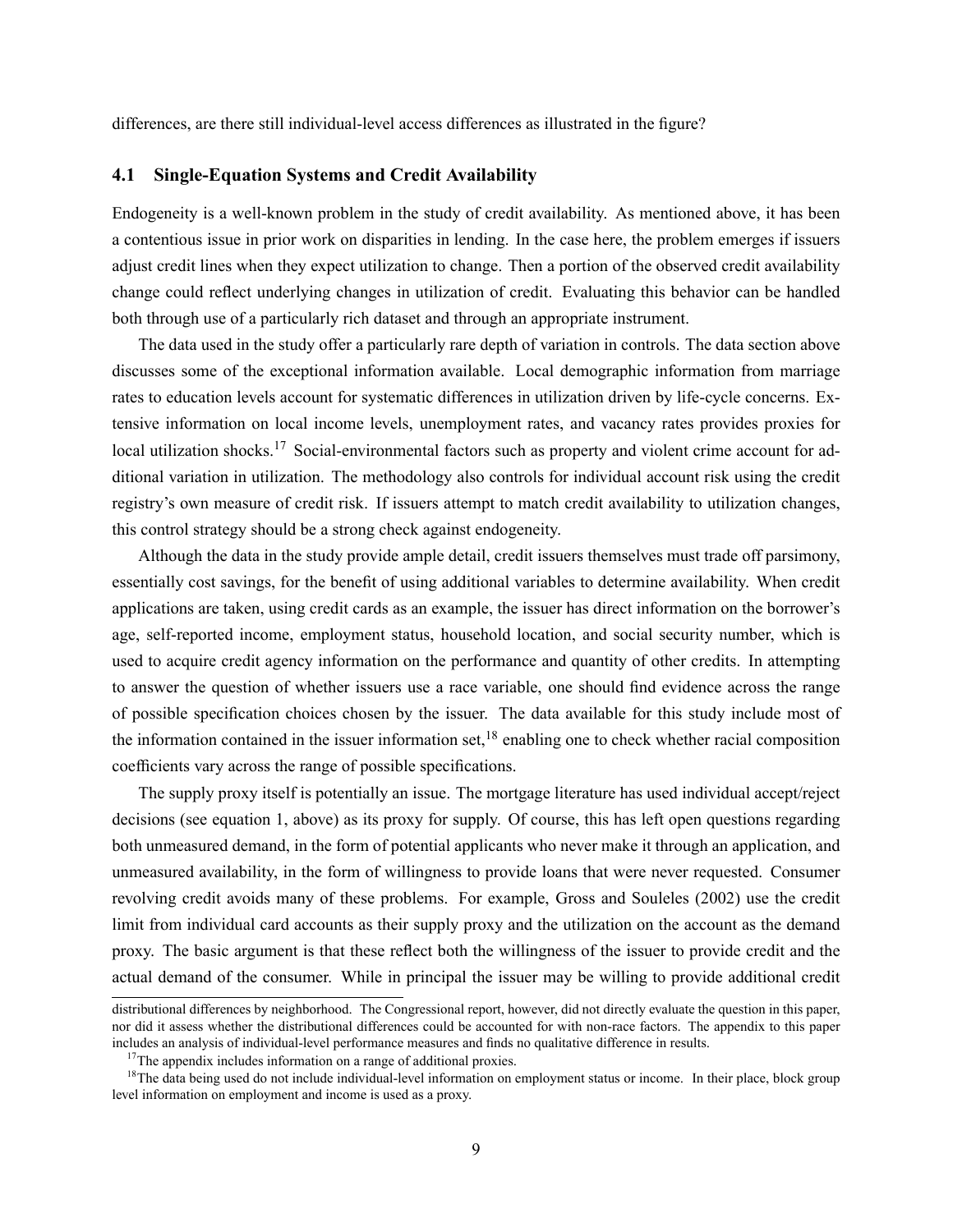and the user may wish to use more debt, for analysis of these issues these proxies are far superior to those used in the mortgage literature. This study uses the sum of credit lines, along with the residual available credit, as a measure of supply, and uses utilization to reflect demand. By using the sum of credit lines, we sidestep issues of substitutability across lines that would occur with individual account analysis. Residual available credit measures willingness to supply credit conditional on current conditions – including existing debt stock. To understand why this is a valuable measure, consider two individuals with identical credit histories, ages, etc. who have \$10,000 credit lines. One of these uses \$2000/month on a credit card for company travel purposes. A rational issuer would increase the credit line of the individual with the expense account charges; otherwise, her effective credit limit for personal expenditures would be only \$8000. As well, many individuals experience growth in earnings, and thus ability to carry debt, over time. Issuers can thus use successful payment of prior debts as evidence of ability to carry higher debt levels. Most likely, both the limit and available credit variables are "supply" variables. This paper uses both as potential proxies.

#### Single-Equation Systems

First, this paper looks at patterns on revolving credit usage. As discussed, credit can be extended (supply) through card offers and through increases in existing credit lines.

$$
available: to the fact of a time * (1-utilization rate).
$$

This paper evaluates the relationship between race characteristics of a neighborhood and credit availability.

Here it looks at some other social factors of available credit with one of the following specifications:

$$
available if i = \beta_0 + \beta_1 percentblack_j + \beta_2 X_i + \beta_3 percentblack_j * X_i + \beta_4 Y_j + \varepsilon_i,
$$
 (2)

$$
Limit_i = \beta_0 + \beta_1 percentblack_j + \beta_2 X_i + \beta_3 percentblack_j * X_i + \beta_4 Y_j + \varepsilon_i,
$$
\n(3)

where  $X$  includes various components of credit history as well as an individual's age, and  $Y$  includes census block–level income, square of income, racial composition, and other demographic variables. This paper also includes interaction terms for credit history and community-level race variables. Recalling that data are available at different levels of aggregation, with counties the largest aggregation in most cases, the regression includes county-level fixed effects where possible. Errors are clustered at the block group level. One can interpret the coefficients as the responsiveness of available credit to a change in the independent variables. Thus, excluding any view of the demand side, one can view  $\beta_1$  as the change in available credit due to a 1% change in the Black population in area  $j$ . In the results section below, this paper will discuss a number of specification variations — primarily modifications of the vectors  $X$  and  $Y$ .

Notice that an individual's credit score variable appears on the right-hand side of the equation above. That is, the effort is not to identify disparities in the calculation of the score itself. Credit scores are calculated by many entities, and while one cannot rule out the use of race in the determination of a score, scoring systems are well-known aggregations of individual credit histories. This paper focuses instead on the provision of credit, conditional on given credit quality. There are, of course, some issues of endogeneity here.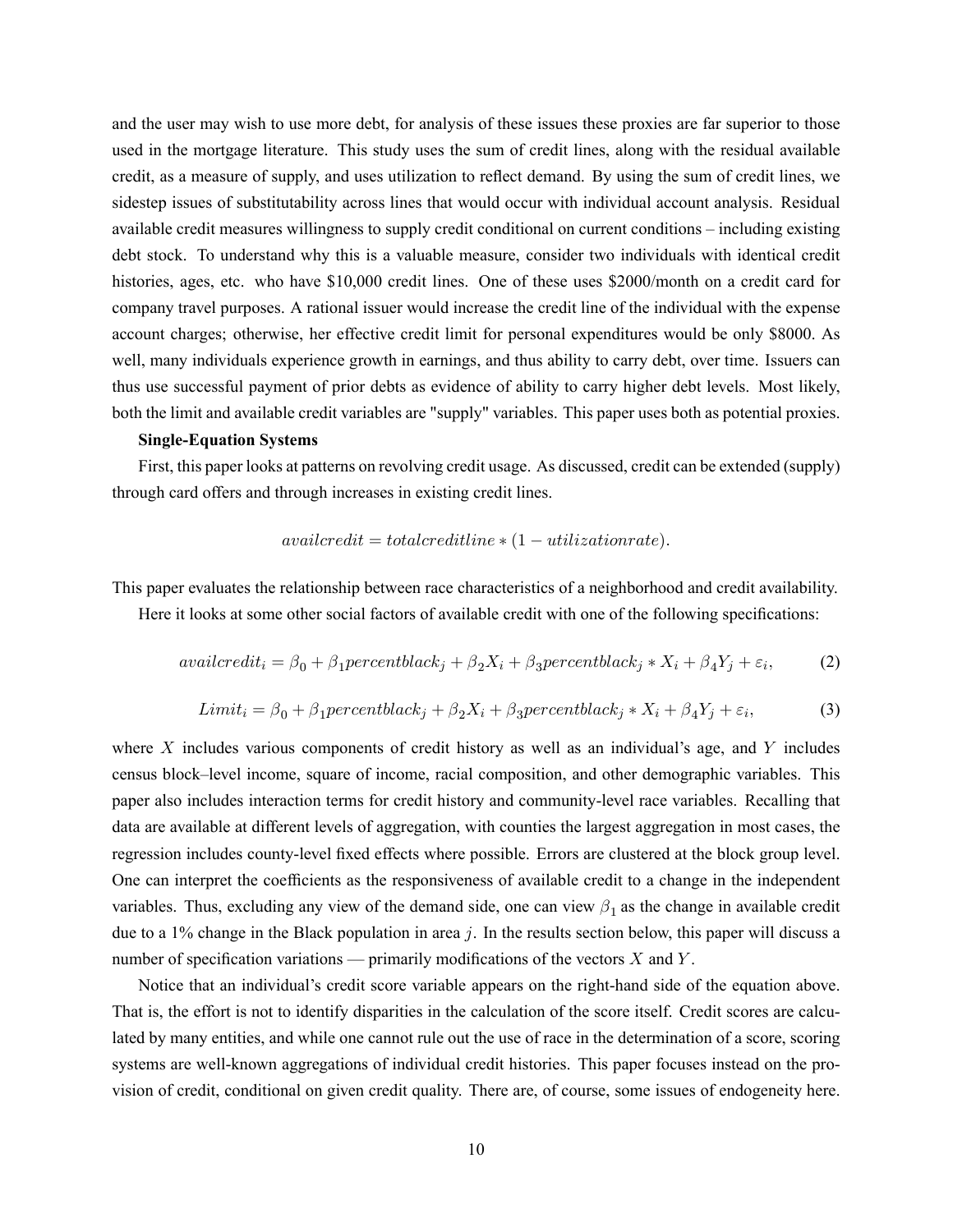In addition to the causal chain implied by equation 2, one could imagine argument for an impact on credit scores as a result of an increase in individuals' credit lines. Thus, the single-equation approaches could very well be subject to the critique that the specification is simply picking up systematic social differences in credit demand. If African Americans systematically use a greater proportion of (evenly provided) credit, one could generate negative coefficients on  $\beta_1$  and  $\beta_3$ , above. The results here will only be as good as the quality of the supply proxy. To the extent that they represent the supply curve, magnitudes will not differ much from a correctly specified simultaneous system.

#### 4.2 Multi-Equation Systems and Instrumenting with Social Factors

In addition to relying on a large set of controls, this paper uses an instrumental variables approach incorporating instruments that encompass plausible demand variation via "keeping up with the Joneses" effects. These instruments are discussed at greater length below. As a number of authors have emphasized, credit access is a function of both issuer's decisions on availability of credit and individual's choices on quantities to use. There is anecdotal evidence that increased credit lines, even for individuals without notable constraints, leads to increased use. This might be due to shifting from existing credit lines to others, or may reflect actual increases in use. Including a simultaneous system allows one to incorporate this possible effect. Similarly, increases in use may signal to issuers increased willingness or capacity to take on credit, and thus may lead to larger lines. Issuers can increase credit lines or offer new cards to encourage use and individuals can request line increases or order new cards. As above, one could look at the utilization as follows:

$$
utilization_i = \gamma_0 + \gamma_1 percentblack_j + \gamma_2 X_i + \gamma_2 Y_j + \gamma_3 Z_j + \varepsilon_2. \tag{4}
$$

One can look here at both components using the follow system of equations:

$$
Limit_i = \beta_0 + \beta_1 percentblack_j + \beta_2 X_i + \beta_3 Y_j + \beta_4 utilization_i + \varepsilon_1 \tag{5}
$$

$$
utilization_i = \gamma_0 + \gamma_1 percentblack_j + \gamma_2 X_i + \gamma_3 Y_j + \gamma_4 Z_j + \gamma_5 available_i + \varepsilon_2. \tag{6}
$$

Equation 4 and the system  $(5-6)$  mirror those that have been used in the literature to date.<sup>19</sup> Conditional on an appropriate choice of instruments, one can get an unbiased estimate of  $\beta_1$ , as desired, using two-stage least squares. To obtain this desired result, the standard challenge is to find a suitable candidate for  $Z$ .

#### Instrumenting with Social Factors

Central to two-stage estimation is the specification of appropriate instruments. In this case, one is looking for an unbiased measure of an influence on credit supply. To obtain this, one must specify a set of excluded instruments that are plausibly correlated with utilization but not with availability of credit.

<sup>&</sup>lt;sup>19</sup>See Phillips-Patrick and Rossi (1996) and Yezer et al. (1993). The argument for including quantities as independent variables is broadly that issuers may include their expectations of utilization changes, as proxied by current levels, in their credit decisions. This may not be fully captured by the set of other covariates. Similarly, borrowers who desire a particular buffer stock of available credit may adjust utilization as available credit changes. While there are relatively straightforward interpretations of the two variables as 'supply' and 'demand,' this paper uses the variables themselves to maintain clarity that the variables are proxies and the system, lacking price information, is not a classic supply and demand one.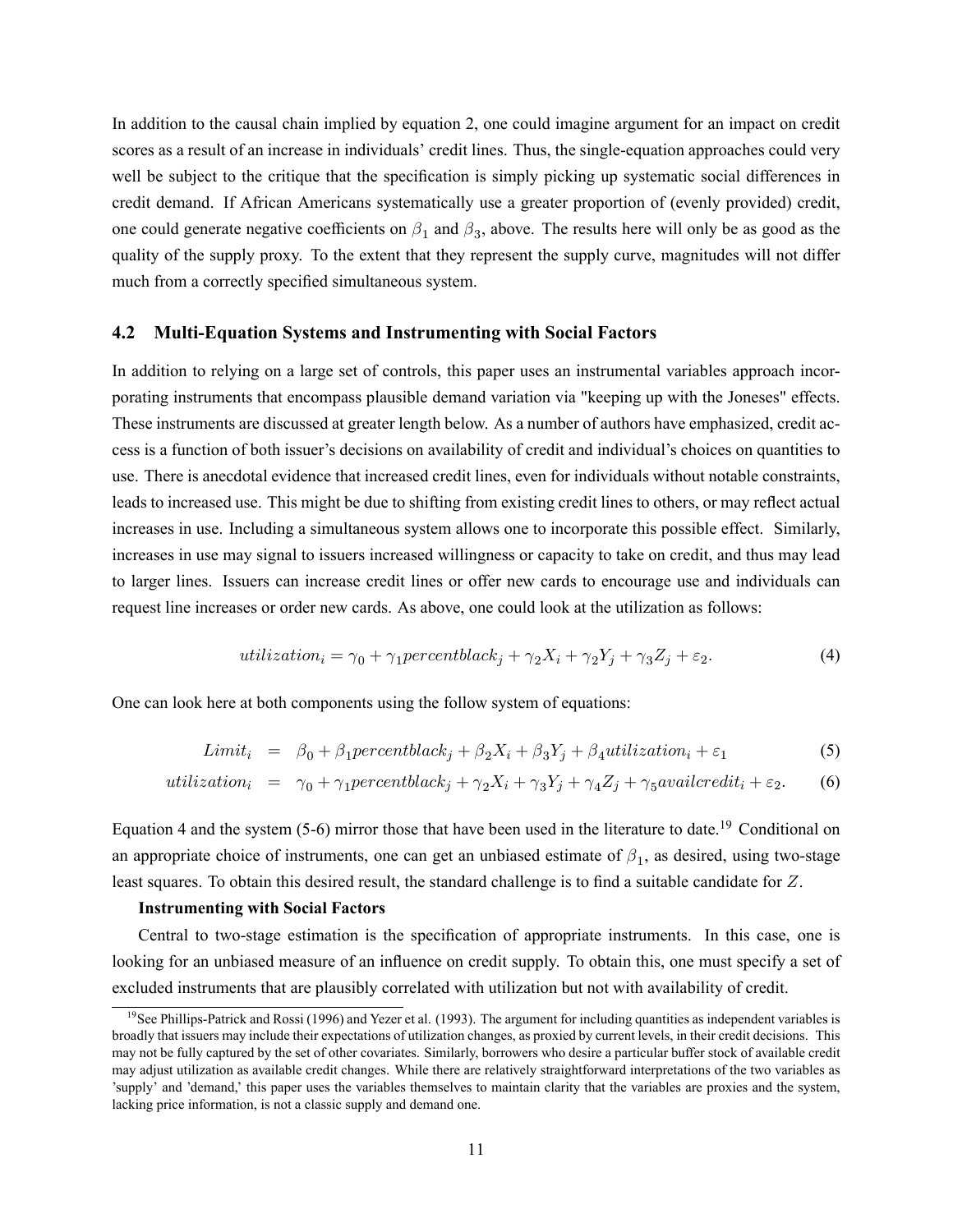First, this paper points to the literature originating with Veblen (1899) and continued in mid-century by Duesenberry (1949). Their well-known works argue that individuals look not only internally to make consumption decisions but also at the consumption behavior of others around them. In modern economics, this has been somewhat formalized as "keeping up with the Joneses" preferences. Under this type of preference structure, agents care not only about their own consumption, but also about some function of the consumption of others.<sup>20</sup> Among others, Dybvig (1995) and Harbaugh (1996) have looked at variations of the same theme with respect to consumption habits. Formalization of preferences that incorporate actions of others is now quite widespread. Surveys of the literature are available in Durlauf (2004) and Soetevent (2006). Focusing on the component of the literature that relates social factors and spending decisions, recent examples include a variety of works: Basmann et al. (1988) show that utility maximization formulations work quite well in describing patterns of commodity expenditures in the U.S. after the Second World War as long as Veblen-style consumption is accounted for. Bagwell and Bernheim (1996) explore theory to explain when Veblen effects can exist and suggest criteria to test for its existence. Bowles and Park (2005) argue that Veblen effects are present in data on patterns of work; they find work hours to be greater in countries with higher inequality.

Based on the claims of this literature, one would want an instrument that is a measure of the income of others in one's reference set. Broadly, one might want to capture the influence of seeing someone from the neighboring town pull into the mall in a luxury car, or of passing someone at work carrying a designer bag. In the case of this paper, one wants to be particularly careful not to include income of others that may be used by credit suppliers. In particular, it is possible that a lender uses the income profile of the neighborhood in establishing credit limits. Akin to using community-level mean statistics on other types of traits, a lender may decide that the wealthy areas confer such benefits as increases in home values that transfer to an increased ability to repay debt. In order to account for the lender's desire to control for local income characteristics, an appropriate instrument may be the income of *surrounding* areas. A pure evaluation of the keeping-up-with-the-Joneses— type effect looks at the role of the relatively-richer on an individual's decisions. Thus, the paper uses mean income of surrounding areas for those areas that have higher earnings than the borrower's own area.

Specifically, the paper uses two measures. Given an individual's census block group, one references only the relatively higher incomes of the block groups living 1-4 miles from the individual. The second instrument uses the same feature 4-20 miles from the individual. The paper uses two measures of distance to allow for different effects of communities that are "close to home" and for those that are further away, but still within a range that can lead to some degree of regular interaction. For example, the first area may correspond to communities with whom an individual interacts at the local school, and the latter, groups that can be observed in the workplace or in a nearby mall or shopping venue. Whether a close neighbor owns a Lexus or a stranger in the mall drives a Mercedes may impact individuals differently. An additional benefit

<sup>&</sup>lt;sup>20</sup> Recent research in sociology also supports the ideas of Veblen and Duesenberry. Some (see Marmot 2004) even find that health and lifespan are impacted by social standing. See Gali (1994) for a formalization of "keeping up with the Joneses' preferences." He posits that individuals use a utility function:  $U(c, C) = (1 - \alpha)^{-1} c^{1 - \alpha} C^{\gamma \alpha}$ , where c is individual consumption and C is average community consumption.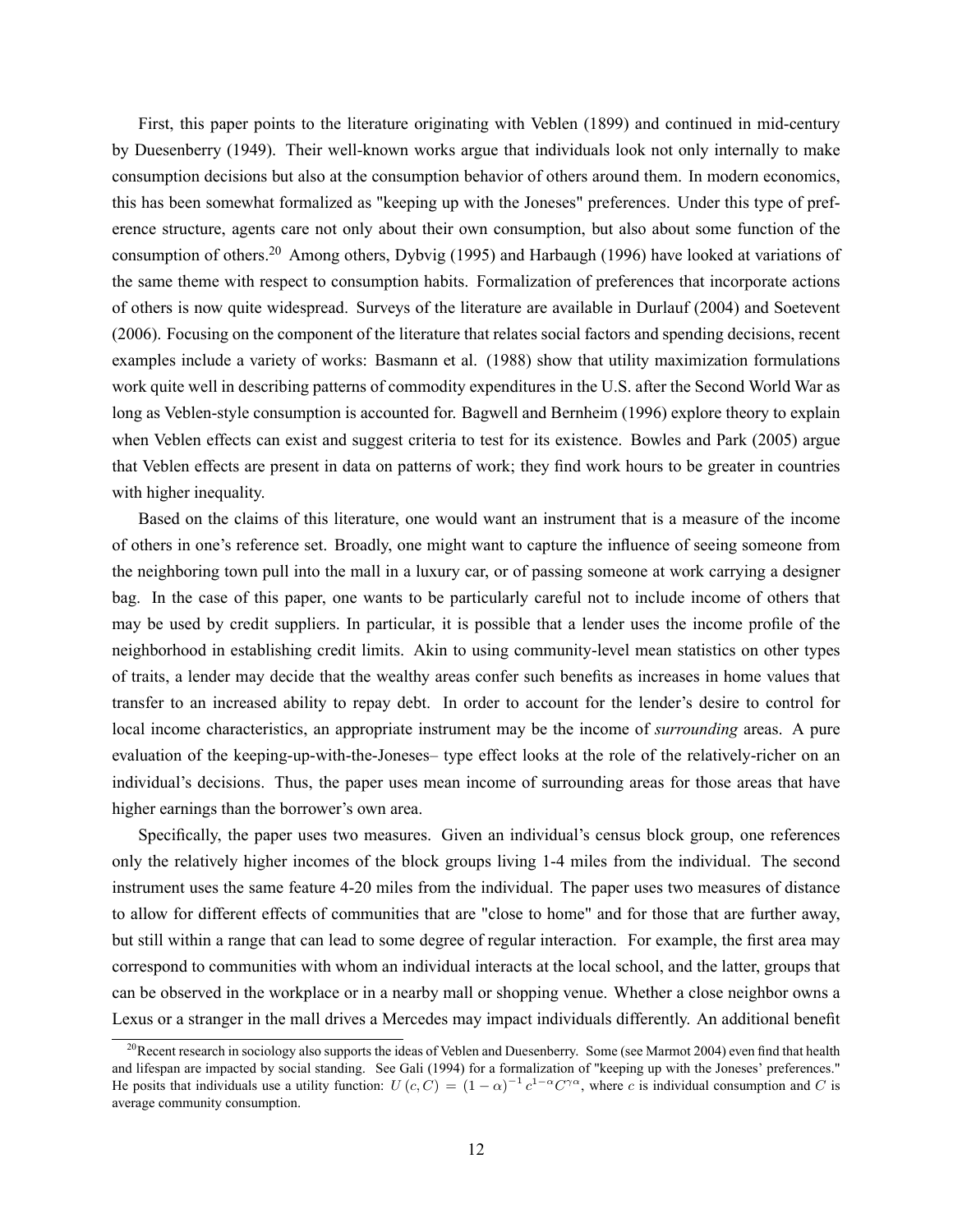to using the two measures is that the paper can take advantage of common overidentification tests.

This measure proxies for the Veblenesque consumption behavior— i.e., an individual's own consumption is some function of the consumption of others — but without the influences of the immediate proximity areas.<sup>21</sup> Defining a reference space, however, is nontrivial. An argument below is that the precision is not critical once one excludes the area that may be used for supply choices. This argument is buttressed by the fact that this paper does not use this type of social theory to estimate the specifics of individual spending behavior as a function of others (the econometrics for this type of estimation are explained in Manski 1993 and Brock and Durlauf 2001). Instead, it uses the now-well-established connection between the actions of others and human behavior as justification for the excluded instruments.<sup>22</sup> This literature has found, in a myriad of contexts, that individuals base their decisions on the behavior of others.

With both instruments, the exclusion restriction is that they are uncorrelated with issuers' decisions on credit lines. While Veblen, Duesenberry and others have suggested that individuals are influenced by the behavior of those in their reference set, it does not appear that a credit issuer would care about the income levels of neighboring areas or the country of origin of individuals in an area. However, a credit issuer may use information about the community if it impacts default rates. In fact, in June of 2007, New York's attorney general, Andrew Cuomo, accused a "significant number" of lenders of setting loan rates based on the school of a borrower.<sup>23</sup> The null hypothesis is that credit issuers use individual- as well as some community-level information to determine the provision of credit but do *not* use racial information.<sup>24</sup> The assumption that issuers use some community information makes the instrument choice more difficult. Had one specified that the issuer used *no* information on communities, it would be simple to select any community-level variables as instruments.

Along with determining the role of race, one can assume that credit issuers may be using a range of other such location-based factors as crime rates, income levels, and vacancy rates. As such, this paper takes these to be included instruments. Essentially, the claim is that credit issuers that might consider neighborhood characteristics of an individual (e.g., percent Black) would not consider the context of individuals who live in other areas. That is, the percentage of minorities who live a mile away from the card applicant would not be a factor in the credit issuance decision. However, demand, based on the sociological arguments above, will be correlated.

 $^{21}$ In measuring Veblenesque consumption behavior, one needs to know the consumption patterns of people in a reference group. In this paper, information on income and other factors from an individual's own immediate area are used in the evaluation of discrimination. One would want the information on the keeping-up-with-the-Joneses effect to be drawn from a different area. By choosing the surrounding areas, one can nonetheless assume that an individual references her spending off of those in nearby areas as well.

 $^{22}$ In the nomenclature of the social interactions literature, we will be using contextual effects defined by the geography of individual's home as excluded instruments.

 $23$ New York Times, June 19, 2007.

 $^{24}$ In fact, the paper evaluates a number of nulls. The first column of a number of the tables is essentially the null that the lenders uses no information on community-level factors. A rejection of the null of no factors at all allows us to move to the more realistic setting described here. To be clear, evaluation of the hypothesis is reliant on the instruments being valid — this is addressed below.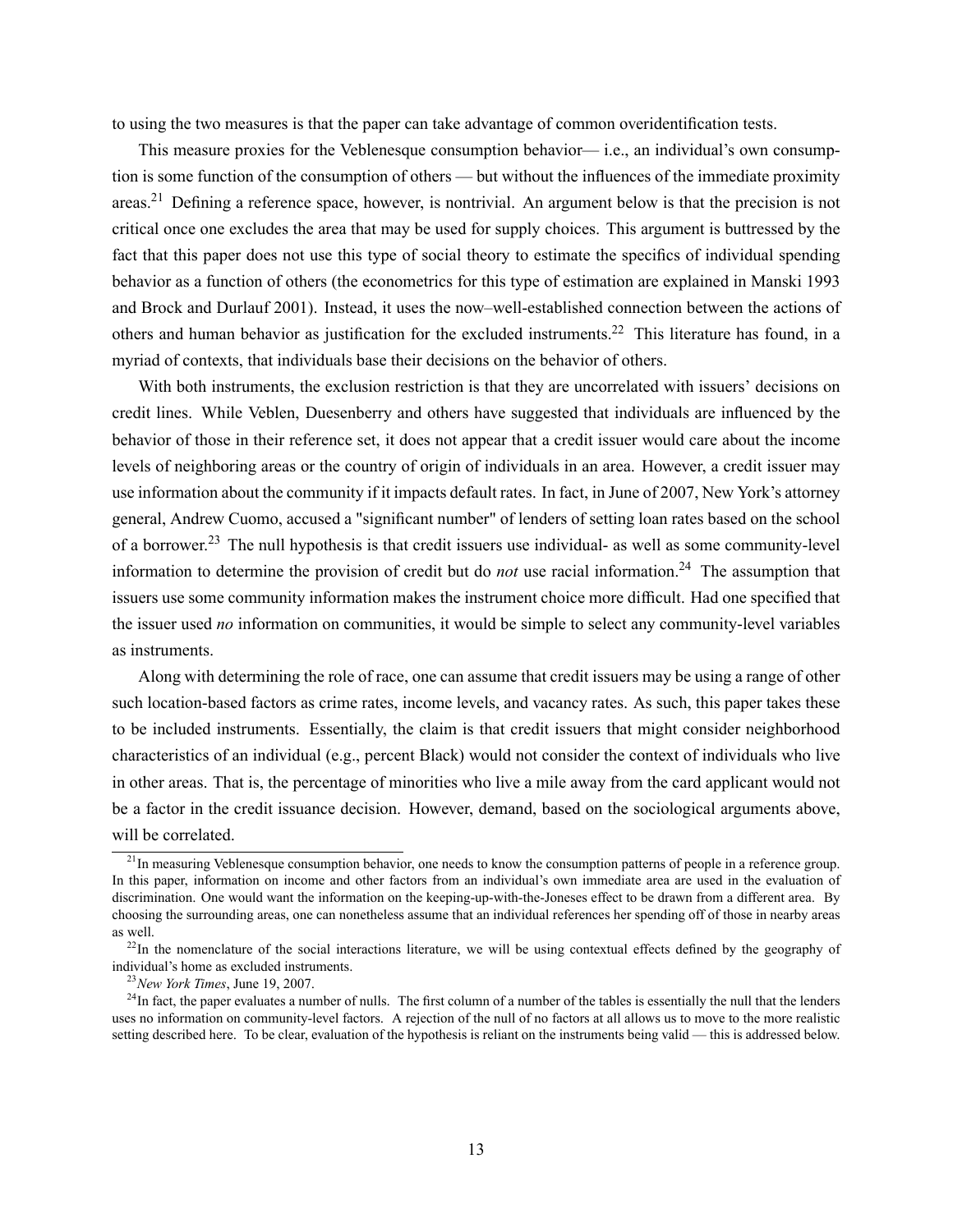### 5 Interpretation of Results

Broadly, the attached tables find a significant positive coefficient on the  $percentblack$  variable and a significant negative coefficient on the *percentblack*  $*$  *creditscore* variable. The net effect is uniformly lower access to credit in Black communities. A few comments are useful at the outset. One, the coefficients are largely unchanged across a very wide range of specifications, and across both single and multi-equation systems. The consistency of results across the range of specifications addresses the concern that since racial fractions are highly correlated with many other tract characteristics, multicollinearity issues can infect the regressions and lead to spurious inference on a single regressor. Thus, a study which found only limited specifications with a significant race coefficient would be particularly weak evidence. Two, while the study includes many variations of a baseline specification, the parsimonious ones are more likely representative of the information used by issuers in the credit decision. Given cost constraints, using all possible variables seems an unlikely method. Three, the similarly of results across single and multi-equation systems suggests that the supply proxy is a good one; that is, it does not appear to be biased due to simultaneity. This marks a distinction from the simultaneity debate in the mortgage literature in that there is clear evidence here that the supply proxy is a good one.<sup>25</sup>

Numerous studies on mortgage lending have found negative correlations between access to credit and race/neighborhood racial composition; this study takes advantage of a unique dataset and finds similar patterns in consumer lending.

#### 5.1 Single-Equation Results

Table 6 shows results from equation (2) above. Column 1 regresses available credit on percentage Black and the individual's credit score. As expected, credit score is positively and very strongly related to the amount of available credit. The race variable is negatively related to the amount of available credit; a 1% increase in the percentage of African Americans in an area corresponds to a reduction in available credit of \$123. Moving from an 80% majority White to 80% majority Black area reduces credit by an average of \$7,357. Moving to column 2, one can see the interaction of the race and credit score variables,  $percentblack_j * creditscore_i$ . This allows the inspection of the nonlinearity in credit availability (for the time being, ignoring utilization decisions). The percentage Black variable becomes positive and the interaction term is negative in this case. To interpret the magnitude here, consider a credit score of about 600; each unit change in the percentage of African-Americans leads to an increase in credit of \$131 from the percentage Black variable and a reduction of \$246 from the interaction term  $-$  a similar net magnitude found in column 1. The nonlinear term suggests that the race "penalty" is greater for individuals with better credit histories. A plausible interpretation of this effect is that issuers consider "bad" credits to be universally "bad," independent of race. As credit quality increases, Black individuals with "good" credit receive relatively smaller advantages for the improved performance. The remaining columns explore the

 $25$ While the empirical results from the Boston Fed Study were not overturned based on the endogeneity concerns, the nature of the data available at the time (and of mortgages) simply did not allow the type of analysis presented here.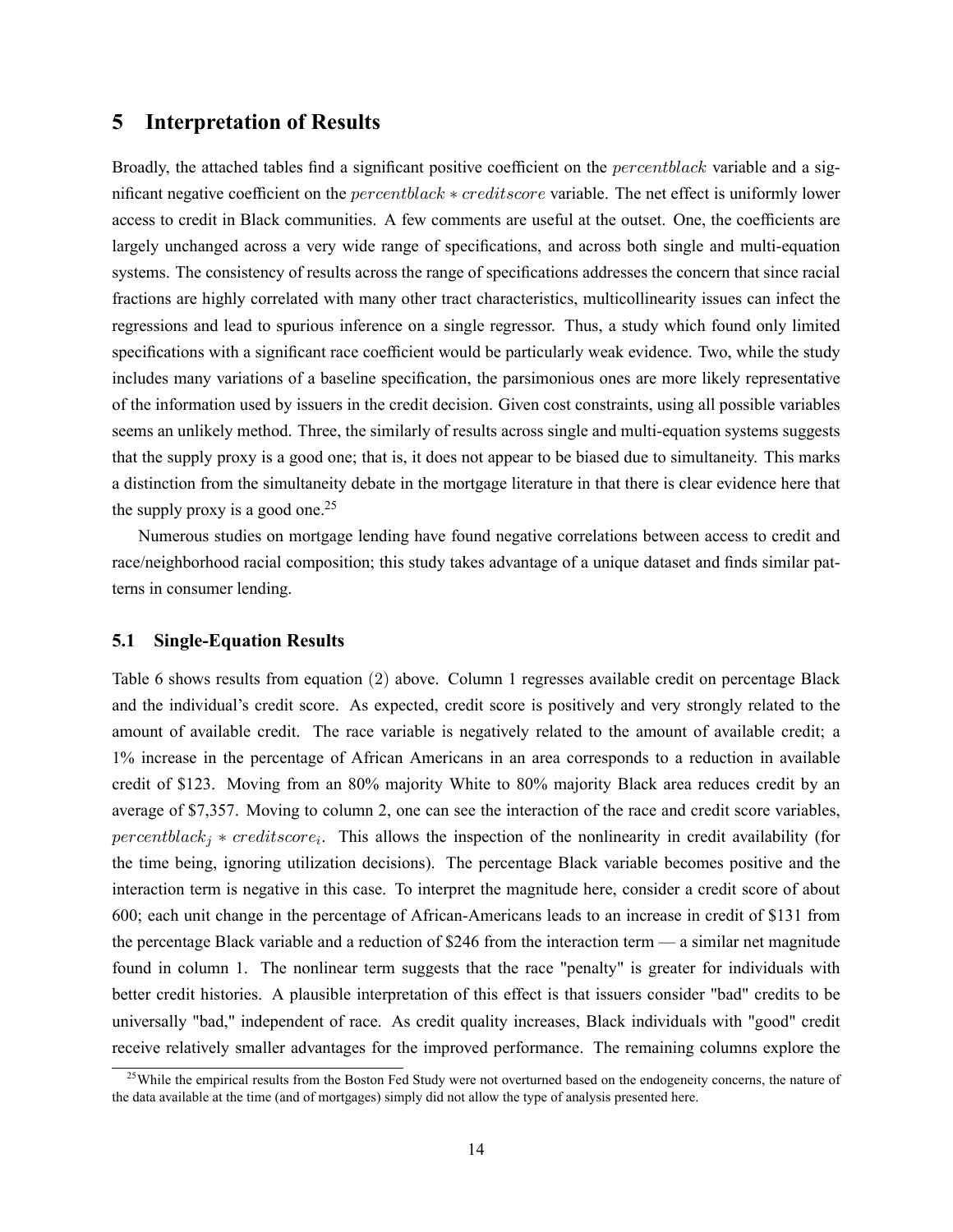robustness of these findings to the inclusion of other community-level variables from education and marital status to language use and crime rates. Key coefficients remain essentially unchanged. Column 3 introduces an age variable, which has a significant and positive impact on available credit.

To address the possible concern that the coefficient on the  $percentblack$  variable is biased due to an omitted variable, moving from columns 4 to 8 progressively adds control variables of various types. The per capita incidence of violent crime (column 4) is negatively associated with credit availability, although insignificant. Column 5 shows the percentage of male and females who have obtained more than a high school diploma; both are positively related to credit availability. A higher percentage of married men and women is also correlated with available credit (column 5). Column 6 shows the percentage of foreign-born in the neighborhood is statistically significant and is correlated with reduced available credit. Finally, the percentage of high income individuals positively correlates with available credit, while the percentage of low income individuals is not significant.<sup>26</sup> As mentioned above, the study includes essentially the same data used by issuers in the determination of credit, and while marketing departments may draw on additional external information, the range of variables included here show that the  $percentblack$  coefficient is highly robust to specification choice. $27$ 

#### **Limits**

Looking at an alternate view of credit provision, total credit limit produces similar insights (see table 7). The first column again shows only the racial percentage variable and the credit score, finding a drop of \$134 in limit for each percentage point drop. Results are analogous when one moves to column 2. Here again one finds a similar penalty in the nonlinear term; an individual with a 600 credit score suffers a \$222 drop for each percentage increase in the composition of Blacks, which is then offset by a \$70 increase. The implication is that even predominantly non-Black areas see individuals facing large changes in credit limit for small increases in minority populations. As other controls are included, the percentage Black variable increases in size, while the interaction term's magnitude is reduced. The best intuition for this is that the various community-level controls both reduce the influence of the nonlinearity (the "rate of change") and affect the average levels of total credit. Control variables in this table have similar coefficients as in the prior table.

#### 5.2 Instrumental Variables Results

As discussed in the above section, this paper analyzes the role of race in credit limits using a two-stage least squares approach (see equations 5 and 6 above). This paper subdivides the results in table 8 as follows. The first six columns include the two Veblen-Duesenberry instruments discussed above. Both are an interaction of aggregate income in the surrounding census blocks, with an indicator for the surrounding blocks having higher income than the immediate area. The first includes areas 1-4 miles from the individual, and the second, areas 4-20 miles. The final two columns include each instrument in isolation. All specifications

<sup>&</sup>lt;sup>26</sup>These results are suppressed for space considerations, but are available in an unpublished appendix, on request from the author.

 $^{27}$ An appendix, available on request from the author, adds specification variations to address a range of additional concerns. No significant differences are found from those reported here.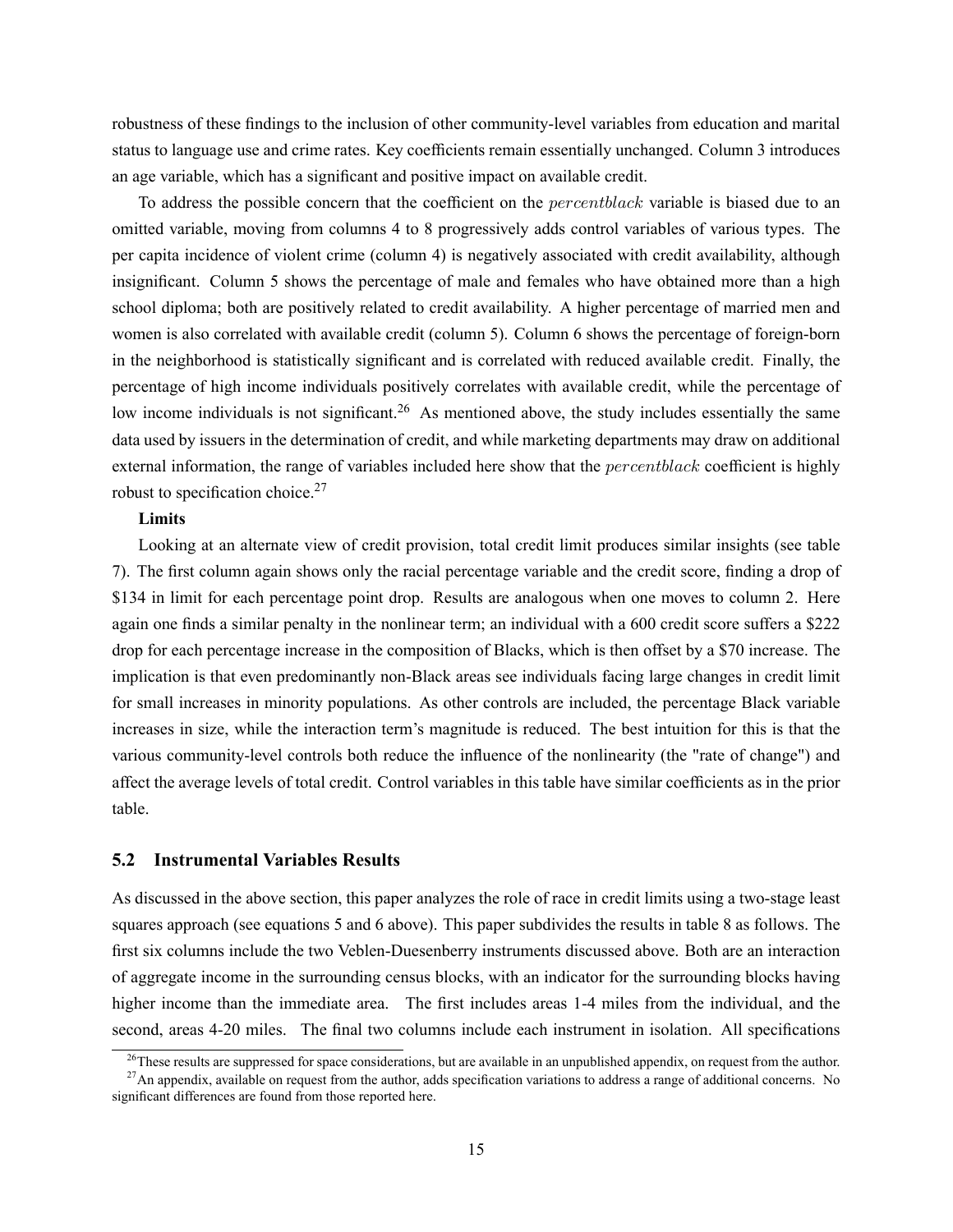include fixed effects at the county level and are estimated with robust standard errors.

In each case, the key variables are the same as above: the percentage of African Americans in a neighborhood and the interaction term  $percentblack_j * creditscore_i$ <sup>28</sup> The coefficients on  $percentblack_j$  and  $percentblack_i * creditscore_i$  are similar in magnitude and sign to those in table 6. Results are illustrated in figure 2. At low levels of credit, credit availability is quite low, but not distinguished greatly by race. As credit quality increases, the gap, controlling for the various characteristics mentioned in the study, grows quickly.

A number of test results are presented below the table. The overidentification test statistic (Hansen J-stat) is well within the do-not-reject ranges. As well, the Kleibergen-Paap LM test strongly rejects the null of underidentification.

# 6 Discussion

The results here imply a form of differentiation in both the availability-only equations and full simultaneous system. However, since the implication is not a small one, one can look deeper into the data for an understanding of how much this effect matters and for a better appreciation of how sensitive the results may be to various factors. Following a discussion of economic relevance in subsection 6.1, there is a dissection of the population into different score categories in order to understand which groups might be facing the greatest challenges. The second subsection (6.2) investigates the consequences of differences in financial education on estimation results. The next subsection (6.3) looks at issues of alternate sources of finance, continuing in subsection 6.4 with a discussion of the robustness of the instrument choices to variation in geographic area. Subsection 6.5 discusses some limitations of the analysis.

#### 6.1 Economic Relevance

Many owners of credit cards use far less credit than would be allowed by the lender; in fact, for many there may possibly be no foreseeable event for which they would even contemplate using the credit. Given this, can one claim that race-based disparities in lending have a clear economic impact? In the case of mortgages, it has a clear economic harm.

This paper motivates the relevance in two ways. The first is based on the selection involved in creating the data. By definition, the data contain only individuals with a credit history; those without are those that either chose not to obtain credit at all, or made do with credit supplied either by the nonbank sector (payday lenders, etc.), by friends and family, or by some other nonreporting financial institution. Prescott and Tatar (1999) and Rhine et al. (2001) provide evidence that the underbanked, a category broadly encompassing those without checking/savings accounts and/or credit cards, are predominantly from poor and minority

<sup>&</sup>lt;sup>28</sup>We abstract here from the endogeneity of location choice. One might imagine that individuals choose where to live based on the availability of credit — particularly in the mortgage case. In the credit card case, we hypothesize that the decision process for credit issuance is sufficiently opaque to card users that determination of credit supply functions for potential new residences is difficult or impossible.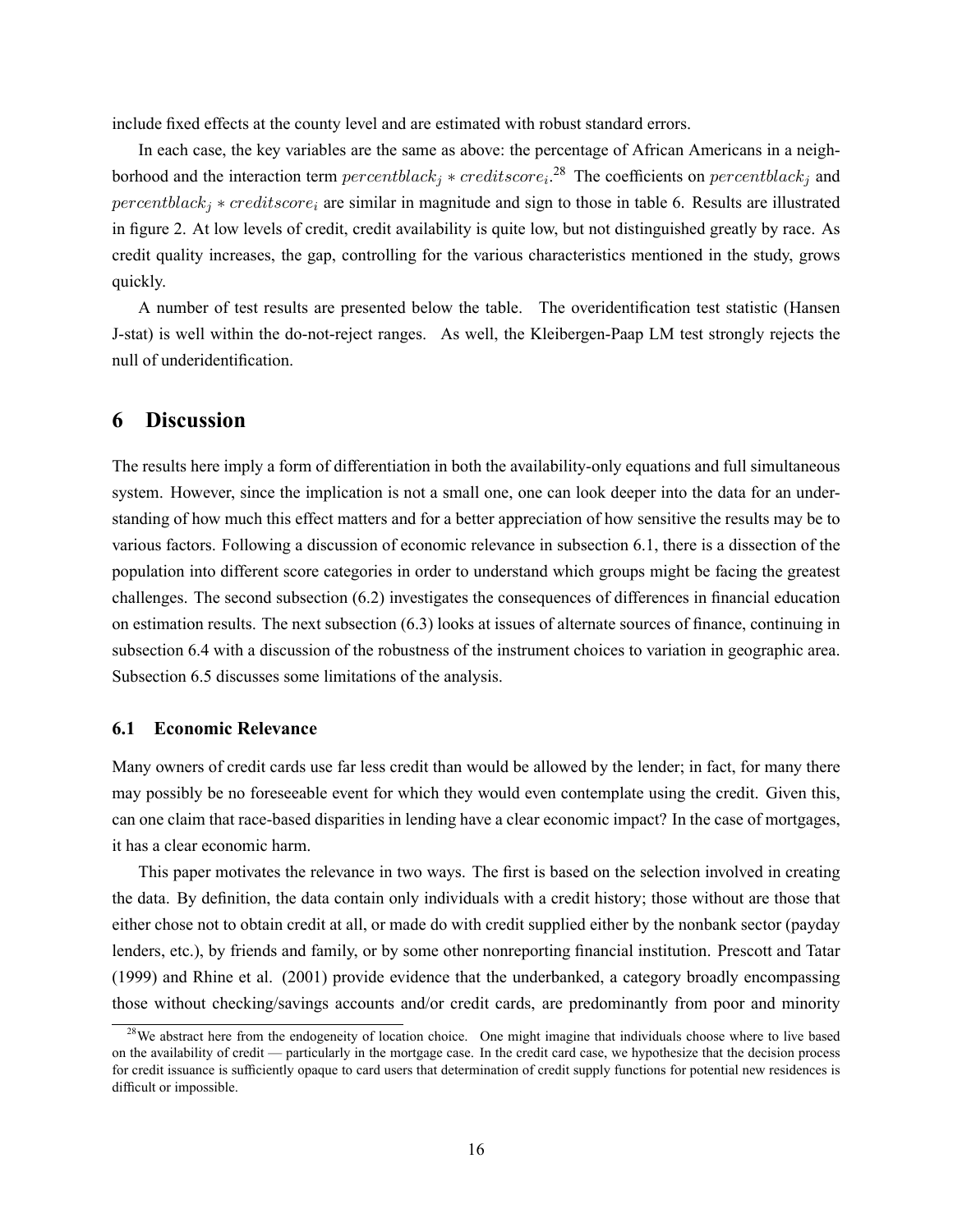areas. Notice that, if true, this will bias the estimates toward zero; including a disproportionately minority group that has poor credit would increase the evidence of disparities in lending. Without emphasizing the econometric difference here, this paper simply notes that there is a documented impetus toward alternate credit sources when traditional ones are unavailable.

Second, one can view the role of differences in lending across the distribution of available credit. For those with very small amounts of credit, availability restrictions could quite plausibly be binding on consumption decisions. Two tables illustrate that credit constraints can be potentially binding. Figure 3 shows two sets of coefficients on the interaction variable,  $percentblack_j * creditscore_i$ , for quantiles of available credit from 10 to 90. The blue line shows the results for a quantile regression using controls from the specification in table 6, column 6. This line would suggest that the impact is greatest for those with the most credit; perhaps then the economic relevance is small? To investigate, we add the red line, which uses the log of credit limit as the dependent variable.<sup>29</sup> This reverses the slope of the line — suggesting that there is a difference in access bias on a relative basis, and that the bias is potentially important to those in the range of credit access that could bind with respect to consumption decisions.

One's most direct interpretation of the data is that the strongest race-based disparity is found for scores in a middle category and for individuals with relatively low amounts of available credit. It appears to suggest that once individuals with particularly poor chances of obtaining credit have been screened out (including out of the sample altogether), those individuals with acceptable credit but with small amounts of available credit face the greatest relative access impediments. Recall that this conclusion accounts for the endogeneity of credit availability.

#### 6.2 Age and Financial Learning

A 2002 study from the Federal Reserve Board (Braunstein and Welch 2002) argues that many people in underserved populations may be unfamiliar with components of the financial system. A combination of growing complexity, increases in consumer responsibility, as well as the noted changes in the structure of personal finance to include more individual credit, have contributed to differences in financial literacy. For the purposes of this paper, these differences may translate into differences in understanding about how to build individual credit. Thus, one can imagine that if Black communities have less information on the nature of the credit scoring systems, otherwise credit-worthy individuals may have systematically lower scores.<sup>30</sup>

However, this is a phenomenon that will not be captured in the attached analysis by the inclusion of a score variable. Consider two similarly responsible individuals, one of whom knows nothing about credit scoring systems used by credit issuers. The more knowledgeable individual will take out a credit card, even one with a very low limit, use it regularly, and make reliable payments. As many are aware, even lowvolume transactions that are paid on time appear on credit histories as timely payments. The less informed individual may use his or her card irregularly, but make payments on time. The latter individual will have

 $^{29}$ Results for both sets of specifications are available from the author upon request.

 $30$ Worthington (2006) finds that race and income are both strong determinants of financial literacy. Rhine et al. (2001) and Prescott and Tatar (1999) find similar results.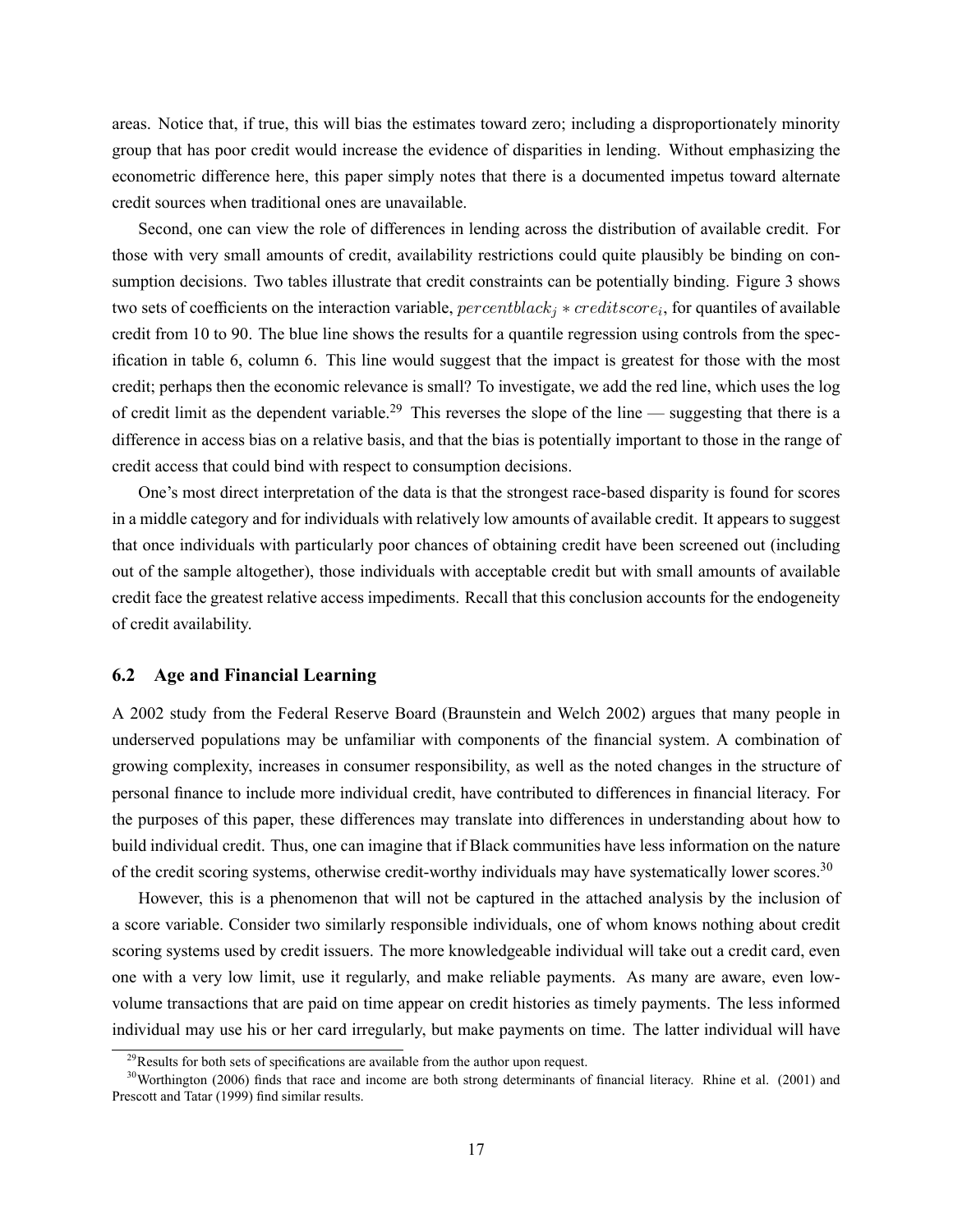a lower score, even though his/her behavioral characteristics vis-a-vis credit worthiness are identical to the other's. Extending the example, if one compares two individuals with identical scores, but without this noted difference in understanding, the one with less education is the better credit risk. Since education levels are unobserved in the data, one cannot fully measure the bias.

To account for the impact of this difference, one can incorporate an aging effect. One expects that there might be systematic differences across communities in financial literacy that correlate with race demographics; however, one expects that these differences are a function of the time needed to accumulate the necessary information, not a difference in the fundamental capacity to understand. As such, this difference will appear in the interaction between the age variable and the percentage Black variable; learning will take place, but the age-controlled amount of information will possibly be different across communities.

Table 10 shows the effects of these age-race interactions, and figure 4 shows predicted values along the age distribution for Blacks and non-Blacks. In column 2 of this table, we find that the interaction of age and percentage Black is strongly significant. However, the effect of this interaction appears to be nonlinear, as shown in column 3 and in the figure. What one can see from the figure is that there are age effects. Non-Blacks show increases in credit limits up to age 40 or so, then a decline.<sup>31</sup> For financial learning to have impacted the results and created the spurious impression of differences in access, one would need a pronounced inverted U for the Black curves seen in the figure; in particular, it would need to lie to the right of the non-Black curve. One does not observe this pattern; even with the aging effect present (and clearly observed), there are still significant race effects in the data.

#### 6.3 Nontraditional Lending

A wide array of recent research has focused on the recent expansion of nonbank lenders. So-called payday lenders<sup>32</sup> are institutions that lend money on a short-term basis. The typical procedure involves leaving a post-dated check, timed to coincide with the subsequent paycheck, in exchange for a loan. When the loan comes due and is repaid, the shop returns the uncashed check. Lenders charge interest rates around 15-20% for a two-week loan; over the course of a year, the rates amount to 300% or more. As the institutions are regulated on a state-level basis, and data collection is sparse, there is incomplete information on the scale of existing business. One estimate (from 2003) is that about 10 million U.S. residents take out such loans each year (Robinson and Wheeler 2003) with a volume of approximately \$40 billion. The common statement is that they are now more prevalent than McDonald's. Not-for-profit advocacy groups have claimed that they are targeting minority and poor areas (Center for Responsible Lending) and the debate on their role and potential regulation has become widespread.

Regardless of the motivation for these lenders' location choice, two recent research projects (Prescott and Tatar 1999 and Rhine et al. 2001) provide evidence that the underbanked are predominantly from poor

<sup>&</sup>lt;sup>31</sup>The most plausible explanation for this decline is a generational effect. Those above 40 became exposed to credit cards much later in their own lives than younger individuals due principally to the relatively recent introduction of cards. As a result, many have shorter credit files and a higher probability of low use.

 $32$ Other types of lenders exist as well, including pawn shops and rent-to-own establishments. We focus on payday lenders as they are the most direct equivalent to credit cards; that is, both are unsecured lines of credit.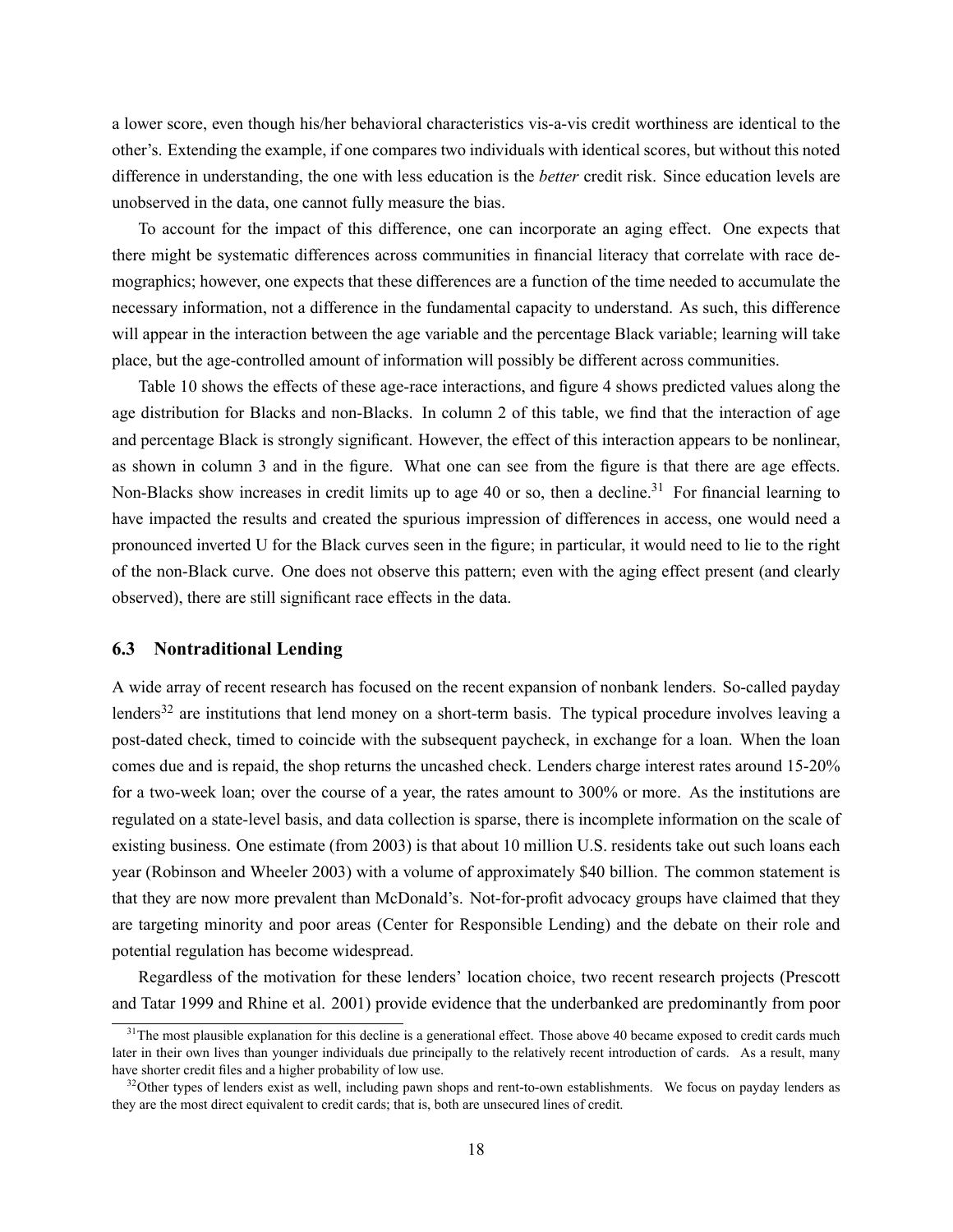and minority areas. The implication commonly drawn is that lack of access to traditional financial service products, coupled with volatile consumption needs, drives the most risk prone into the arms of high-rate lending options. $33$ 

This paper includes a short analysis on the relationship between payday lenders' availability and traditional credit patterns. Broadly, this paper has found differences in access to credit that depend on racial composition of a neighborhood. If payday lending were to have an impact here, one would expect that lenders that intended to differentiate credit could offer less in areas with more payday lending. This would draw on the fact that payday lending is a type of credit and serves, for some individuals in some areas, as a potential substitute. If it acted as a pure substitute, one would expect to see a negative coefficient on the payday stores variable. We can see this negative coefficient in table 11, column 2. Column 1 repeats the table 8, column 6 specification from above, and column 2 adds a measure of the number of payday lenders with a three-mile radius of each individual's census block group.

Similarly, credit differentiation should show an increase in the magnitude of the key coefficients once one accounts for the potential placement of payday stores in low-quality credit areas or minority areas. This can be seen in columns 3-5. While the interaction of the payday stores variable and race or payday stores and credit quality is not significant, the payday stores variable interacted with score is significant. Key cofficients remain essentially unchanged and highly significant across specifications.

#### 6.4 Size of Reference Region

Within a Duesenberry/Veblen framework in which individuals base their consumption decisions on those of people around them, one is concerned with the question of whom they base their individual consideration. In much of the social interactions literature, reference groups are assumed to be a relatively small geographic or social sphere. The largest in the literature tends to be a Public Use Microdata Area (PUMA), an area of up to 100,000 individuals. However, it is more common to use school classrooms, places of work, or census blocks as the area of reference; in each case, the assumption is that the particular decision of consequence to the study is mediated by behavior of other people in the reference group.

This paper posits that credit demand is influenced by individuals in the area of reference used. Do individuals decide whether to buy a bigger car, an iPod, a new cell phone, etc., based on whether their next-door neighbor does so, or based on some other criterion? Many advertisers are certainly convinced that product demand is based on TV viewership – not just local word of mouth. As the goal of this paper is somewhat less lofty than a pure identification of the degree of interaction in credit decisions, one can permit a degree of misspecification in the instrument. The key metric in assessing the validity of the instruments is whether they are correlated with utilization but uncorrelated with limits; thus one needs to be confident that the chosen area both captures some of the social influence of one's neighbors and is orthogonal to whatever

<sup>&</sup>lt;sup>33</sup>Skiba and Tobacman (2007) come to the conclusion that since many payday loans are repeat customers, this volume is unlikely to be driven by temporary shocks to consumption need. However, this is a controversial statement; one could as easily argue that once an individual faces a shock and is forced to take out a loan, this leads to a drop in asset wealth and an increased likelihood that an even smaller shock will lead to future borrowing needs.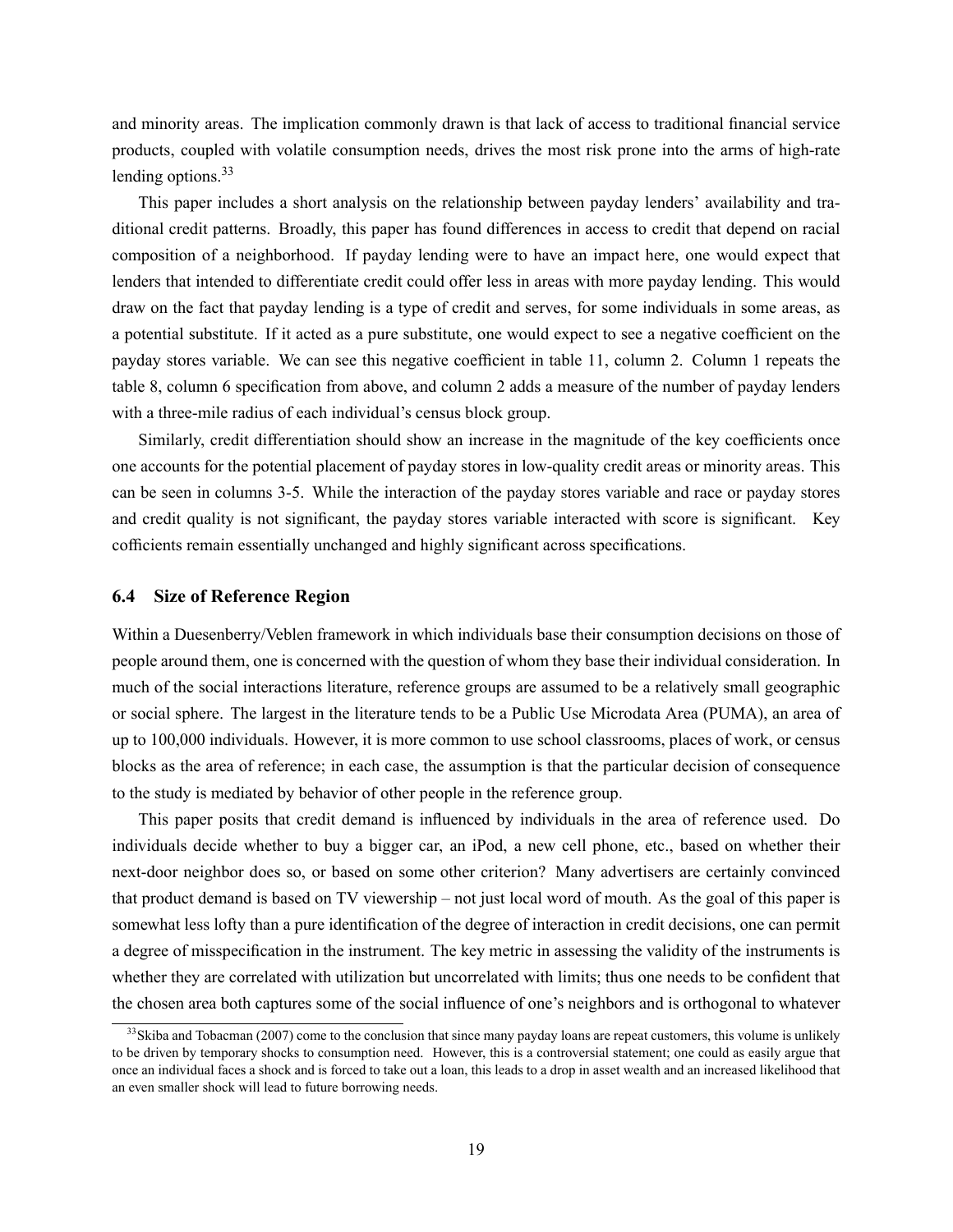spatially based income characteristics that a lender may be using.

The primary metric (as discussed above) is a 1-mile radius around each individual — with the demandonly area of reference being the  $1-4$ - and  $4-20$ -mile bands from the center. This essentially assumes that credit issuers may be using local income characteristics to make lending decisions; however, individuals may be influenced both by those in the immediate vicinity and by those they pass at the mall, on the way to work, etc.

To be confident that the right measures are being used and to fail overidentification tests, one would want that excluded instruments include the immediate vicinity – indicative of the fact that they may be included in the availability function. One can look at using a census block as the unit of reference and at a demand-only reference band encompassing  $1-4$  and  $4-20$  miles from the individual.

The results are relatively straightforward; the size of the reference region appears to play a relatively small role. The final two columns of table 8 include reference bands of 4–20 miles and 1–20 miles alone. Mechanically, this amounts to including only a single instrument in each case. Notice that the coefficients remain largely stable across the columns. Using the 4–20-mile radius instrument alone leads to inability to reject the null at the 10% level. One can broadly interpret this as the demand effect becoming somewhat more diffuse.

#### 6.5 Limitations

Any empirical study of this type will have a number of limitations. In the case here, the most notable is the absence of price information. Given the findings of Edelberg (2007) that there are systematic disparities in price correlated with race, it is unlikely that inclusion of price will change the qualitative nature of the results here. Higher prices for minority communities should in theory lead to lower utilization rates, but there is little reason to believe that it would lead to lower credit limits conditional on credit quality. That is, a profit-maximizing firm should be more willing to provide credit at high rates to equally qualified applicants.

The second notable limitation has been discussed throughout the paper. The data, though much more comprehensive than that used in prior studies of this type, do not specify precisely the set of covariates used by lenders in marketing or lending decisions. This makes the econometric task a more challenging one. One must rule out a very wide range of plausible specifications before coming to a conclusion on availability patterns.

Third, given the degree of regulatory scrutiny over the credit decision itself, one suspects that if any disparity exists in the provision of credit, it likely originates in the pre-screening (marketing) efforts. However, the methodology used is not able to distinguish explicitly between these functions. As such, the test used is essentially for the presence of race information in the screening process at one or both stages. This leads naturally to the question of legality, which this paper has explicitly avoided.

Finally, if issuers are simply profit seeking, and race is correlated with profitability, why shouldn't a bank be able to condition credit limits on race? Or if race isn't correlated with profitability directly, why shouldn't issuers be able to use race to proxy for other factors that are related to profit? There are legal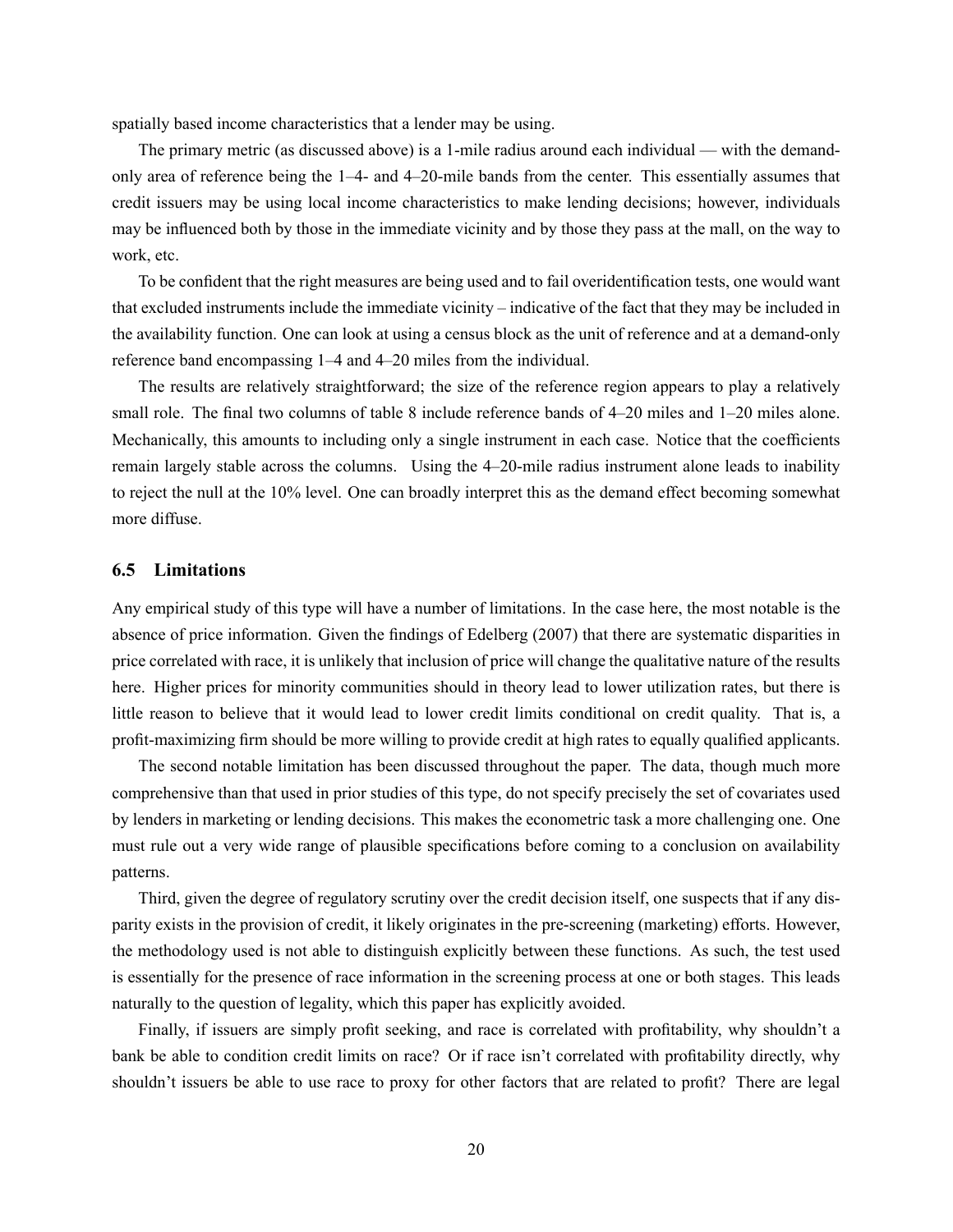precedents that provide some guidance here, though the paper won't address them in detail. The most relevant case is out of the U.S. Supreme Court Wards Cove Packing v Antonio, 490 US 642 (1989). This case outlines a three-step criterion for the assessment of disparate impact. "Disparate impact" refers to the ex-post evaluation of differences in credit access; that is, the differences that may arise from any part of the issuance process. There are more strict guidelines for the underwriting decision itself, among which is the documented rationale for any denial of credit. The first criterion in the Wards Cove case requires the identification of the presence of a "substantial disparate impact." If met, the second criterion shifts the burden of proof and requires the credit issuer to explain the legitimate business interest motivating its method of credit availability that led to the disparate impact. If the second criterion cannot be met, the third requires that there be an equally effective but less discriminatory option available. Only if the third test is reached and not met could a court find that there had been a problem in the issuance of credit. Whether this holds true in the circumstances examined here is beyond the scope of this paper.

# 7 Conclusions

The two couple decades have seen a wealth of research on the role of race in mortgage lending decisions. A relatively broad consensus in the literature is that in spite of federal legislation prohibiting discrimination in the home-buying process, minorities nonetheless continue to face significant barriers to buying homes. Contributing to the difficulties faced by minorities are systematically worse credit histories at the time of a home purchase decision; worse credit means higher payments or no loan at all. Enter credit cards. Most adults in the United States are now somewhat familiar with the use of credit cards and the notion that regular payment improves credit scores. Building up the good credit history necessary to buy a house is now almost inextricably connected to the prior reasonable use of credit cards. Credit histories are also now used in determination of auto insurance rates and in job applications.

Access to consumer credit, both in volume and number, is negatively related to the racial composition of an individual's neighborhood. The policy implications are parallel to those in the mortgage literature. Conditional on the finding of differential access to credit cards, long-term differences in home ownership rates is suggested for the reasons discussed above. As well, the lack of access has another, more pernicious effect. While credit card interest rates are exceptionally high compared to collateralized credit such as mortgages, they are nonetheless quite low compared to the growing payday loan market, where borrowers often go when other loan avenues are closed. Payday lenders often charge annual interest rates upward of 300%.

Access to consumer credit, more so than to mortgages, is a starting point on the modern financial ladder.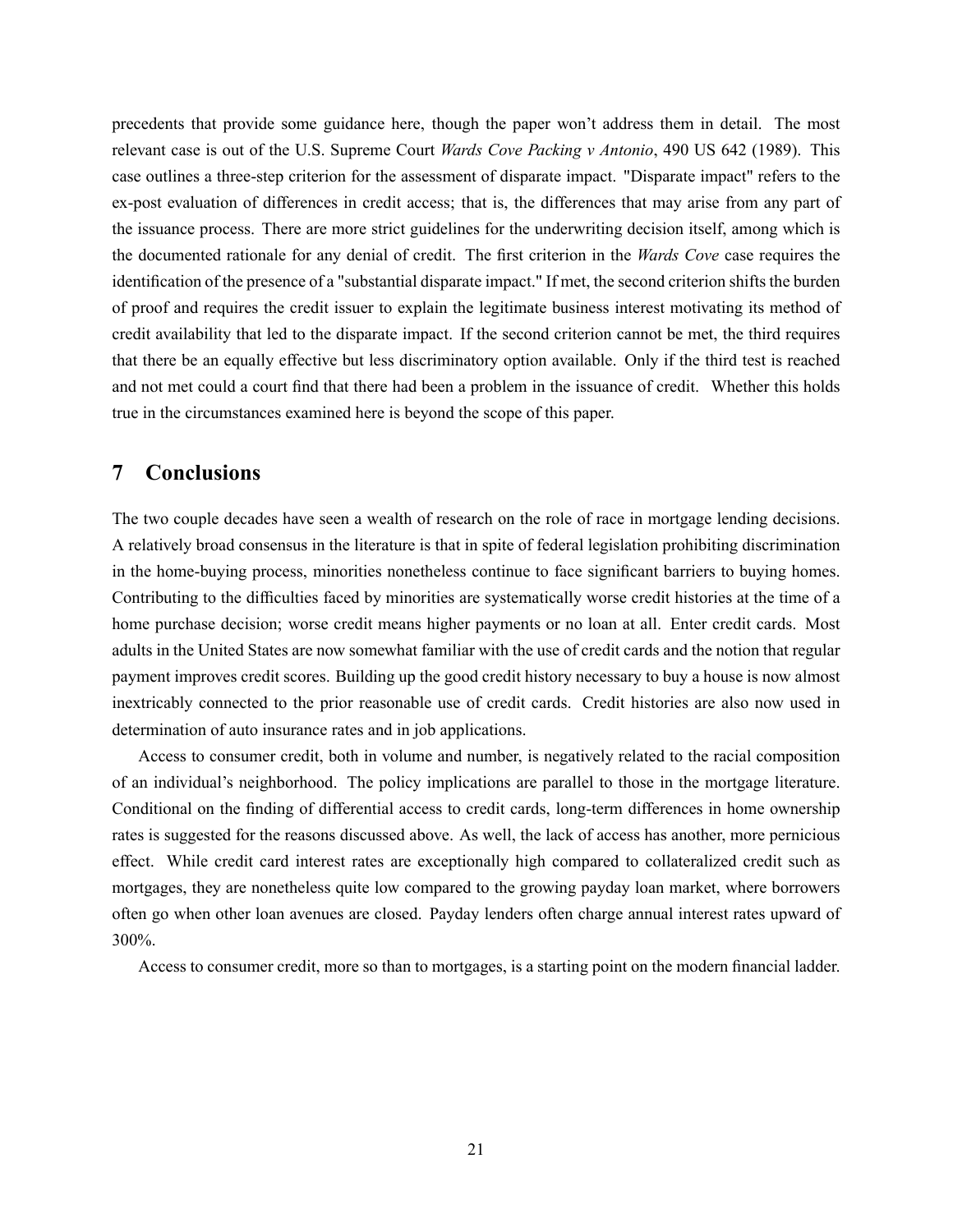# References

- Bagwell, L. S., Bernheim, B. D., 1996. Veblen effects in a theory of conspicuous consumption. American Economic Review  $86(3)$ ,  $349-373$ .
- Basmann, R. L., Molina, D. J., Slottje, D. J., 1988. A note on measuring Veblen's theory of conspicuous consumption. Review of Economics and Statistics  $70(3)$ ,  $531-535$ .
- Bowles, S., Park, Y., 2005. Emulation, inequality, and work hours: Was Thorsten Veblen right? The Economic Journal 115 (507), F397-F412.
- Braunstein, S., Welch, C., 2002. Financial literacy: An overview of practice, research, and policy. Federal Reserve Bulletin, 445-457.
- Brock, W. A., Durlauf, S. N., 2001. Discrete choice with social interactions. Review of Economic Studies 68 (2), 235–260.
- Coate, S., Loury, G. C., 1993. Will affirmative action policies eliminate negative stereotypes? American Economic Review 83 (5), 1220–1240.
- Duca, J. V., Rosenthal, S. S., 1993. Borrowing constraints, household debt, and racial discrimination in loan markets. Journal of Financial Intermediation  $3(1)$ ,  $77-103$ .
- Duesenberry, J. S., 1949. Income, Saving, and the Theory of Consumer Behavior. Cambrige, MA: Harvard University Press.
- Durlauf, S. N., 2004. Handbook of Regional and Urban Economics. Elsevier, Ch. 50, pp. 2173–2242.
- Dybvig, P. H., 1995. Duesenberry's ratcheting of consumption: Optimal dynamic consumption and investment given intolerance for any decline in standard of living. Review of Economic Studies 62 (2), 287-313.
- Edelberg, W. M., 2007. Racial dispersion in consumer credit interest rates, finance and Economics Discussion Series working paper.
- Ferguson, M. F., Peters, S. R., 1995. What constitutes evidence of discrimination in lending? Journal of Finance 50, 739-748.
- Gross, D. B., Souleles, N. S., 2002. Do liquidity constraints and interest rates matter for consumer behavior? Evidence from credit card data. Quarterly Journal of Economics 117 (1), 149–185.
- Harbaugh, R., 1996. Falling behind the Joneses: Relative consumption and the growth-savings paradox. Economics Letters  $53$   $(3)$ ,  $297-304$ .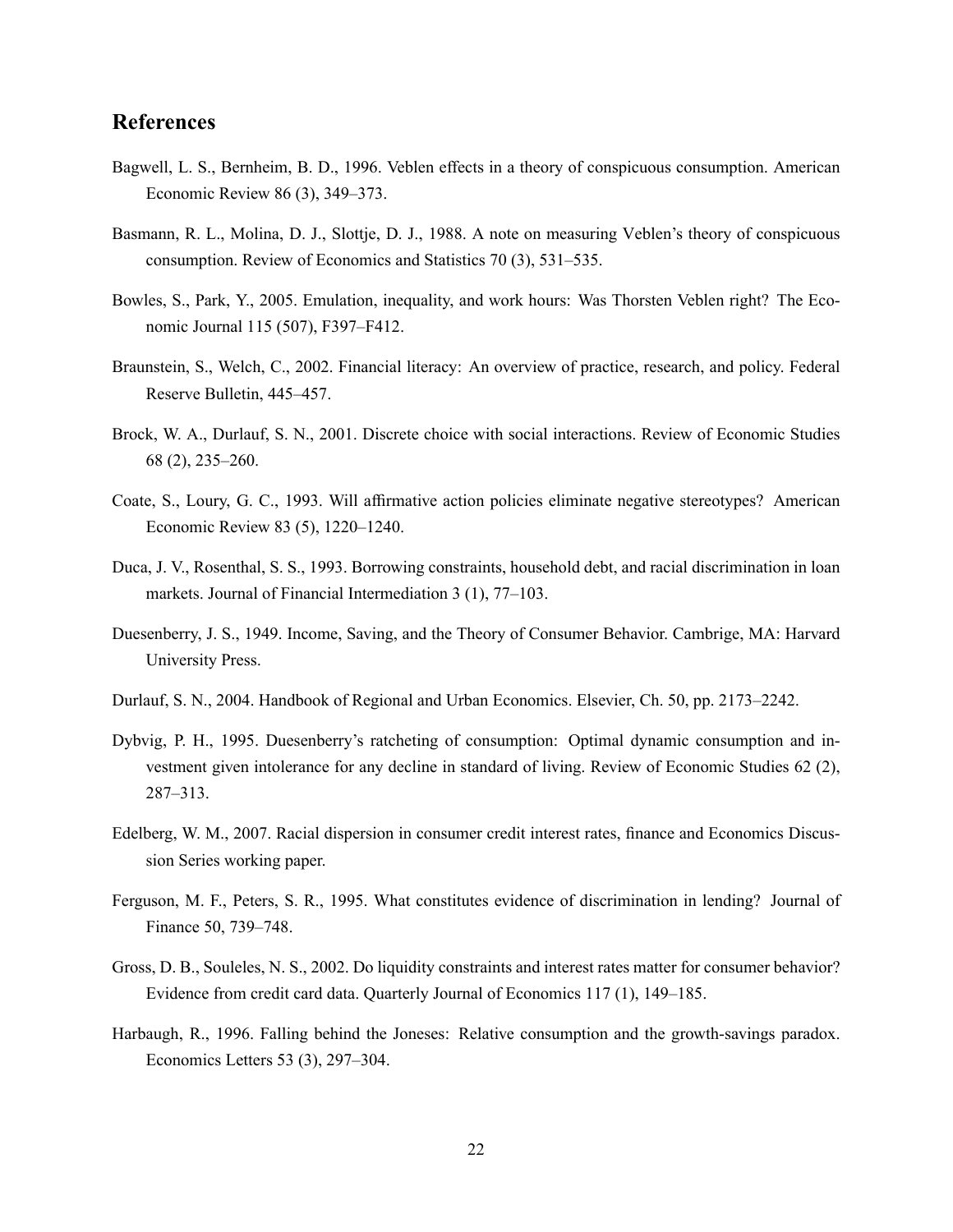- Hillier, A. E., 2003. Spatial analysis of historical redlining: A methodological explanation. Journal of Housing Research  $14(1)$ ,  $137–168$ .
- Holloway, S. R., Wyly, E. K., 2001. "the color of money" expanded: Geographically contingent mortgage lending in Atlanta. Journal of Housing Research  $12(1)$ , 55–90.
- Lang, W. W., Nakamura, L. I., 1993. A model of redlining. Journal of Urban Economics 33 (2), 223–234.
- Li, Y., Rosenblatt, E., 1997. Can urban indicators predict home price appreciation: Implications for redlining research. Real Estate Economics  $25(1)$ ,  $81-104$ .
- Manski, C. F., 1993. Identification and endogenous social effects: The reflection problem. Review of Economic Studies  $60(3)$ ,  $531-542$ .
- Marmot, M., 2004. The Status Syndrome: How Social Standing Affects Our Health and Longevity. New York: Henry Holt & Company.
- Moro, A., Norman, P., 2004. A general equilibrium model of statistical discrimination. Journal of Economic Theory  $114(1)$ ,  $1-30$ .
- Munnell, A. H., Tootell, G. M., Browne, L. E., McEneaney, J., 1996. Mortgage lending in boston: Interpreting the HMDA data. American Economic Review  $86(1)$ ,  $25-53$ .
- Phillips-Patrick, F. J., Rossi, C. V., 1996. Statistical evidence of mortgage redlining? A cautionary tale. Journal of Real Estate Research 11 (1), 13–24.
- Prescott, E. S., Tatar, D. D., 1999. Means of payment, the unbanked, and EFT '99. Economic Quarterly,  $49 - 70$ .
- Rhine, S. L., Toussaint-Comeau, M., Hogarth, J. M., Greene, W. H., 2001. The role of alternative financial service providers in serving LMI neighborhoods. In: Proceedings of the Changing Financial Markets and Community Development: A Federal Reserve System Research Conference.
- Robinson, J., Wheeler, J., 2003. Update on the payday loan industry: Observations on recent industry developments. Tech. rep., Stephens, Inc.
- Ross, S. L., Tootell, G. M., 2004. Redlining, the Community Reinvestment Act, and private mortgage insurance. Journal of Urban Economics  $55(2)$ ,  $278-297$ .
- Ross, S. L., Yinger, J., 2002. The Color of Credit: Mortgage Discrimination, Research Methodology, and Fair-Lending Enforcement. Cambridge, MA: MIT Press.
- Schelling, T. C., 1972. A process of residential segregation: Neighborhood tipping. In: Pascal, A. H. (Ed.), Racial Discrimination in Economic Life. Lexington, MA: D.C. Heath.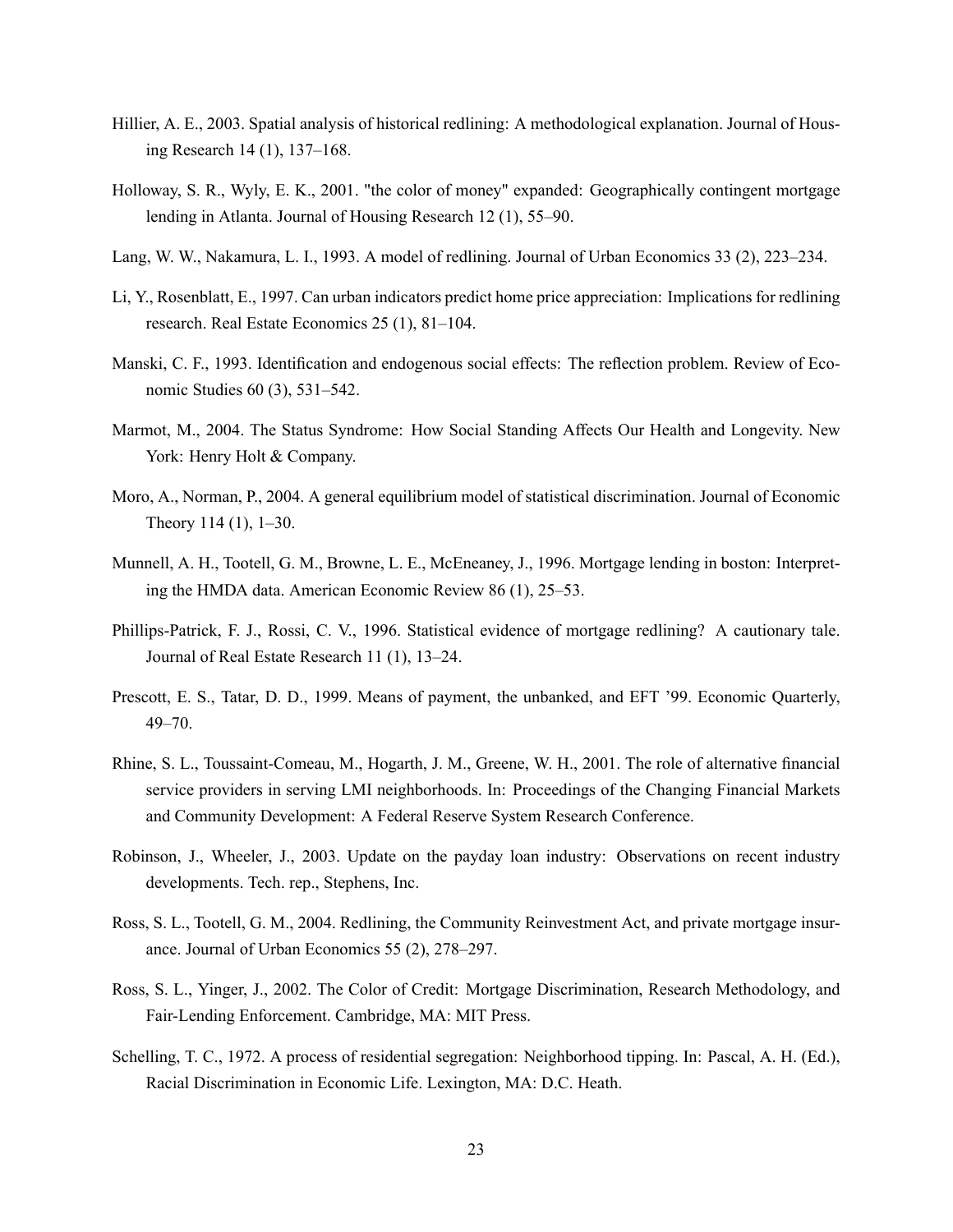- Skiba, P. M., Tobacman, J., 2007. Measuring the individual-level effects of access to credit: Evidence from payday loans, job market paper.
- Soetevent, A. R., 2006. Empirics of the identification of social interactions; An evaluation of the approaches and their results. Journal of Economic Surveys 20 (2), 193-228.
- Squires, G. D. (Ed.), 1997. Insurance Redlining: Disinvestment, Reinvestment, and the Evolving Role of Financial Institutions. Washington, DC: Urban Institute Press.
- Tootell, G. M., 1996. Redlining in Boston: Do mortgage lenders discriminate against neighborhoods? Quarterly Journal of Economics  $111(4)$ ,  $1049-1079$ .
- Veblen, T., 1899. The Theory of the Leisure Class: An Economic Study in the Evolution of Institutions. New York: Macmillan Company.
- Worthington, A. C., 2006. Predicting financial literacy in Australia. Financial Services Review 15 (1), 59– 79.
- Yezer, A. M., Phillips, R. F., Trost, R. P., 1994. Bias in estimates of discrimination and default in mortgage lending: The effects of simultaneity and self-selection. Journal of Real Estate Finance and Economics  $9(3)$ , 197–215.
- Zenou, Y., Boccard, N., 2000. Racial discrimination and redlining in cities. Journal of Urban Economics 48 (2), 260–285.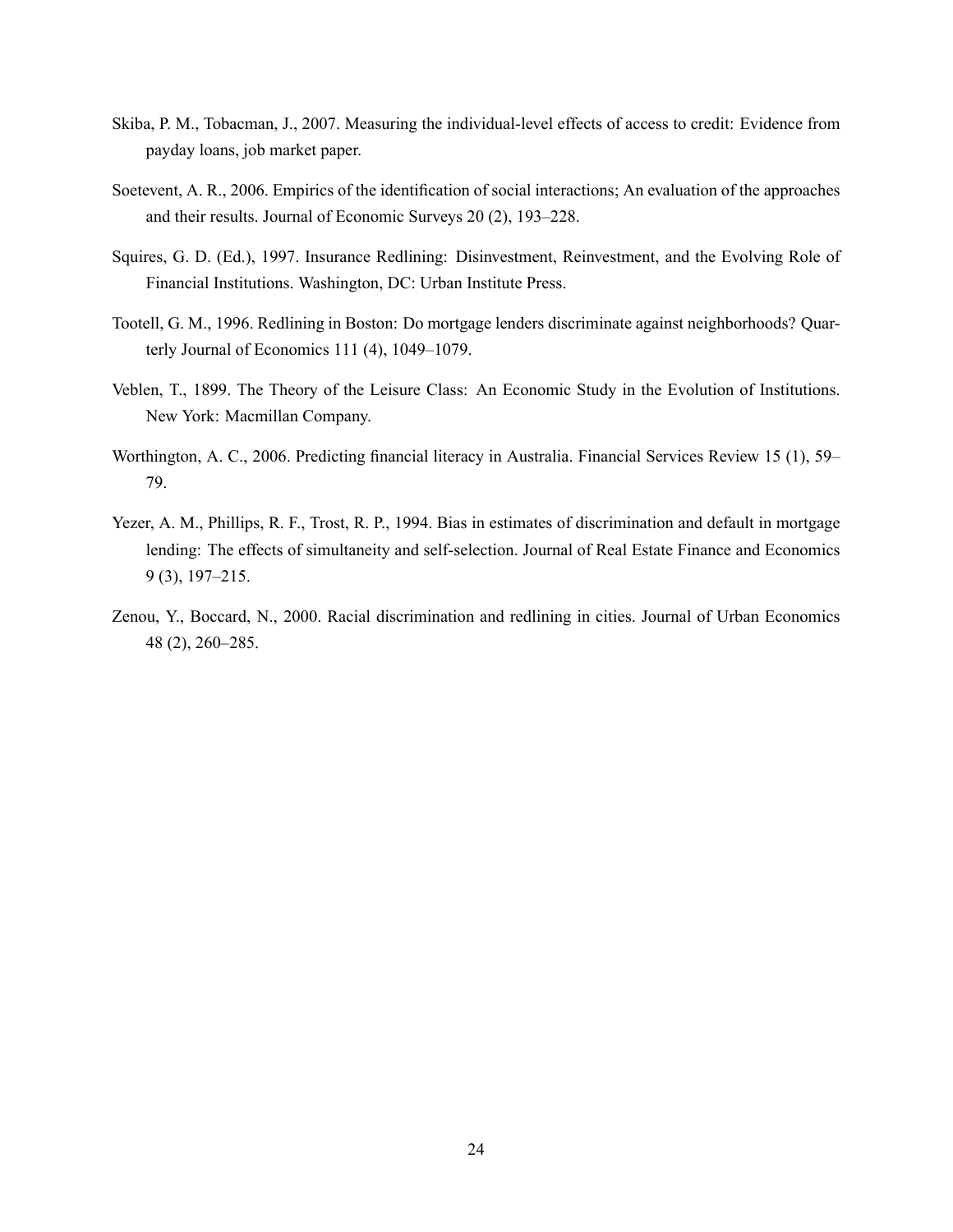

Figure 1: Neighborhood credit distributions

Figure shows two stylized credit score distributions from two neighborhoods that are predominantly "Black" and "White."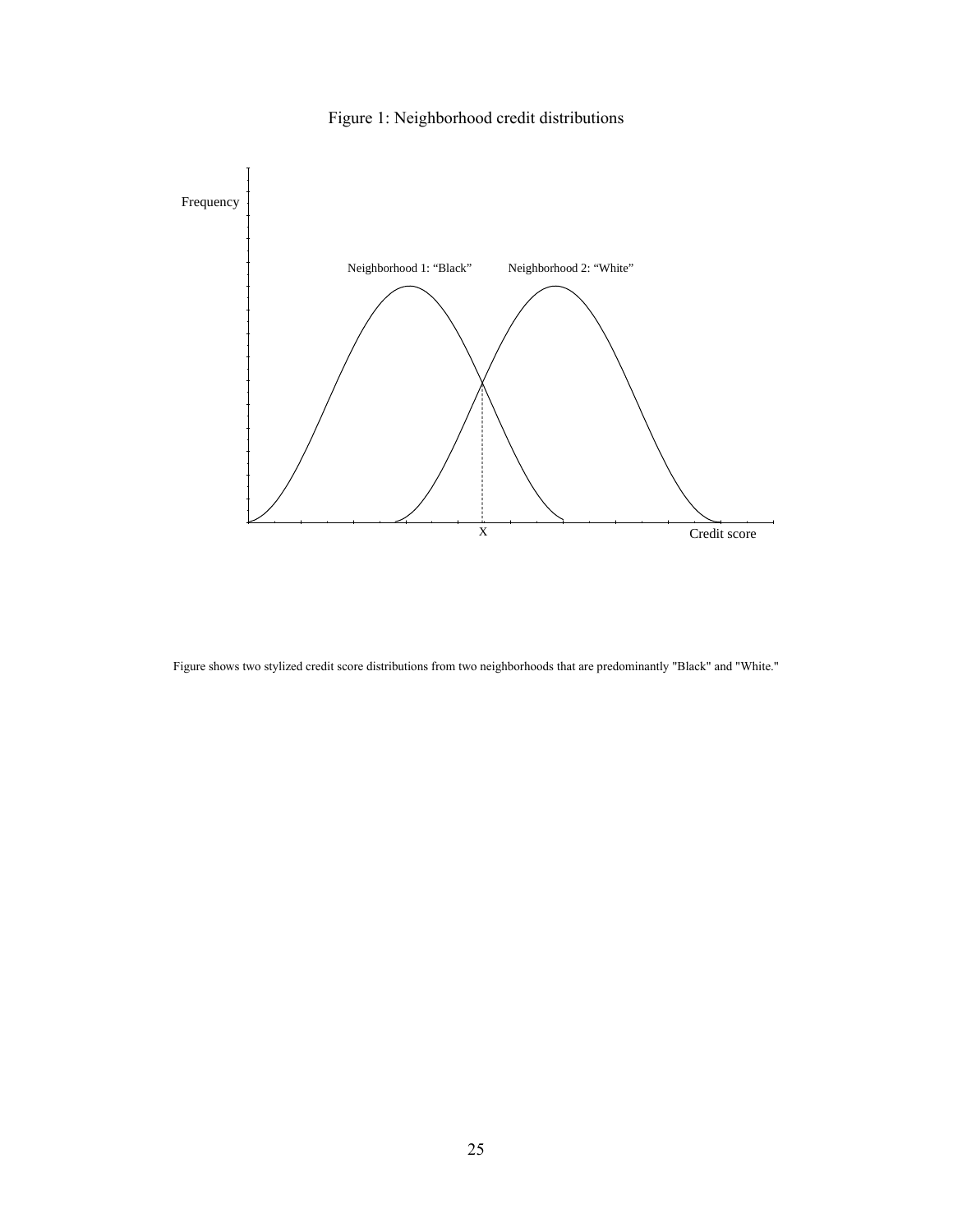

Figure 2: Available credit vs. credit score

This figure shows a plot of implied available credit by credit score for an individual in a 100% White neighborhood and an individual in a 100% Black neighborhood. Values are calculated based on regression output in column 3 of table 8.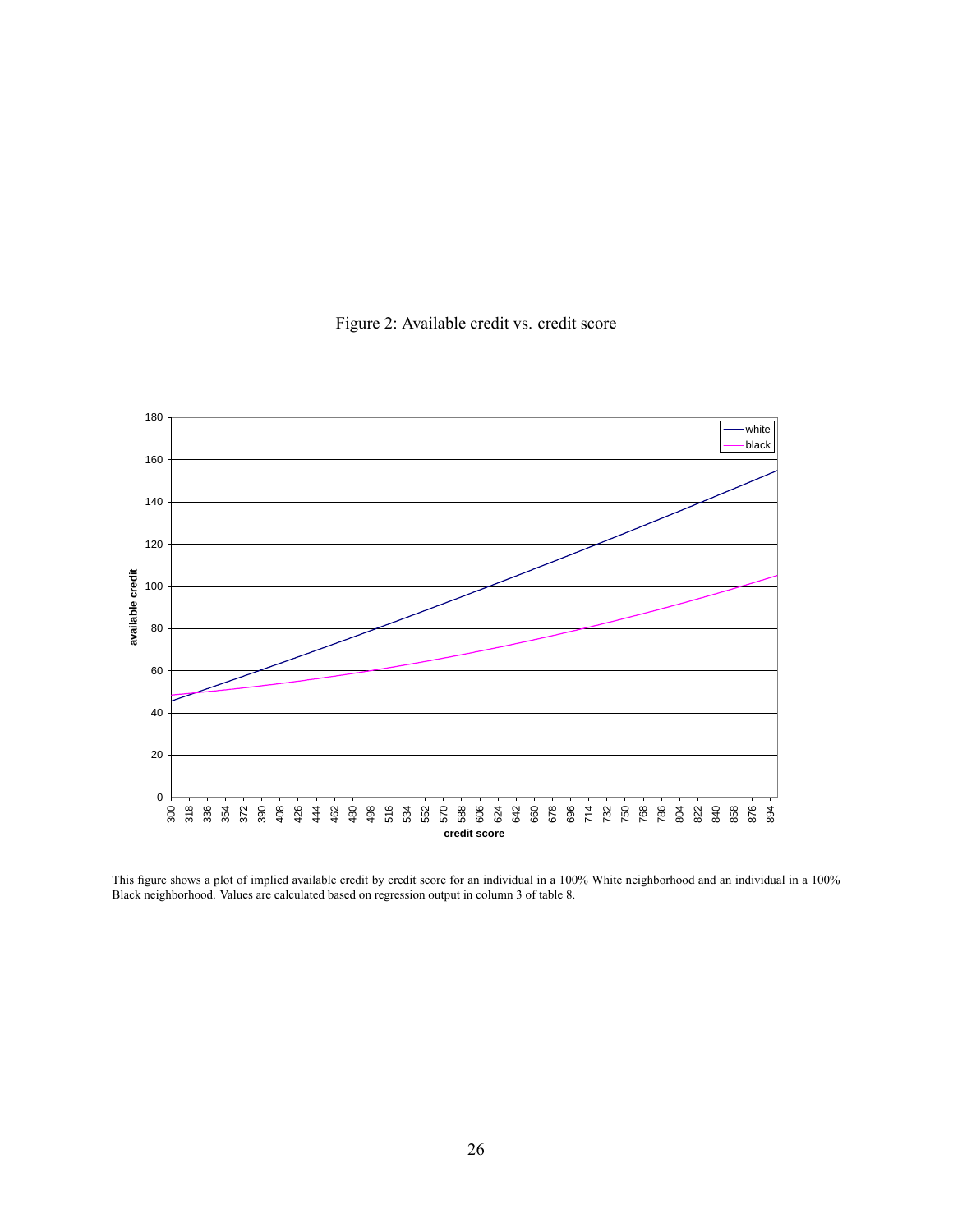



Blue line shows the coefficients of a quantile regression of available credit on a range of controls (see column 3 of figure 8 for list). Red line shows the coefficients of a quantile regression of the log of available credit on a range of controls (see column 3 of figure 8 for list).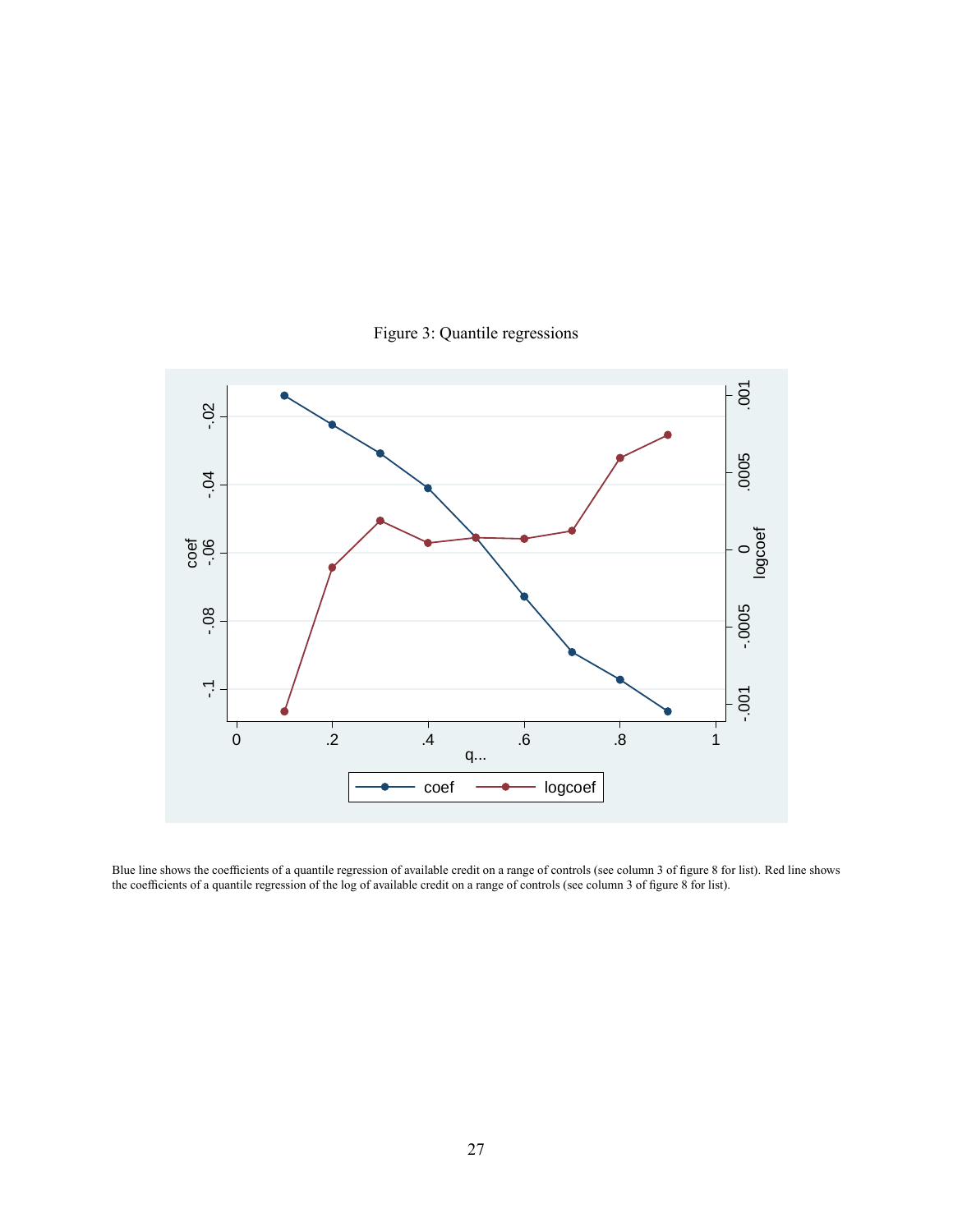Figure 4: Credit vs. age



This figure shows a plot of implied available credit by credit score for an individual in a 100% White neighborhood and an individual in a 100% Black neighborhood. Values are calculated based on regression output in column 3 of table 11.

| Panel A - Univariate regressions of months since last delinquency on selected variables |                                                                                        |              |              |              |              |              |  |  |  |
|-----------------------------------------------------------------------------------------|----------------------------------------------------------------------------------------|--------------|--------------|--------------|--------------|--------------|--|--|--|
| months                                                                                  | % Black<br>secondary-ed M<br>married F<br>household inc<br>married M<br>secondary-ed F |              |              |              |              |              |  |  |  |
| coefficients                                                                            | 5.939                                                                                  | 5.625        | 5.525        | 5.794        | .1226        | $-4.742$     |  |  |  |
| std errs                                                                                | $(.398)$ ***                                                                           | $(.382)$ *** | $(.231)$ *** | $(.264)$ *** | $(.005)$ *** | $(.192)$ *** |  |  |  |

Table 1: Introductory data relationships

| Panel B - Correlations between selected explanatory variables |           |           |                |                |               |           |  |  |  |
|---------------------------------------------------------------|-----------|-----------|----------------|----------------|---------------|-----------|--|--|--|
|                                                               | married M | married F | secondary-ed M | secondary-ed F | household inc | $%$ Black |  |  |  |
| married M                                                     |           |           |                |                |               |           |  |  |  |
| married F                                                     | .8812     |           |                |                |               |           |  |  |  |
| secondary-ed M                                                | .2394     | .2169     |                |                |               |           |  |  |  |
| secondary-ed F                                                | .2053     | .202      | .947           |                |               |           |  |  |  |
| household inc                                                 | .3241     | .2942     | .7502          | .737           |               |           |  |  |  |
| $%$ Black                                                     | $-.4465$  | $-5153$   | $-.2857$       | $-2199$        | $-.2845$      |           |  |  |  |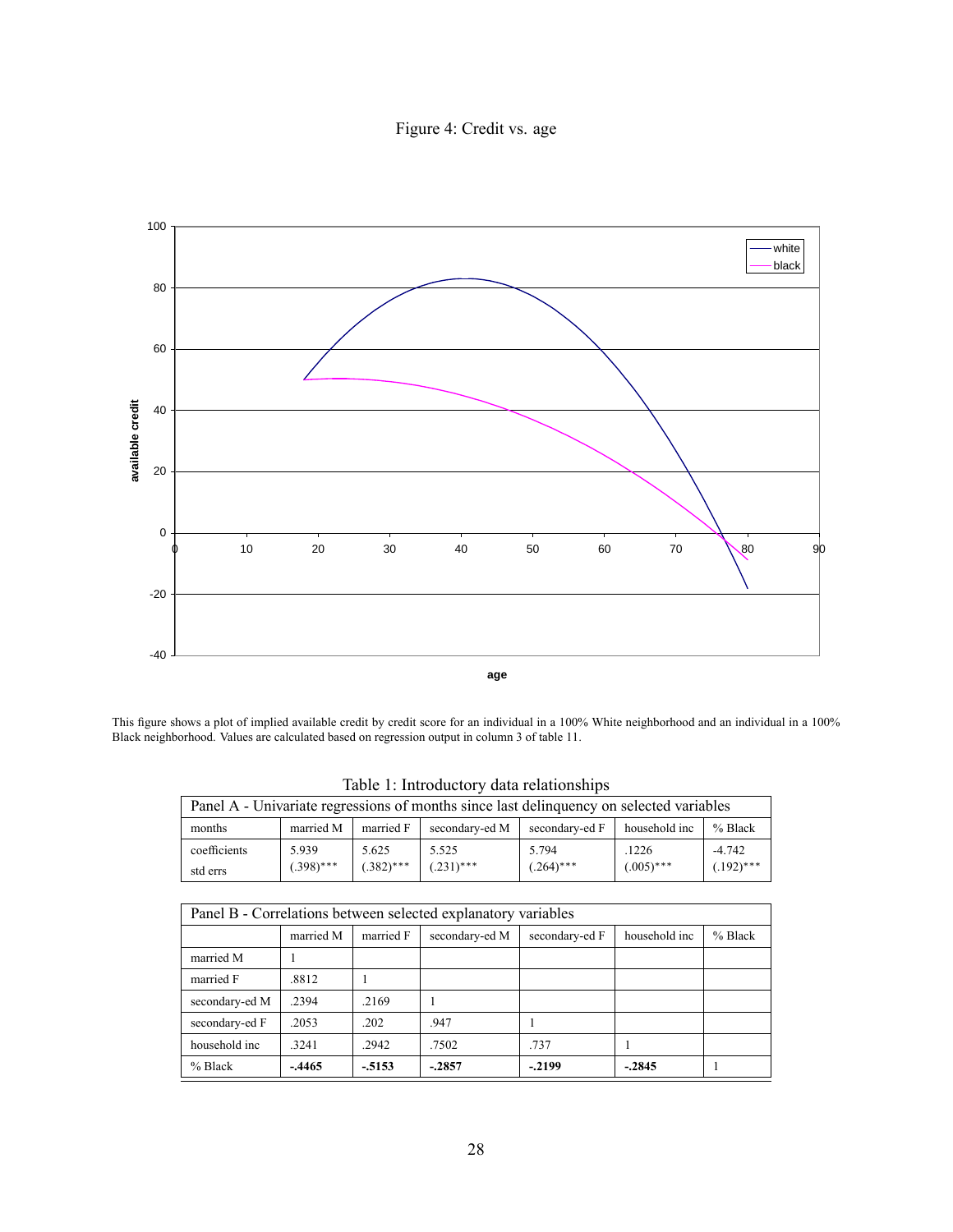|               | availcredit |         |  | score          |         |         |  |  |
|---------------|-------------|---------|--|----------------|---------|---------|--|--|
| Race quintile | Mean        | SD.     |  | Race quintile  | Mean    | SD.     |  |  |
|               | 67.113      | 122.399 |  |                | 662.366 | 180.616 |  |  |
| 2             | 46.052      | 81.742  |  | $\overline{c}$ | 600.261 | 193.901 |  |  |
| 3             | 37.984      | 76.267  |  | 3              | 564.915 | 195.714 |  |  |
| 4             | 32.858      | 69.262  |  | 4              | 538.160 | 194.637 |  |  |
| 5             | 27.460      | 63.488  |  | 5              | 509.338 | 186.694 |  |  |
|               |             |         |  |                |         |         |  |  |

Table 2: Credit across race quintiles

| $\#$ accounts      |        |        |  |  |  |  |  |  |
|--------------------|--------|--------|--|--|--|--|--|--|
| Race quintile Mean |        | SD     |  |  |  |  |  |  |
|                    | 13.259 | 12.126 |  |  |  |  |  |  |
| 2                  | 10.779 | 11.467 |  |  |  |  |  |  |
| 3                  | 9.772  | 11.265 |  |  |  |  |  |  |
| 4                  | 9.160  | 10.984 |  |  |  |  |  |  |
| 5                  | 8.284  | 10.439 |  |  |  |  |  |  |

| Race quintile  | Mean   | SD.    | Race quintile | Mean   | SD      |
|----------------|--------|--------|---------------|--------|---------|
|                | 13.259 | 12.126 |               | 82.064 | 148.447 |
| $\overline{2}$ | 10.779 | 11.467 | 2             | 53.286 | 100.171 |
| 3              | 9.772  | 11.265 | 3             | 42.741 | 90.731  |
| 4              | 9.160  | 10.984 | 4             | 37.060 | 81.100  |
| 5              | 8.284  | 10.439 |               | 30.773 | 76.538  |
|                |        |        |               |        |         |

limit

| util $%$           |        |        |  |  |  |  |  |
|--------------------|--------|--------|--|--|--|--|--|
| Race quintile Mean |        | SD     |  |  |  |  |  |
|                    | 37.171 | 35.223 |  |  |  |  |  |
| $\mathfrak{D}$     | 44 458 | 38.233 |  |  |  |  |  |
| 3                  | 49.485 | 40.310 |  |  |  |  |  |
|                    | 52.374 | 43.151 |  |  |  |  |  |
| 5                  | 56.823 | 44.536 |  |  |  |  |  |

Note: Quintile 1 consists of areas with <20% African Americans. Quintile 2 consists of areas with between 20% and 40% African Americans. Quintile 3 consists of areas with between 40% and 60% African Americans. Quintile 4 consists of areas with between 60% and 80% African Americans. Quintile 5 consists of areas with >80% African Americans.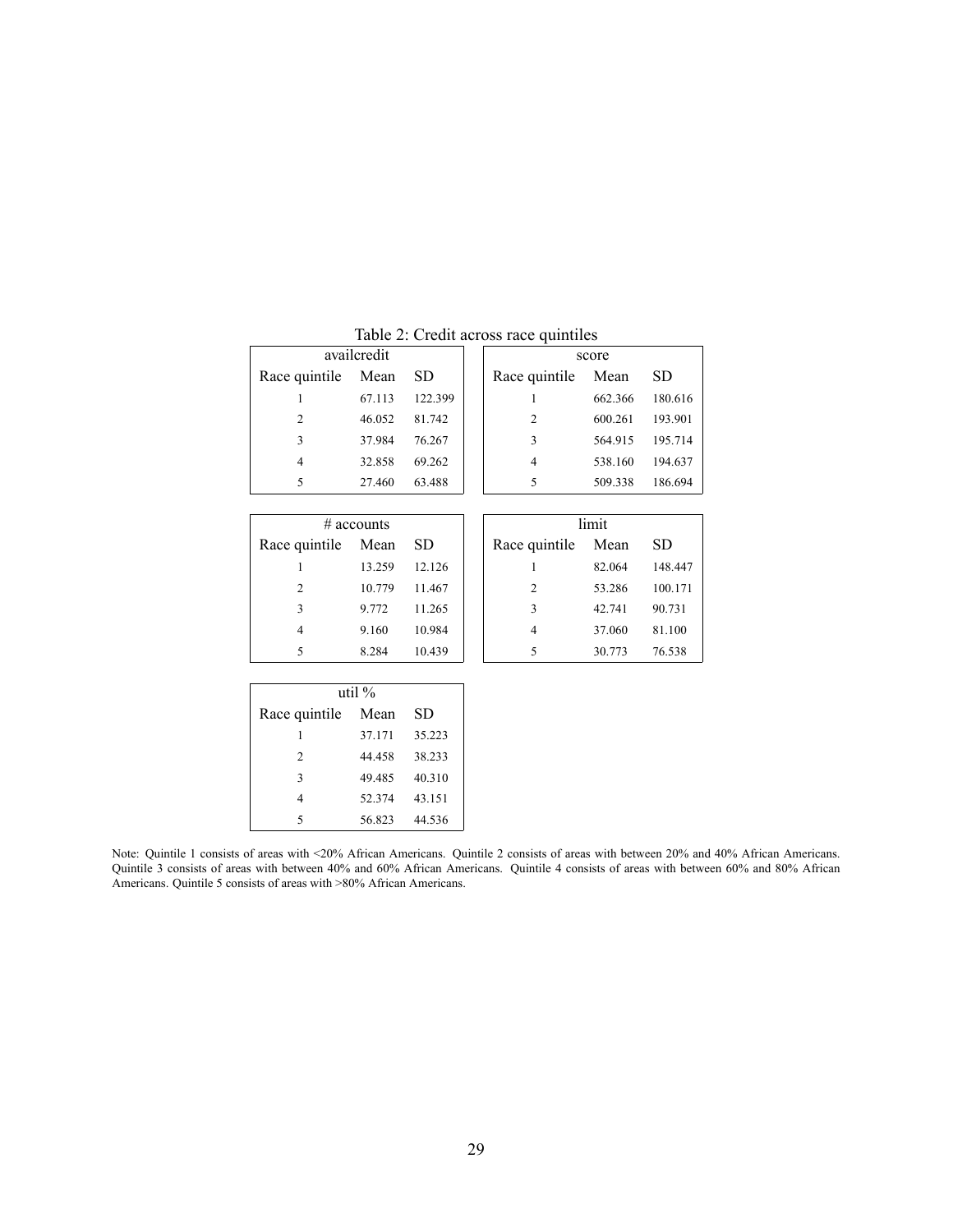| Variable                         | Description                                                                | Source                   |
|----------------------------------|----------------------------------------------------------------------------|--------------------------|
|                                  | Credit Variables                                                           |                          |
| limit                            | Credit limit (in thousands of dollars)                                     | Consumer Credit dataset  |
| util $%$                         | Utilization rate                                                           | Consumer Credit dataset  |
| $#$ accounts                     | Number of unique accounts                                                  | Consumer Credit dataset  |
| score                            | Credit score                                                               | Consumer Credit dataset  |
|                                  | This is a measure of credit quality largely equivalent to a FICO-score     |                          |
| availcredit                      | Available credit (in thousands of dollars)                                 | Author calculations      |
|                                  | Available credit is calculated as total available credit line.             |                          |
|                                  | minus any current balances: limit * (1-util%)                              |                          |
| util \$                          | Utilized credit (in thousands of dollars)                                  | Author calculations      |
|                                  | Utilization is the product of the utilization rate and total credit lines. |                          |
|                                  | Demographic Variables                                                      |                          |
| % Black                          | Percentage of population with race of Black or African American            | Census 2000 Summary File |
| age                              | Age of individual                                                          | Consumer Credit dataset  |
| $_{\rm age}^2$                   | Square of above                                                            | Consumer Credit dataset  |
| score * % Black                  | Interaction of score with percentage Black                                 | Consumer Credit dataset  |
| (score $*$ % Black) <sup>2</sup> | Square of above                                                            | Consumer Credit dataset  |
| public assistance                | Percentage of households receiving public assitance                        | Census 2000 Summary File |
| foreign-born                     | Percentage of population born outside the United States                    | Census 2000 Summary File |
| income growth (inflation adj)    | Inflation-adjusted average income growth by PUMA                           | 2000 & 2005 ACS          |
| % employment                     | Percentage of population over age 16 listed as employed                    | Census 2000 Summary File |
|                                  | <b>Housing Variables</b>                                                   |                          |
| $%$ vacant                       | Percentage of housing units that are not occupied                          | Census 2000 Summary File |
| % owner-occupied                 | Percentage of housing units that are occupied by owner                     | Census 2000 Summary File |
| % houses w/ mortgage             | Percentage of housing units with mortgages                                 | Census 2000 Summary File |
| median rent                      | Median rent of specified renter-occupied housing units                     | Census 2000 Summary File |
| median house value               | Median house value by census block group                                   | Census 2000 Summary File |
|                                  | <b>Income Variables</b>                                                    |                          |
| income 10k-15k, etc.             | Percentage of households with annual income between \$10k and \$15k, etc.  | Census 2000 Summary File |
| inc 150kplus                     | Percentage of households with annual income greater than \$150k            | Census 2000 Summary File |
|                                  | Income groups are also specified for fourteen ranges of income             |                          |
|                                  | between \$15k and \$150k. This information is available upon request.      |                          |

# Table 3: Variable description and data sources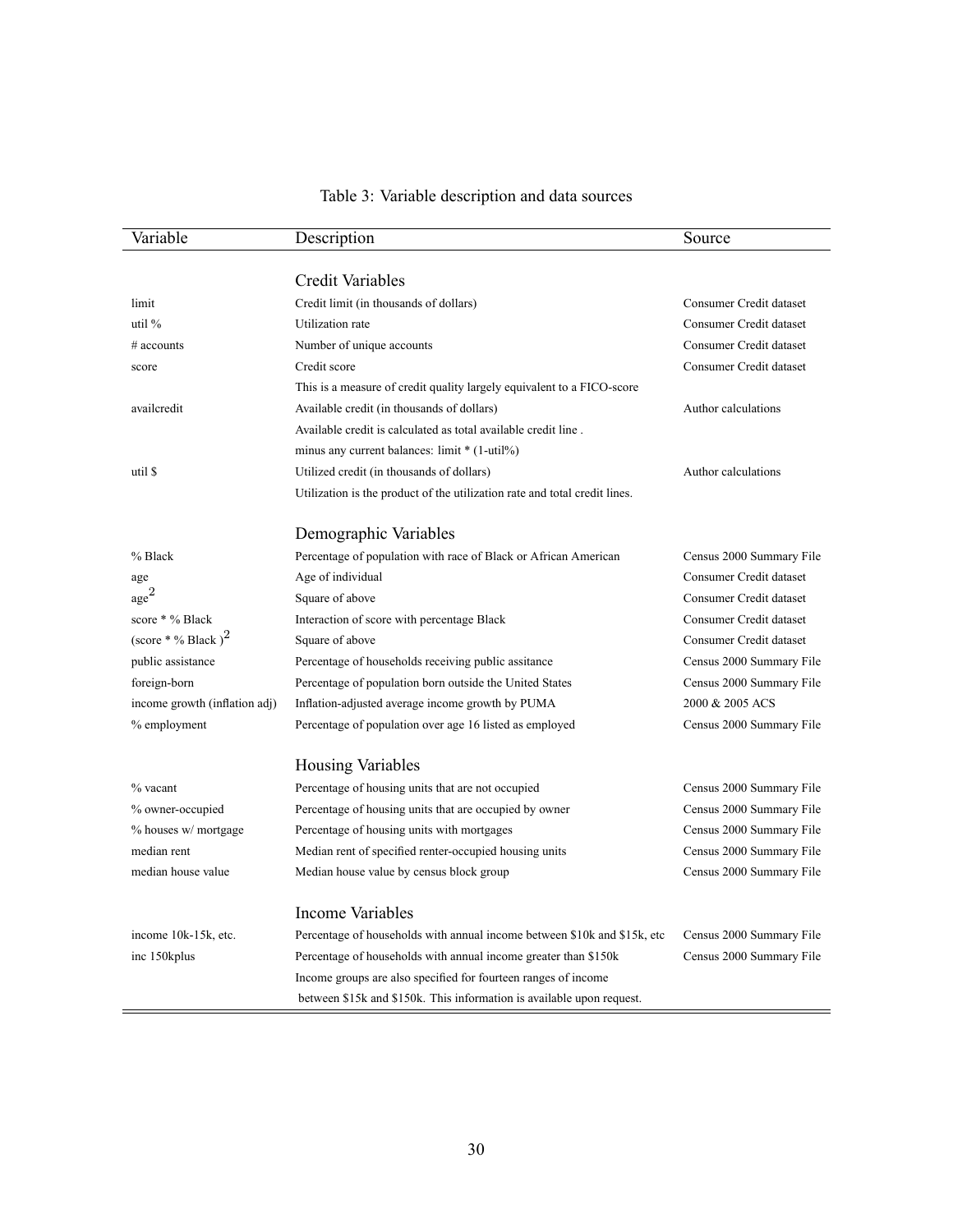| Variable            | Description                                                              | Source                    |
|---------------------|--------------------------------------------------------------------------|---------------------------|
|                     |                                                                          |                           |
|                     | Language Variables                                                       |                           |
| lang Span           | Percentage of households where Spanish is the primary language           | Census 2000 Summary File  |
| lang Asian          | Percentage of households where an Asian language is the primary language | Census 2000 Summary File  |
|                     | Crime Variables                                                          |                           |
| violent crime       | Violent crime per capita                                                 | FBI Uniform Crime Reports |
| property crime      | Property crime per capita                                                | FBI Uniform Crime Reports |
|                     | <b>Educational Attainment</b>                                            |                           |
| > HS ed - male      | Percentage of male population with educational attainment $>$ HS diploma | Census 2000 Summary File  |
| > HS ed - female    | Percentage of female population with educational attainment > HS diploma | Census 2000 Summary File  |
| eq HS ed - male     | Percentage of male population with educational attainment = HS diploma   | Census 2000 Summary File  |
| eq HS ed - female   | Percentage of female population with educational attainment = HS diploma | Census 2000 Summary File  |
|                     |                                                                          |                           |
|                     | <b>Marital Status</b>                                                    |                           |
| married - male      | Percentage of male population over age 15 listed as married              | Census 2000 Summary File  |
| married - female    | Percentage of female population over age 15 listed as married            | Census 2000 Summary File  |
| nonmarried - male   | Percentage of male population over age 15 listed as nonmarried           | Census 2000 Summary File  |
| nonmarried - female | Percentage of female population over age 15 listed as nonmarried         | Census 2000 Summary File  |
| widowed - male      | Percentage of male population over age 15 listed as widowed              | Census 2000 Summary File  |
| widowed - female    | Percentage of female population over age 15 listed as widowed            | Census 2000 Summary File  |
| divorced - male     | Percentage of male population over age 15 listed as divorced             | Census 2000 Summary File  |
| divorced - female   | Percentage of female population over age 15 listed as divorced           | Census 2000 Summary File  |
|                     | <b>Instrumental Variables</b>                                            |                           |
| GTagginc 1-4 miles  | The average income of the surrounding block groups in a 1-4-mile radius  | Census 2000 Summary File  |
|                     | with income greater than the immediate area's average income             |                           |
|                     |                                                                          |                           |
| GTagginc 4-20 miles | The average income of the surrounding block groups in a 4-20-mile radius | Census 2000 Summary File  |
|                     | with income greater than the immediate area's average income             |                           |
|                     | Payday Variables                                                         |                           |
| PD3mile             | Number of payday lenders within 3 miles of the individual                | Prof. Richard Graves      |
| PD-Black            | Interaction of PD3mile with % Black                                      | Prof. Richard Graves      |
| PD-score            | Interaction of PD3mile with score                                        | Prof. Richard Graves      |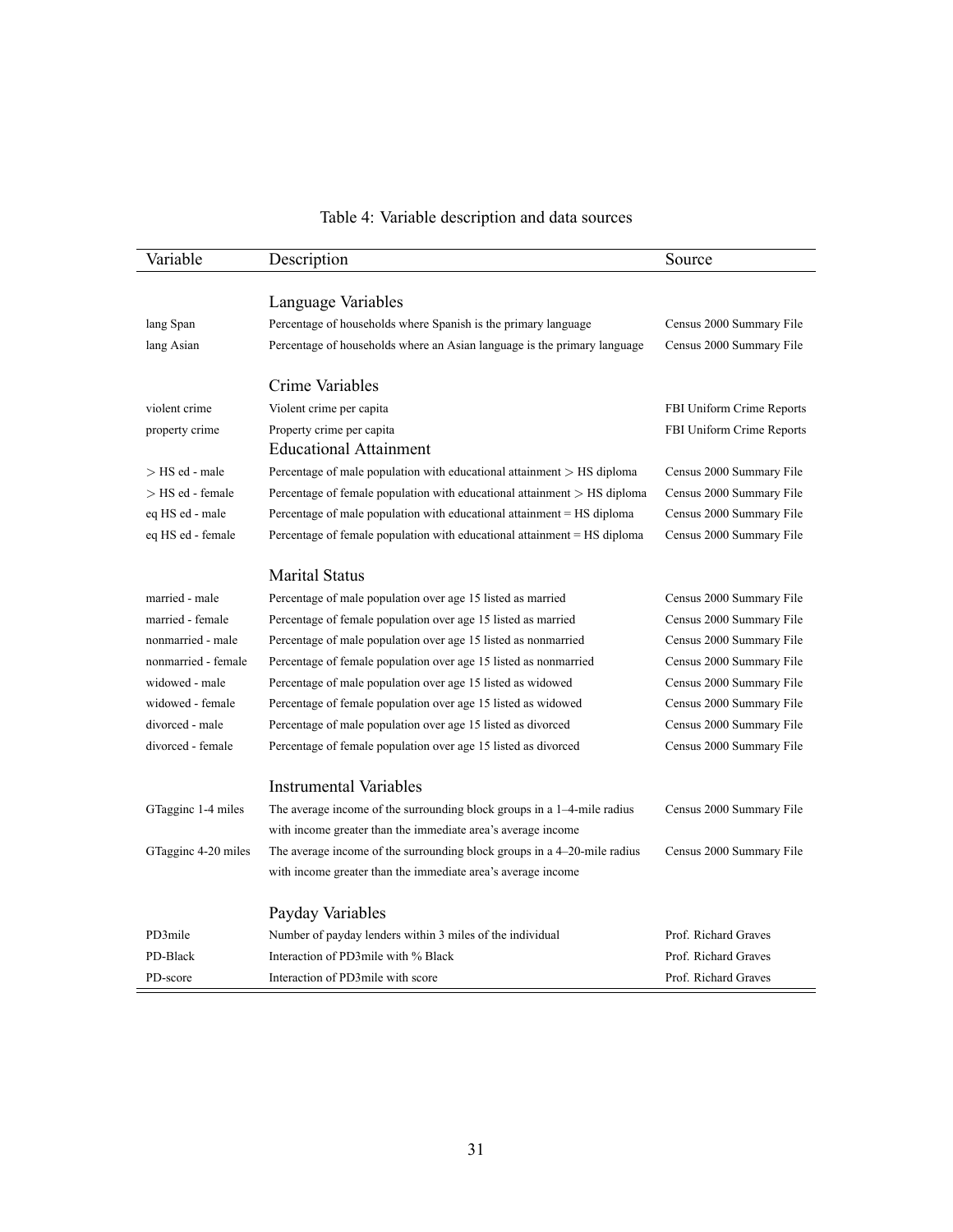| Variable                    | Median    | Mean      | <b>SD</b> | Variable                      | Median  | Mean     | <b>SD</b> |
|-----------------------------|-----------|-----------|-----------|-------------------------------|---------|----------|-----------|
| limit                       | 6.100     | 23.627    | 46.302    | property crime                | 0.033   | 0.036    | 0.018     |
| util %                      | 11.400    | 27.770    | 35.493    | $>$ HS ed - male              | 0.522   | 0.533    | 0.193     |
| $#$ accounts                | 10.000    | 12.677    | 12.042    | > HS ed - female              | 0.504   | 0.515    | 0.169     |
| score                       | 652.851   | 606.351   | 165.835   | eq HS ed - male               | 0.269   | 0.269    | 0.106     |
| availcredit                 | 12.506    | 27.012    | 45.229    | eq HS ed - female             | 0.289   | 0.290    | 0.096     |
| util \$                     | 1.574     | 6.582     | 15.212    | public assistance             | 0.024   | 0.036    | 0.037     |
| % Black                     | 0.036     | 0.127     | 0.209     | married - male                | 0.588   | 0.580    | 0.112     |
| age                         | 46.000    | 48.207    | 17.123    | married - female              | 0.540   | 0.539    | 0.115     |
| $_{\rm age}^2$              | 2116.000  | 2617.117  | 1842.198  | nonmarried - male             | 0.293   | 0.307    | 0.103     |
| age * race                  | 1.409     | 5.384     | 10.146    | nonmarried - female           | 0.227   | 0.246    | 0.098     |
| score * % Black             | 20.589    | 67.257    | 114.231   | widowed - male                | 0.023   | 0.026    | 0.016     |
| score <sup>2*</sup> % Black | 12887.640 | 43426.340 | 80442.260 | widowed - female              | 0.100   | 0.105    | 0.048     |
| income 10k-15k              | 0.135     | 0.157     | 0.102     | divorced - male               | 0.084   | 0.088    | 0.036     |
| income 15k-20k              | 0.058     | 0.062     | 0.037     | divorced - female             | 0.110   | 0.111    | 0.040     |
| income 20k-25k              | 0.061     | 0.062     | 0.032     | income growth (inflation adj) | 0.167   | 0.482    | 2.610     |
| income 25k-30k              | 0.066     | 0.065     | 0.030     | employment                    | 0.817   | 0.809    | 0.090     |
| income 30k-35k              | 0.065     | 0.064     | 0.027     | % vacant                      | 0.053   | 0.070    | 0.067     |
| income 35k-40k              | 0.064     | 0.063     | 0.025     | % owner-occupied              | 0.673   | 0.650    | 0.206     |
| income 40k-45k              | 0.058     | 0.058     | 0.022     | % houses w/ mortgage          | 0.708   | 0.699    | 0.136     |
| income 45k-50k              | 0.055     | 0.056     | 0.021     | median rent                   | 0.615   | 0.665    | 0.259     |
| income 50k-60k              | 0.048     | 0.049     | 0.020     | median house value            | 112.200 | 138.333  | 98.052    |
| income 60k-75k              | 0.089     | 0.090     | 0.030     | foreign-born                  | 0.064   | 0.116    | 0.132     |
| income 75k-100k             | 0.103     | 0.105     | 0.042     | GTagginc 1-4 miles            | 26.161  | 29.642   | 13.167    |
| income 100k-125k            | 0.097     | 0.105     | 0.056     | GTagginc 4-20 miles           | 28.518  | 31.438   | 12.305    |
| income 125k-150k            | 0.042     | 0.054     | 0.042     | PD3mile                       | 1.000   | 5.915    | 9.182     |
| income 150k-200k            | 0.017     | 0.026     | 0.027     | PD-Black                      | 0.024   | 1.011    | 2.841     |
| income 200k plus            | 0.012     | 0.023     | 0.029     | PD-score                      | 662.868 | 3202.052 | 5264.233  |
| DNT avg income              | 21261.230 | 21516.480 | 4573.306  |                               |         |          |           |
| lang Span                   | 0.053     | 0.115     | 0.161     |                               |         |          |           |
| lang Asian                  | 0.012     | 0.029     | 0.054     |                               |         |          |           |
| violent crime               | 0.004     | 0.005     | 0.003     |                               |         |          |           |

Table 5: Summary statistics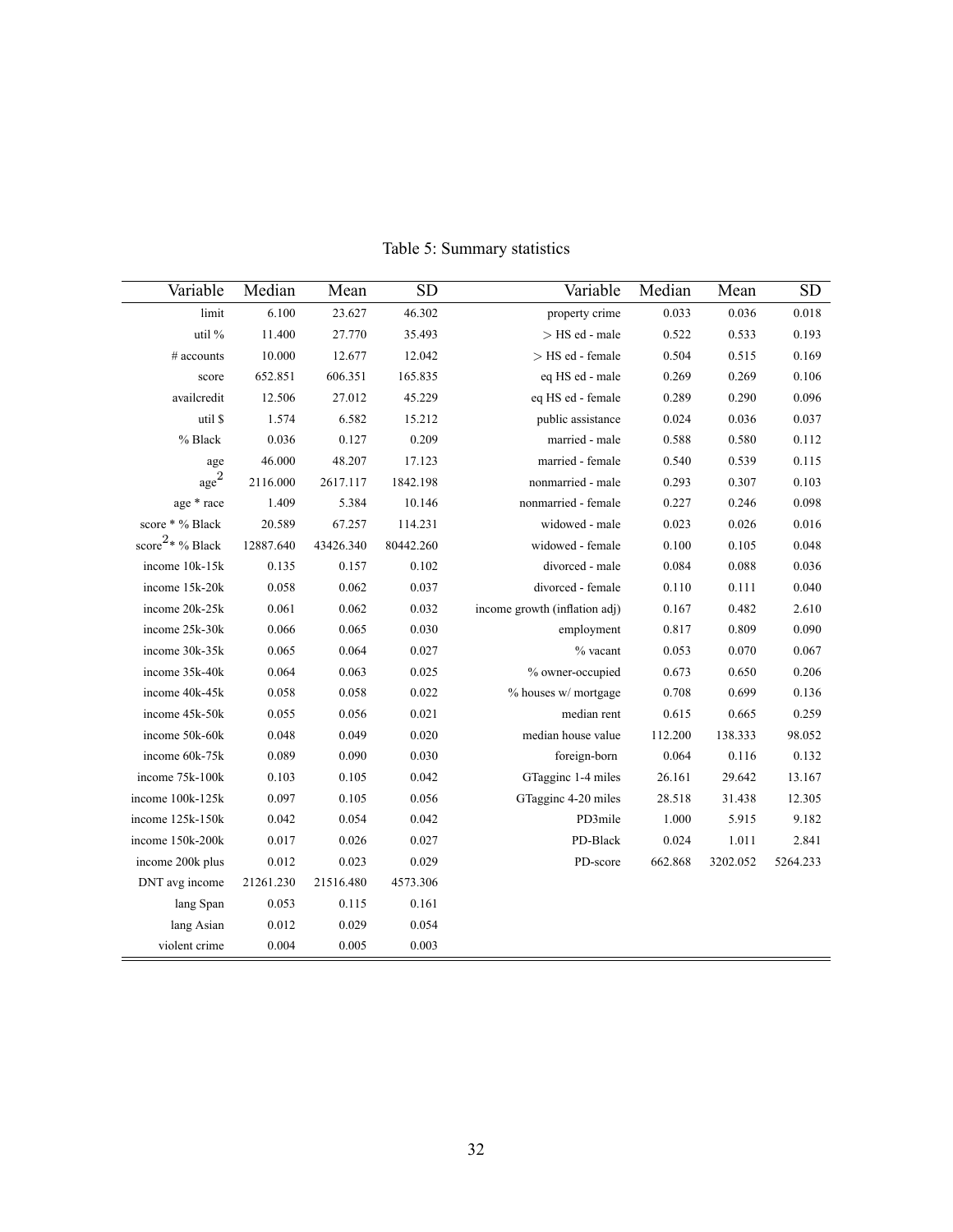| availcredit                |                           |                         |                         |                          |                              |                              |                          |                          |  |  |
|----------------------------|---------------------------|-------------------------|-------------------------|--------------------------|------------------------------|------------------------------|--------------------------|--------------------------|--|--|
|                            | (1)                       | (2)                     | (3)                     | (4)                      | (5)                          | (6)                          | (7)                      | (8)                      |  |  |
| % Black                    | $-12.261$<br>$(.516)$ *** | 13.105<br>$(1.498)$ *** | 11.316<br>$(1.619)$ *** | 11.601<br>$(1.675)$ ***  | 20.418<br>$(1.690)$ ***      | 19.059<br>$(1.707)$ ***      | 16.872<br>$(1.758)$ ***  | 18.491<br>$(1.909)$ ***  |  |  |
| score                      | .091<br>$(.0005)$ ***     | .097<br>$(.0006)$ ***   | .101<br>$(.0007)$ ***   | .100<br>$(.0007)$ ***    | .095<br>$(.0007)$ ***        | .095<br>$(.0007)$ ***        | .094<br>$(.0007)$ ***    | .093<br>$(.0008)$ ***    |  |  |
| score * % Black            |                           | $-.041$<br>$(.002)$ *** | $-.040$<br>$(.002)$ *** | $-.041$<br>$(.003)$ ***  | $-.031$<br>$(.003)$ ***      | $-.030$<br>$(.003)$ ***      | $-.027$<br>$(.003)$ ***  | $-.027$<br>$(.003)$ ***  |  |  |
| age                        |                           |                         | .110<br>$(.005)$ ***    | .110<br>$(.005)$ ***     | .110<br>$(.005)$ ***         | .110<br>$(.005)$ ***         | .106<br>$(.005)$ ***     | .105<br>$(.006)$ ***     |  |  |
| violent crime              |                           |                         |                         | -959.008<br>(602.272)    | $-1010.030$<br>$(599.030)^*$ | $-1006.920$<br>$(598.999)^*$ | $-834.330$<br>(601.523)  | $-577.291$<br>(641.613)  |  |  |
| property crime             |                           |                         |                         | 209.221<br>$(98.248)$ ** | 203.964<br>$(97.721)$ **     | 202.923<br>$(97.717)$ **     | 206.180<br>$(97.410)$ ** | 189.572<br>$(107.503)^*$ |  |  |
| education                  |                           |                         |                         |                          | included                     | included                     | included                 | included                 |  |  |
| marital status             |                           |                         |                         |                          | included                     | included                     | included                 | included                 |  |  |
| foreign-born               |                           |                         |                         |                          |                              | included                     | included                 | included                 |  |  |
| income                     |                           |                         |                         |                          |                              |                              | included                 | included                 |  |  |
| public assistance          |                           |                         |                         |                          |                              |                              | included                 | included                 |  |  |
| inc growth (inflation adj) |                           |                         |                         |                          |                              |                              | .093<br>$(.052)^*$       | .140<br>$(.059)$ **      |  |  |
| % employment               |                           |                         |                         |                          |                              |                              | .116<br>(2.137)          | 4.319<br>$(2.473)^*$     |  |  |
| % vacant                   |                           |                         |                         |                          |                              |                              |                          | $-416$<br>(1.842)        |  |  |
| % owner-occupied           |                           |                         |                         |                          |                              |                              |                          | 3.813<br>$(1.123)$ ***   |  |  |
| % houses w/ mortgage       |                           |                         |                         |                          |                              |                              |                          | $-1.931$<br>(1.289)      |  |  |
| median rent                |                           |                         |                         |                          |                              |                              |                          | .906<br>(.567)           |  |  |
| median house value         |                           |                         |                         |                          |                              |                              |                          | .035<br>$(.003)$ ***     |  |  |
| Observations               | 365092                    | 365092                  | 323622                  | 303235                   | 303179                       | 303179                       | 286427                   | 241451                   |  |  |
| R-squared                  | .082                      | .083                    | .094                    | .093                     | .103                         | .103                         | .108                     | .111                     |  |  |
| F-Stat                     | 16143.38                  | 10880.39                | 8329.338                | 5159.003                 | 2162.98                      | 2037.849                     | 981.131                  | 746.649                  |  |  |

Table 6: Credit availability regressions

Note: The symbols \*, \*\*, and \*\*\* denote significance at the 10, 5, and 1 percent levels, respectively. Dependent variable is measured in 000s USD. County-level fixed effects included. For brevity, many coefficients are suppressed. "Income" includes percent of population divided into 16 income brackets. "Education" includes percent of population with educational attainment of high school diploma or greater. "Marital status" includes percent of population nonmarried, widowed, or divorced. Full results are available in the appendix.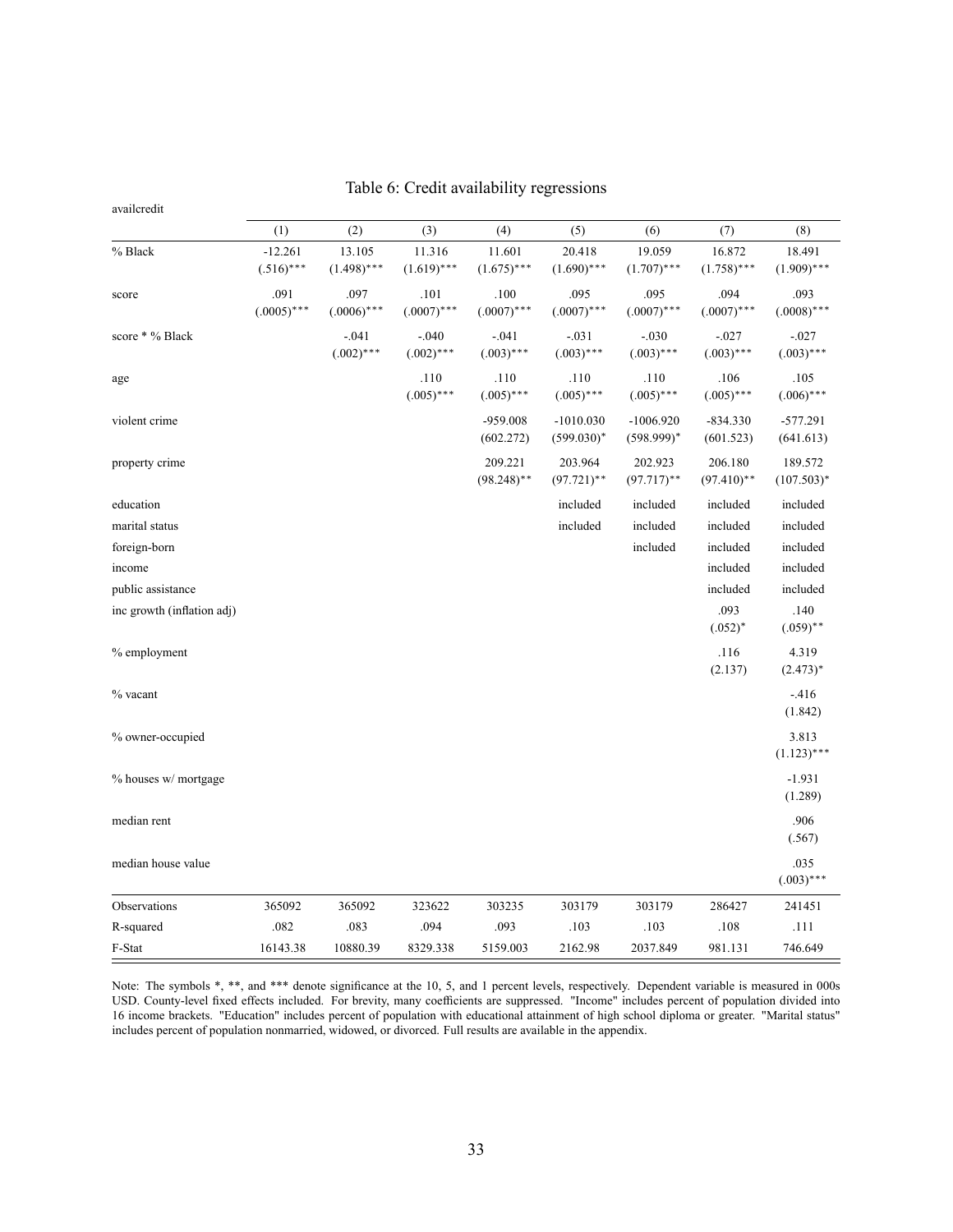Table 7: Credit limit regressions

| credit limit               |                           |                         |                         |                          |                          |                          |                          |                          |
|----------------------------|---------------------------|-------------------------|-------------------------|--------------------------|--------------------------|--------------------------|--------------------------|--------------------------|
|                            | (1)                       | (2)                     | (3)                     | (4)                      | (5)                      | (6)                      | (7)                      | (8)                      |
| % Black                    | $-13.419$<br>$(.454)$ *** | 7.070<br>$(1.112)$ ***  | 3.666<br>$(1.297)$ ***  | 3.691<br>$(1.345)$ ***   | 14.291<br>$(1.370)$ ***  | 12.503<br>$(1.391)$ ***  | 10.077<br>$(1.443)$ ***  | 11.991<br>$(1.575)$ ***  |
| score                      | .089<br>$(.0004)$ ***     | .095<br>$(.0005)$ ***   | .100<br>$(.0006)$ ***   | .099<br>$(.0006)$ ***    | .093<br>$(.0006)$ ***    | .093<br>$(.0006)$ ***    | .091<br>$(.0007)$ ***    | .091<br>$(.0007)$ ***    |
| score * % Black            |                           | $-.037$<br>$(.002)$ *** | $-.033$<br>$(.002)$ *** | $-.033$<br>$(.002)$ ***  | $-.022$<br>$(.002)$ ***  | $-.022$<br>$(.002)$ ***  | $-.018$<br>$(.002)$ ***  | $-.018$<br>$(.002)$ ***  |
| age                        |                           |                         | .080<br>$(.005)$ ***    | .082<br>$(.005)$ ***     | .082<br>$(.005)$ ***     | .081<br>$(.005)$ ***     | .077<br>$(.005)$ ***     | .076<br>$(.006)$ ***     |
| violent crime              |                           |                         |                         | $-884.869$<br>(581.431)  | $-904.196$<br>(578.029)  | $-904.144$<br>(577.987)  | $-734.297$<br>(583.953)  | $-539.202$<br>(622.792)  |
| property crime             |                           |                         |                         | 200.707<br>$(95.638)$ ** | 190.789<br>$(95.083)$ ** | 190.678<br>$(95.076)$ ** | 190.288<br>$(94.916)$ ** | 183.436<br>$(105.157)^*$ |
| education                  |                           |                         |                         |                          | included                 | included                 | included                 | included                 |
| marital status             |                           |                         |                         |                          | included                 | included                 | included                 | included                 |
| foreign-born               |                           |                         |                         |                          |                          | included                 | included                 | included                 |
| income                     |                           |                         |                         |                          |                          |                          | included                 | included                 |
| public assistance          |                           |                         |                         |                          |                          |                          | included                 | included                 |
| inc growth (inflation adj) |                           |                         |                         |                          |                          |                          | .043<br>(.053)           | .116<br>$(.060)^*$       |
| % employment               |                           |                         |                         |                          |                          |                          | 1.218<br>(2.170)         | 5.104<br>$(2.506)$ **    |
| % vacant                   |                           |                         |                         |                          |                          |                          |                          | .460<br>(1.868)          |
| % owner-occupied           |                           |                         |                         |                          |                          |                          |                          | 3.998<br>$(1.130)$ ***   |
| % houses w/ mortgage       |                           |                         |                         |                          |                          |                          |                          | $-1.568$<br>(1.284)      |
| median rent                |                           |                         |                         |                          |                          |                          |                          | 1.141<br>$(.592)^*$      |
| median house value         |                           |                         |                         |                          |                          |                          |                          | .044<br>$(.003)$ ***     |
| Observations               | 454692                    | 454692                  | 377955                  | 353188                   | 353122                   | 353122                   | 333941                   | 281883                   |
| R-squared                  | .094                      | .094                    | .101                    | $\cdot$                  | .111                     | .111                     | .116                     | .119                     |
| F-Stat                     | 23300.12                  | 15683.21                | 10582.17                | 6510.449                 | 2732.265                 | 2575.023                 | 1240.019                 | 942.784                  |

Note: The symbols \*, \*\*, and \*\*\* denote significance at the 10, 5, and 1 percent levels, respectively. Dependent variable is measured in 000s USD. County-level fixed effects included. For brevity, many coefficients are suppressed. "Education" includes percent of population with educational attainment of high school diploma or greater. "Marital status" includes percent of population nonmarried, widowed, or divorced. "Income" includes percent of population divided into 16 income brackets. Full results are available in the appendix.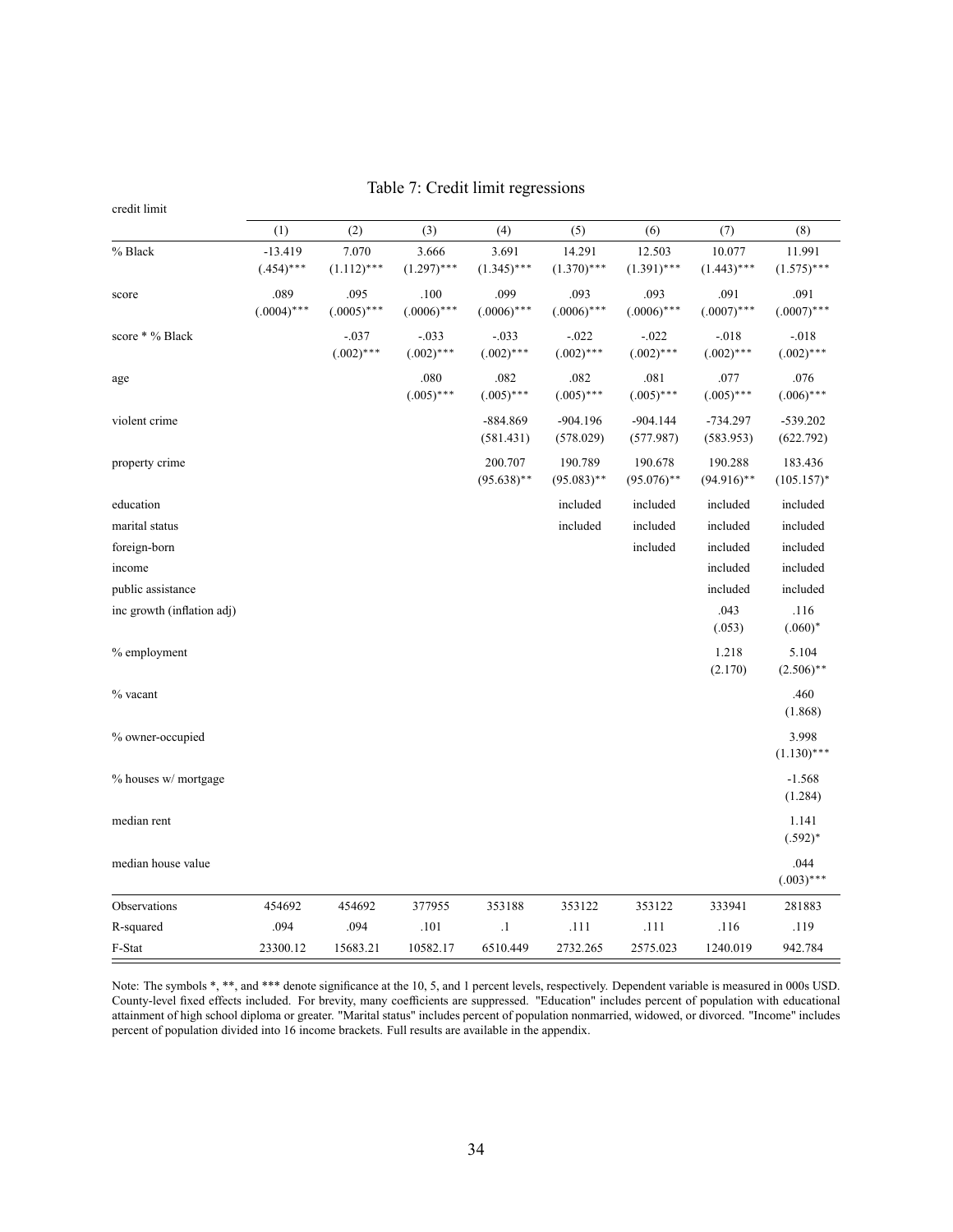Table 8: Instrumental variables regressions

| credit limit |  |
|--------------|--|
|              |  |
|              |  |

|                            | (1)          | (2)           | (3)           | (4)           | (5)           | (6)           | (7)           | (8)            |
|----------------------------|--------------|---------------|---------------|---------------|---------------|---------------|---------------|----------------|
| util \$                    | 5.429        | 5.236         | 5.223         | 5.077         | 2.610         | 2.148         | 2.170         | 1.592          |
|                            | $(.354)$ *** | $(.324)$ ***  | $(.352)$ ***  | $(.478)$ ***  | $(.367)$ ***  | $(.604)$ ***  | $(.611)$ ***  | (1.507)        |
| % Black                    | 3.487        | 68.742        | 71.427        | 70.124        | 37.947        | 32.941        | 33.117        | 25.699         |
|                            | $(1.575)$ ** | $(5.303)$ *** | $(5.936)$ *** | $(6.641)$ *** | $(4.888)$ *** | $(7.027)$ *** | $(7.119)$ *** | (17.940)       |
| score                      | .116         | .130          | .133          | .132          | .109          | .103          | .104          | .098           |
|                            | $(.003)$ *** | $(.004)$ ***  | $(.004)$ ***  | $(.005)$ ***  | $(.003)$ ***  | $(.005)$ ***  | $(.005)$ ***  | $(.013)$ ***   |
| score * % Black            |              | $-.107$       | $-.113$       | $-.110$       | $-.060$       | $-.050$       | $-.050$       | $-.038$        |
|                            |              | $(.007)$ ***  | $(.008)$ ***  | $(.010)$ ***  | $(.008)$ ***  | $(.012)$ ***  | $(.012)$ ***  | (.029)         |
| age                        |              |               | .143          | .142          | .118          | .116          | .117          | .110           |
|                            |              |               | $(.010)$ ***  | $(.010)$ ***  | $(.006)$ ***  | $(.008)$ ***  | $(.008)$ ***  | $(.015)$ ***   |
| violent crime              |              |               | $-305.652$    | $-333.645$    | $-425.323$    | $-362.237$    | $-353.119$    | $-560.986$     |
|                            |              |               | (679.717)     | (669.331)     | (466.236)     | (448.922)     | (447.087)     | (386.289)      |
| property crime             |              |               | 94.066        | 101.629       | 141.640       | 142.102       | 143.461       | 182.785        |
|                            |              |               | (111.262)     | (108.624)     | $(69.966)$ ** | $(73.179)^*$  | $(72.843)$ ** | $(59.780)$ *** |
| education                  |              |               |               | included      | included      | included      | included      | included       |
| marital status             |              |               |               | included      | included      | included      | included      | included       |
| foreign-born               |              |               |               | included      | included      | included      | included      | included       |
| income                     |              |               |               |               | included      | included      | included      | included       |
| public assistance          |              |               |               |               | included      | included      | included      | included       |
| inc growth (inflation adj) |              |               |               |               | .133          | .147          | .147          | .131           |
|                            |              |               |               |               | $(.076)^*$    | (.097)        | (.097)        | (.101)         |
| % employment               |              |               |               |               | $-2.040$      | 2.088         | 2.352         | 3.252          |
|                            |              |               |               |               | (2.684)       | (3.084)       | (3.090)       | (3.754)        |
| % vacant                   |              |               |               |               |               | $-1.785$      | $-1.441$      | $-1.081$       |
|                            |              |               |               |               |               | (2.695)       | (2.685)       | (2.881)        |
| % owner-occupied           |              |               |               |               |               | 3.498         | 3.692         | 3.467          |
|                            |              |               |               |               |               | $(1.334)$ *** | $(1.328)$ *** | $(1.275)$ ***  |
| % houses w/ mortgage       |              |               |               |               |               | $-1.266$      | $-1.254$      | $-1.674$       |
|                            |              |               |               |               |               | (1.391)       | (1.383)       | (1.377)        |
| median rent                |              |               |               |               |               | .486          | .441          | .722           |
|                            |              |               |               |               |               | (.812)        | (.811)        | (.820)         |
| median house value         |              |               |               |               |               | .022          | .021          | .029           |
|                            |              |               |               |               |               | $(.011)^*$    | $(.011)^*$    | (.020)         |
| Observations               | 334250       | 334250        | 276942        | 276892        | 260517        | 219421        | 220483        | 239114         |
| R-squared                  | $-.692$      | $-.574$       | $-.608$       | $-.524$       | .33           | .381          | .379          | .381           |
| F-Stat                     | 780.025      | 628.446       | 389.536       | 215.027       | 278.231       | 305.401       | 300.724       | 367.882        |
| e(Hansen J-stat)           | 6.791        | 4.24          | 5.379         | 8.275         | .049          | .199          | n/a           | n/a            |
| $e(p-value)$               | .009         | .039          | $.02\,$       | .004          | .824          | .655          | n/a           | n/a            |
| e(Kleibergen-Paap LM-stat) | 20.342       | 21.771        | 19.582        | 17.866        | 17.043        | 13.877        | 11.93         | 2.412          |
| $e(p-value)$               | .00004       | .00002        | .00006        | .0001         | .0002         | $.001\,$      | .0006         | .12            |
| e(Kleibergen-Paap F-stat)  | 802.641      | 853.618       | 783.892       | 239.979       | 54.592        | 22.404        | 42.977        | 8.203          |

Note: The symbols \*, \*\*, and \*\*\* denote significance at the 10, 5, and 1 percent levels, respectively. County-level fixed effects included, and standard errors are robust to heteroskedasticity and clustered at the county level. Columns 1-6 include average neighboring wealth for the relatively richer within 1-4 miles and 4-20 miles as instruments. Column 7 uses only the 1-4-mile radius instrument while column 8 uses only the 4-20-mile radius instrument. Dependent variable and util \$ are measured in 000s USD. "Education" includes percent of population with educational attainment of high school diploma or greater. "Marital status" includes percent of population nonmarried, widowed, or divorced. "Income" includes percent of population divided into 16 income brackets. Refer to Table 3 for description of instruments. Full results are available in the appendix. 35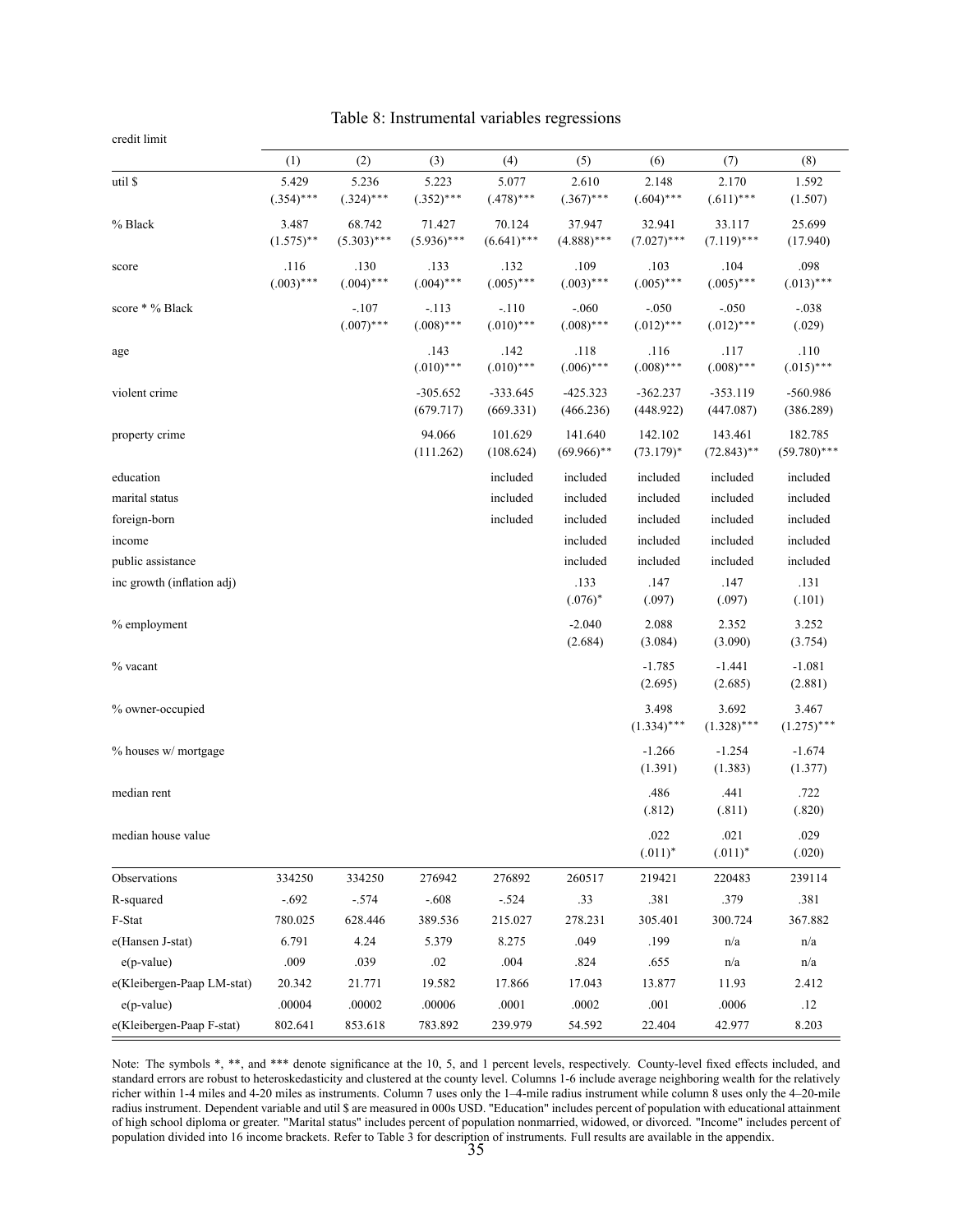|                            | (1)                      | (2)                       | (3)                       | (4)                       | (5)                       | (6)                      | (7)                       | (8)                       |
|----------------------------|--------------------------|---------------------------|---------------------------|---------------------------|---------------------------|--------------------------|---------------------------|---------------------------|
| % Black                    | $-1.111$<br>$(.272)$ *** | $-11.797$<br>$(.596)$ *** | $-12.694$<br>$(.630)$ *** | $-11.796$<br>$(.599)$ *** | $-12.489$<br>$(.652)$ *** | $-12.015$<br>$(.733)***$ | $-12.033$<br>$(.731)$ *** | $-12.020$<br>$(.700)$ *** |
| score                      | $-.006$<br>$(.0003)$ *** | $-.009$<br>$(.0004)$ ***  | $-.009$<br>$(.0004)$ ***  | $-.009$<br>$(.0004)$ ***  | $-.009$<br>$(.0004)$ ***  | $-.008$<br>$(.0004)$ *** | $-.008$<br>$(.0004)$ ***  | $-.008$<br>$(.0004)$ ***  |
| score * % Black            |                          | .017<br>$(.0008)$ ***     | .019<br>$(.0008)$ ***     | .020<br>$(.0009)$ ***     | .020<br>$(.0009)$ ***     | .019<br>$(.001)$ ***     | .019<br>$(.001)$ ***      | .019<br>$(.001)$ ***      |
| age                        |                          |                           | $-.009$<br>$(.003)$ ***   | $-.009$<br>$(.003)$ ***   | $-.008$<br>$(.003)$ ***   | $-.009$<br>$(.003)$ ***  | $-.009$<br>$(.003)$ ***   | $-.010$<br>$(.003)$ ***   |
| violent crime              |                          |                           | $-110.708$<br>(141.067)   | $-93.703$<br>(144.139)    | $-115.376$<br>(145.739)   | $-19.824$<br>(162.694)   | $-8.682$<br>(162.563)     | $-72.248$<br>(135.044)    |
| property crime             |                          |                           | 10.246<br>(25.914)        | 5.581<br>(26.314)         | 6.608<br>(26.350)         | .677<br>(31.433)         | 1.334<br>(31.259)         | 7.278<br>(24.117)         |
| education                  |                          |                           |                           | included                  | included                  | included                 | included                  | included                  |
| marital status             |                          |                           |                           | included                  | included                  | included                 | included                  | included                  |
| foreign-born               |                          |                           |                           | included                  | included                  | included                 | included                  | included                  |
| income                     |                          |                           |                           |                           | included                  | included                 | included                  | included                  |
| public assistance          |                          |                           |                           |                           | included                  | included                 | included                  | included                  |
| inc growth (inflation adj) |                          |                           |                           |                           | $-.022$<br>(.023)         | $.008$<br>(.027)         | .009<br>(.026)            | .019<br>(.026)            |
| % employment               |                          |                           |                           |                           | 2.957<br>$(.907)$ ***     | 2.445<br>$(.985)$ **     | 2.499<br>$(.953)$ ***     | 1.987<br>$(.915)$ **      |
| % vacant                   |                          |                           |                           |                           |                           | .717<br>(.833)           | .653<br>(.816)            | 1.138<br>(.789)           |
| % owner-occupied           |                          |                           |                           |                           |                           | .344<br>(.526)           | .373<br>(.512)            | .265<br>(.495)            |
| $\%$ houses w/ mortgage    |                          |                           |                           |                           |                           | .122<br>(.487)           | .138<br>(.486)            | $-.157$<br>(.444)         |
| median rent                |                          |                           |                           |                           |                           | .028<br>(.283)           | .025<br>(.287)            | .105<br>(.267)            |
| median house value         |                          |                           |                           |                           |                           | .009<br>$(.003)$ ***     | .010<br>$(.003)$ ***      | .011<br>$(.003)$ ***      |
| GTaggine 1-4 miles         | .042<br>$(.010)$ ***     | .040<br>$(.010)$ ***      | .051<br>$(.011)$ ***      | .064<br>$(.012)$ ***      | .059<br>$(.012)$ ***      | .047<br>$(.012)$ ***     | .047<br>$(.012)$ ***      |                           |
| GTagginc 4-20 miles        | .081<br>$(.011)$ ***     | .088<br>$(.011)$ ***      | .089<br>$(.012)$ ***      | .044<br>$(.013)***$       | .013<br>(.018)            | .005<br>(.019)           |                           | .029<br>$(.017)^*$        |
| Observations               | 334250                   | 334250                    | 276942                    | 276892                    | 260517                    | 219421                   | 220483                    | 239114                    |
| R-squared                  | $.008\,$                 | .009                      | $.01\,$                   | $.011\,$                  | $.011$                    | .012                     | .012                      | .012                      |
| F-Stat                     | 145.241                  | 165.397                   | 101.823                   | 64.681                    | 39.029                    | 30.985                   | 31.76                     | 33.663                    |

Note: The symbols \*, \*\*, and \*\*\* denote significance at the 10, 5, and 1 percent levels, respectively. County-level fixed effects included, and standard errors are robust to heteroskedasticity and clustered at the county level. Dependent variable is measured in 000s USD. For brevity, many coeficients are suppressed. "Education" includes percent of population with educational attainment of high school diploma or greater. "Marital status" includes percent of population nonmarried, widowed, or divorced. "Income and employment" includes percent of population divided into 16 income brackets, as well as the percentage of population receiving public assistance, with earnings, and the inflation-adjusted income growth. Full results are available in the appendix.

util \$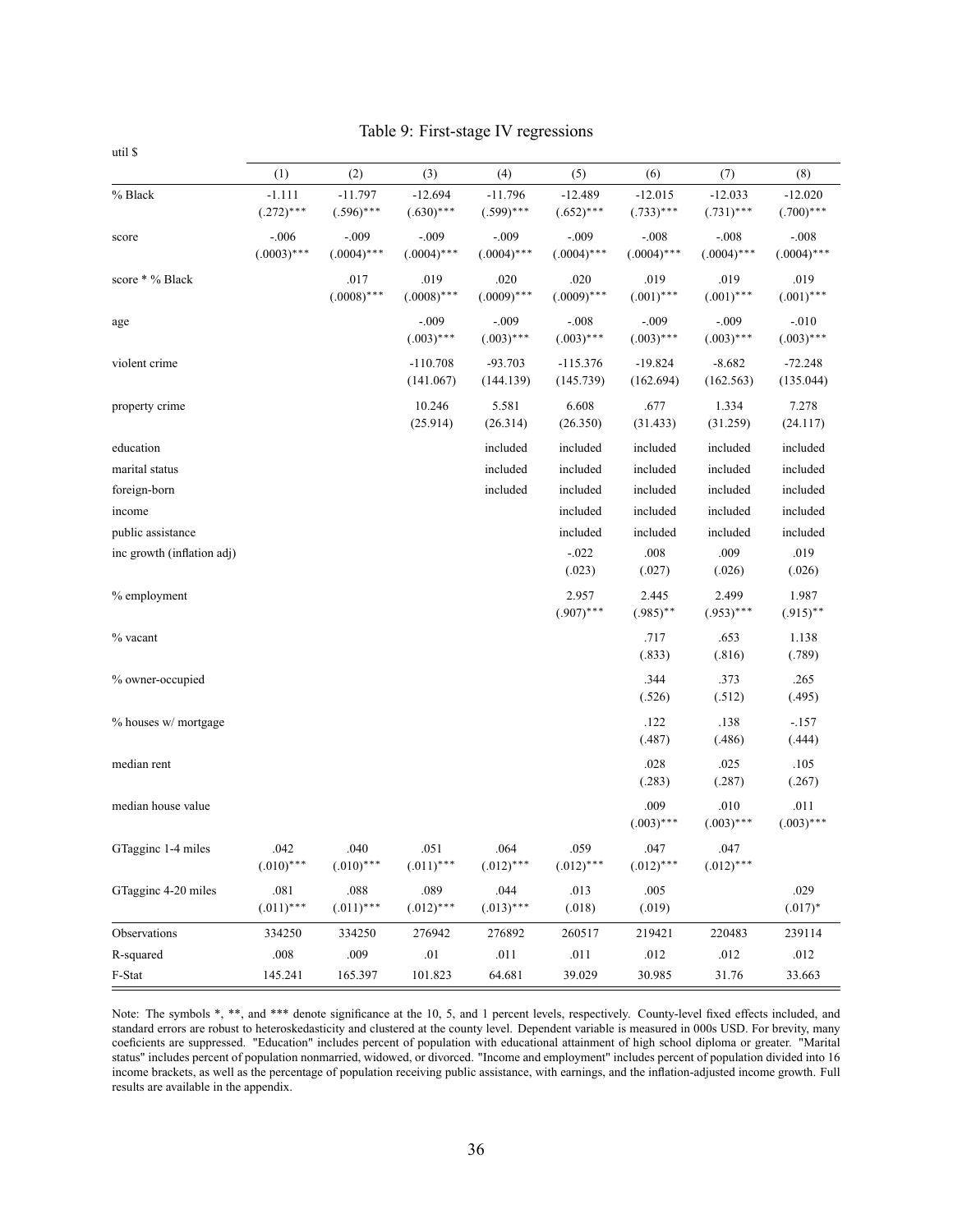| credit limit               |                         |                          |                          |  |  |  |
|----------------------------|-------------------------|--------------------------|--------------------------|--|--|--|
|                            | (1)                     | (2)                      | (3)                      |  |  |  |
| util \$                    | 2.148<br>$(.604)$ ***   | 2.148<br>$(.604)$ ***    | 2.058<br>$(.621)$ ***    |  |  |  |
| % Black                    | 32.941<br>$(7.027)$ *** | 33.275<br>$(7.952)$ ***  | 73.045<br>$(7.016)$ ***  |  |  |  |
| score                      | .103<br>$(.005)$ ***    | .103<br>$(.005)$ ***     | .102<br>$(.005)$ ***     |  |  |  |
| score * % Black            | $-.050$<br>$(.012)$ *** | $-0.049$<br>$(.011)$ *** | -.045<br>$(.012)$ ***    |  |  |  |
| age                        | .116<br>$(.008)$ ***    | .117<br>$(.011)$ ***     | 2.090<br>$(.423)$ ***    |  |  |  |
| age <sup>2</sup>           |                         |                          | -.019<br>$(.004)$ ***    |  |  |  |
| age * % Black              |                         | $-.010$<br>(.035)        | $-1.807$<br>$(.183)$ *** |  |  |  |
| age <sup>2</sup> * % Black |                         |                          | .017<br>$(.002)$ ***     |  |  |  |
| inc growth (inflation adj) | .147<br>(.097)          | .147<br>(.097)           | .124<br>(.097)           |  |  |  |
| % owner-occupied           | 3.498<br>$(1.334)$ ***  | 3.501<br>$(1.334)$ ***   | 3.447<br>$(1.334)$ ***   |  |  |  |
| % houses w/ mortgage       | $-1.266$<br>(1.391)     | $-1.276$<br>(1.393)      | $-1.342$<br>(1.377)      |  |  |  |
| median house value         | .022<br>$(.011)^*$      | .022<br>$(.011)^*$       | .022<br>$(.011)$ **      |  |  |  |
| crime                      | included                | included                 | included                 |  |  |  |
| education                  | included                | included                 | included                 |  |  |  |
| marital status             | included                | included                 | included                 |  |  |  |
| foreign-born               | included                | included                 | included                 |  |  |  |
| income                     | included                | included                 | included                 |  |  |  |
| public assistance          | included                | included                 | included                 |  |  |  |
| % employment               | included                | included                 | included                 |  |  |  |
| % vacant                   | included                | included                 | included                 |  |  |  |
| median rent                | included                | included                 | included                 |  |  |  |
| Observations               | 219421                  | 219421                   | 219421                   |  |  |  |
| R-squared                  | .381                    | .381                     | .397                     |  |  |  |
| F-Stat                     | 305.401                 | 299.025                  | 296.46                   |  |  |  |
| e(Hansen J-stat)           | .199                    | .198                     | .135                     |  |  |  |
| $e(p-value)$               | .655                    | .656                     | .714                     |  |  |  |
| e(Kleibergen-Paap LM-stat) | 13.877                  | 13.897                   | 13.347                   |  |  |  |
| $e(p-value)$               | .001                    | .001                     | .001                     |  |  |  |
| e(Kleibergen-Paap F-stat)  | 22.404                  | 22.43                    | 21.439                   |  |  |  |

| Table 10: Interaction of age with race |  |  |  |
|----------------------------------------|--|--|--|
|----------------------------------------|--|--|--|

Note: The symbols  $*, **$ , and  $***$  denote significance at the 10, 5, and 1 percent levels, respectively. Results are based on IV regression specification as in Table 8. County-level fixed effects included, and standard errors are robust to heteroskedasticity and clustered at the county level. Dependent variable and util \$ are measured in 000s USD. For brevity, many coefficients are suppressed. "Education" includes percent of population with educational attainment of high school diploma or greater. "Marital status" includes percent of population nonmarried, widowed, or divorced. "Income" includes percent of population divided into 16 income brackets. Full results are available in the appendix.